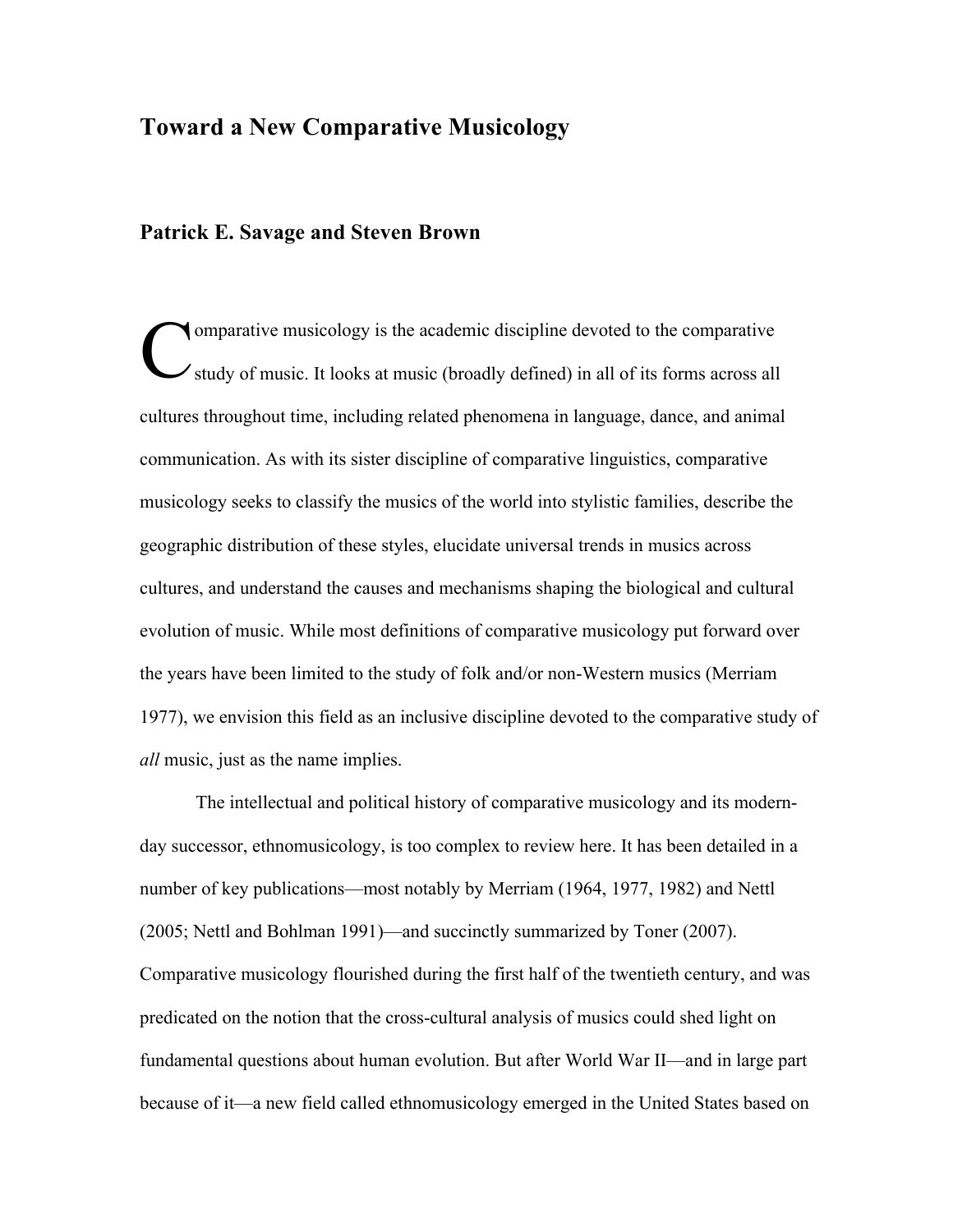the paradigms of cultural anthropology. This field generally eschewed comparative analyses in favor of single-culture ethnographies based on extensive fieldwork. In addition, it focused on the analysis of non-acoustic aspects of music—such as behavior, meaning, pedagogy, gender, and power relations—over the acoustic analysis of musical sound, such as scales and rhythms.

We believe that the time has come to re-establish the field of comparative musicology. Recently, a number of proposals have shown promise in reintroducing various types of scientific, comparative, evolutionary, and/or acoustic methodologies into the study of the world's musics. These include "cognitive musicology" (Huron 1999), "evolutionary musicology" (Wallin, Merker, and Brown 2000), "empirical musicology" (Clarke and Cook 2004), a revived "systematic musicology" (Schneider 2008), "computational ethnomusicology" (Tzanetakis et al. 2007), and "analytical studies in world music" (Tenzer 2006). While such methodological developments are important, what has yet to emerge from these movements is a return to the unanswered *questions* of comparative musicology, questions that motivated such pioneering researchers as Carl Stumpf, Erich von Hornbostel, Curt Sachs, and later Alan Lomax.

Our aim here is not to dwell on comparative musicology's troubled past, but instead to point toward a bright future by applying new methodologies and paradigms to some of its unanswered questions. This field should not be seen as a replacement for ethnomusicology or historical musicology but as a specific stream within the overall umbrella of musicology. We see the new comparative musicology as a multidisciplinary enterprise in which the acoustic and evolutionary focus of traditional comparative musicology is combined with the humanistic and ethnographic approaches that have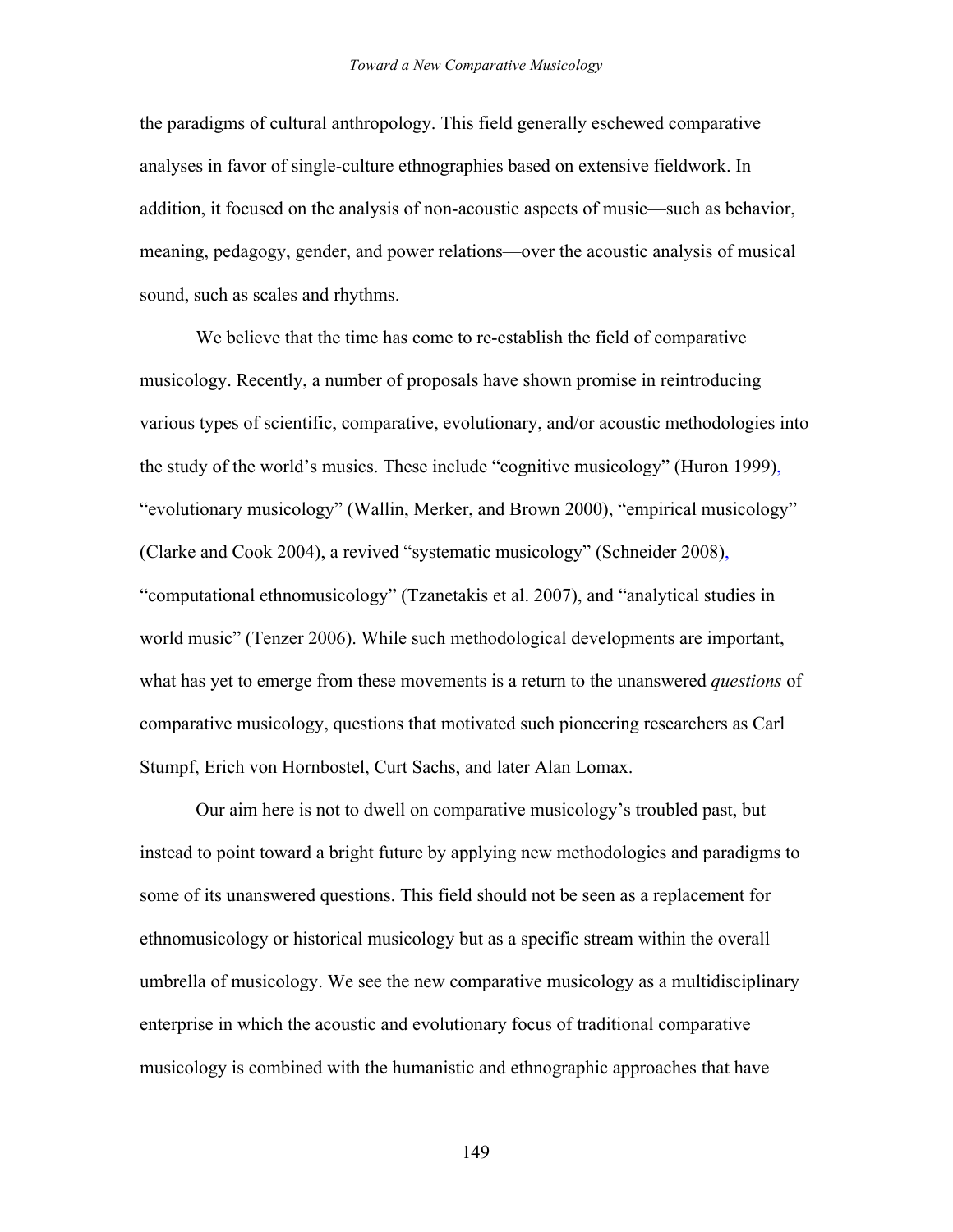dominated the study of the world's music since the 1960s.

In order to take a first step towards the re-establishment of comparative musicology, we outline in this article what we see as five principal research issues of this field: (1) classification, (2) cultural evolution, (3) human history, (4) universals, and (5) biological evolution. For each of these issues, we focus on presenting key concepts and terminology, with the parallel aim of addressing traditional objections that have been raised against these issues in the past. In some cases, resistance appears to be due more to terminological confusion than to theoretical disagreements. Throughout this discussion, we emphasize the importance of creating objective, musicologically inspired databases and of quantitatively assessing the relationship between acoustic and non-acoustic (i.e., behavioral, semiotic) patterns, both within and between cultures.

In order to help guide the reader through this discussion, we provide a graphic flowchart in Figure 1 that demonstrates these five key areas of comparative musicology and their relationship to one another: (1) *Classification* procedures attempt to characterize degrees of similarity between musical works using musically salient features as the classification parameters. The pie charts in the figure represent the relative frequencies of three hypothetical musical types (shown as blue, red, and green) within the repertoires of two cultures. These colors might represent different scales, rhythms, performance contexts, or any other features that—either individually or in combination—might be musically appropriate for a given research question. (2) The study of *cultural evolution* attempts to understand how musical systems undergo change over time, both within and between cultures. The analysis includes changes that are transmitted across generations in a vertical, tree-like fashion (solid arrows) and those that are transmitted horizontally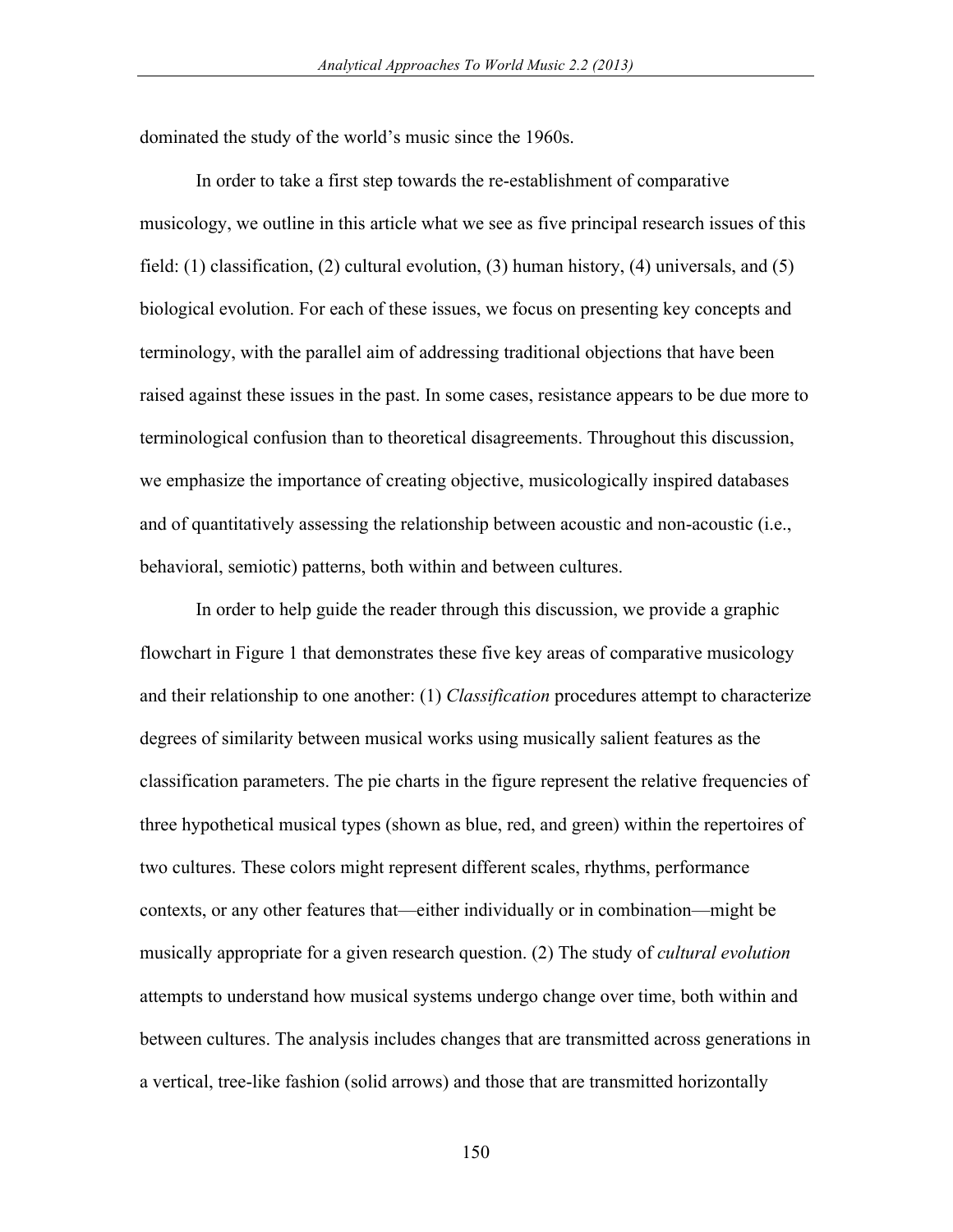**Figure 1.** Five key processes that form the basis of comparative musicological analysis. The pie charts in each panel specify the relative frequencies of hypothetical blue, red, and green musical types for two different cultures (see the text for a detailed explanation).



within generations by means of contact between cultures (dashed arrow). It seeks to understand how musical variants arise (blue "mutating" to red in culture 2, symbolized by the thunderbolt arrow) and how they are transmitted (contact between the cultures results in diversification by exchanging blue and red variants). (3) Knowledge of music's cultural evolution can be useful in illuminating *human history* more generally, including such phenomena as migration, colonialism, globalization, and other forms of cultural contact. Music becomes employed as a "marker" of migrations whereby the geographic patterns of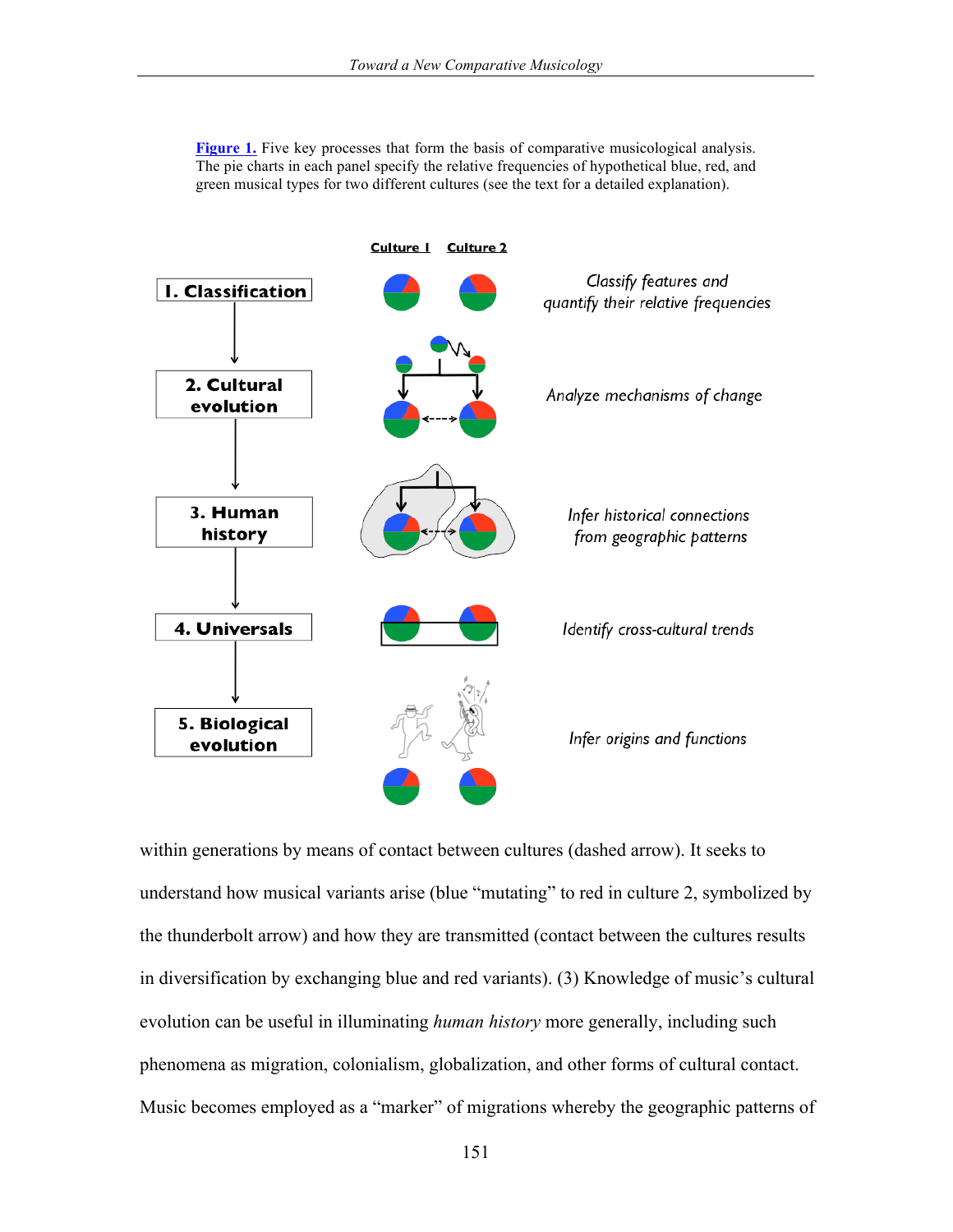musical style can be compared with patterns derived from historical documents and other migration markers, such as genes, languages, or technologies. Figure 1 illustrates this graphically using two hypothetical islands, with the roots of both cultures in an ancestral culture occupying the north of the larger island, followed by a split as culture 2 comes to occupy the smaller island, but with continued exchange with culture 1 across the strait separating the two islands, as described in (2) above. (4) The study of musical *universals* attempts to identify and explain statistical trends that are shared by most or all cultures. Figure 1 shows the dominant green type as a more promising candidate universal than the more variable blue and red types. (5) One explanation for such universals is shared genes, as explored in the study of music's *biological evolution*. This study analyzes music's evolutionary origins and functions (graphically shown by the cartoon of people engaged in musical behavior), including Darwinian models of survival and reproductive success. The flowchart is shown in Figure 1 as unidirectional for simplicity, but in reality all of these features interact with one another, since the type of evolutionary, historical, or universalistic question being asked will affect the choice of musical samples and methodologies to be employed, and vice versa.

### PART ONE: KEY ISSUES

*1) Classification, Clustering, and Maps of Music*

*How can we characterize similarities between different musics? How can this information be used to classify musics into groupings and to create musical maps that represent geographic patterns?*

Classification forms the basis of comparative analysis. There is a vast range of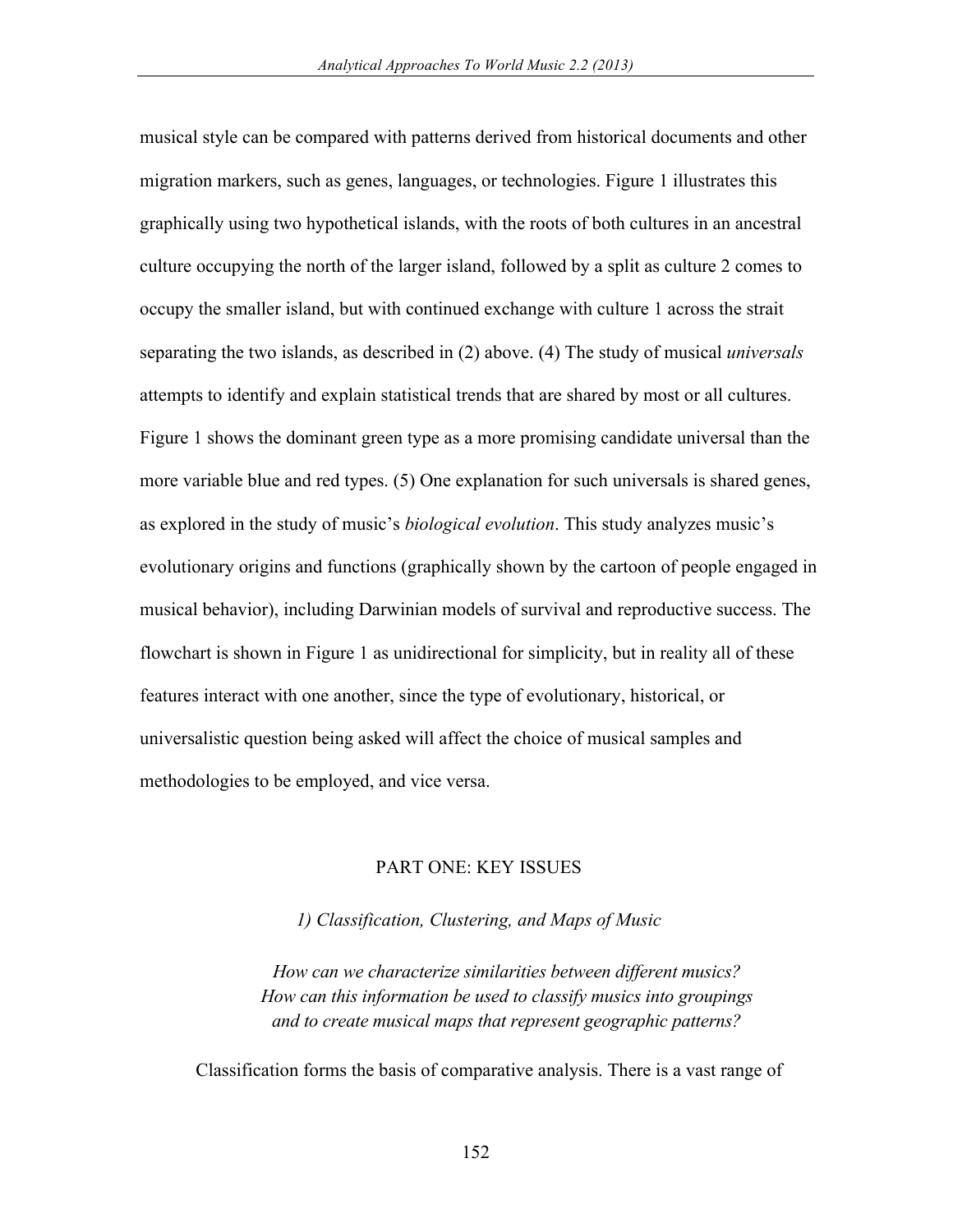possible classification units, samples, features, and quantification methodologies; the choice of the appropriate ones depends greatly on the nature of the research question being addressed.

Merriam (1964) described three broad domains of music: *sound*, *behavior* and *concept*. To this day, classification of music has focused almost exclusively on sound. However, a major objective of the new comparative musicology is to apply classification procedures to musical behavior and meaning, just as they have been applied to numerous other ethnographic and semiotic domains (Murdock 1967; Lewis 2009). In the following descriptions, we will focus largely on examples from our own area of expertise—the acoustic features of traditional vocal songs—in order to outline concrete steps by which to proceed. We do not mean to imply that these are the best or only ways to proceed with musical classification and comparison. We believe that the same general set of classification principles and comparative methodologies could be applied equally well to instruments (Hornbostel and Sachs [1914] 1961), popular music (Middleton 1990), dance (Lomax, Bartenieff, and Paulay 1968), musical semiotics (Nattiez 1990), or sociomusicology (Feld 1984), to mention just a few areas that could be subjected to comparative analyses.

Although the goal of classification is often to explore *phylogenetic* (evolutionary) questions, the most basic type of classification procedure simply describes relationships in *phenetic* terms based on surface similarity. Modern evolutionary biology often utilizes molecular classification of DNA sequences to create phylogenies, but such work was only made possible by prior phenetic work on morphological classification of biological structures, such as organs and skeletons (Darwin 1859). Given the relative lack of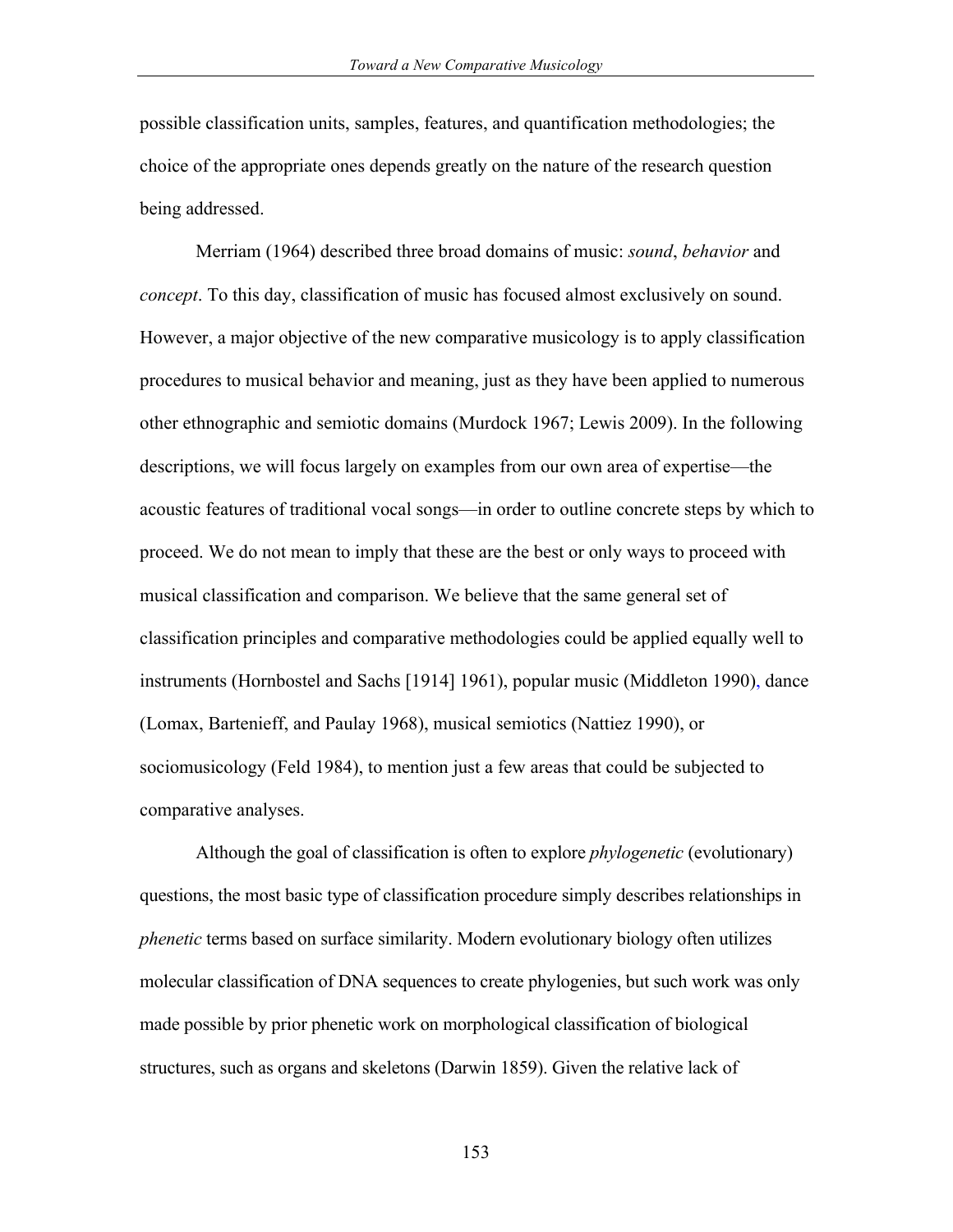understanding of the mechanisms of music evolution, we propose that musical classification be focused initially on surface similarity, although some areas (e.g., "tune family" research; Bayard 1950) show greater promise for phylogenetic classification.

#### *a) Units*

The first question that classification research has to address is: What is the appropriate unit of analysis? In many cases, an individual *song,* or other musical work, will serve as the optimal unit of musical classification, even when the research question addresses higher-level relationships, such as between genres, cultures, or geographic regions. This allows analyses to work with actual musical examples rather than abstractions of what a "typical" song of a given genre or culture is like (Tenzer 2006). It also allows for the analysis of within-culture as well as between-culture musical diversity (Rzeszutek, Savage, and Brown 2012; Savage and Brown, forthcoming). In some cases, finer-grained units, such as *schemata*, *phrases*, or even *notes,* might be more appropriate. The benefits of using finer-grained units need to be weighed against the costs in terms of time and computational intensity. Ultimately, the chosen unit of analysis should be the one that best addresses the specific research questions of interest.

Although the song is often the optimal unit of analysis for classification, there can be complications in working with such a unit. For example, it is not always clear what the boundaries of a song are, especially when dealing with large-scale forms with multiple movements or sections, such as occurs in some classical musics or in musics accompanying lengthy rituals. But even in situations where the boundaries of a song are indeed defined, the song might show strong heterogeneity of musical features (e.g.,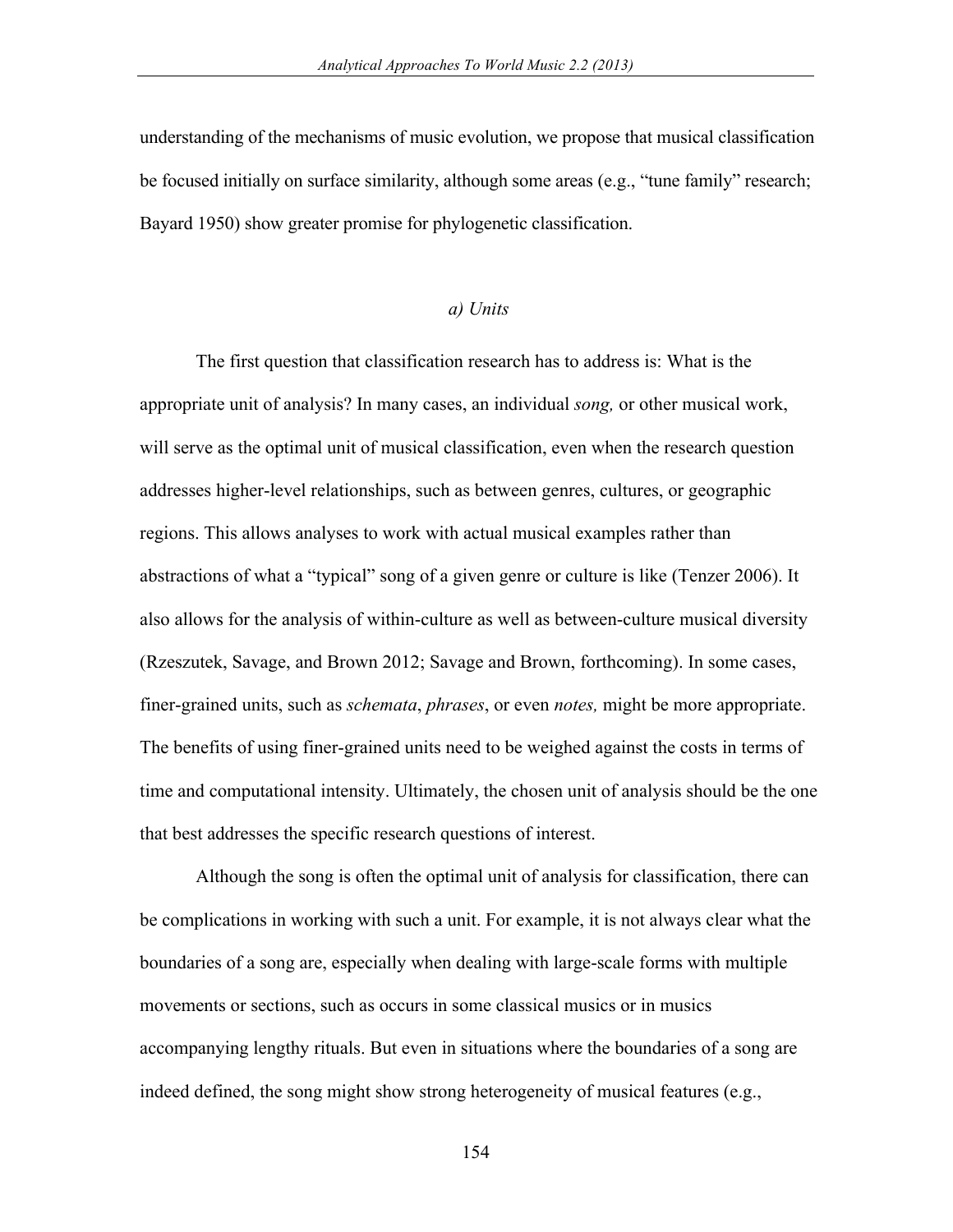subsections that differ in style). In such situations, "multi-coding" is required (Lomax and Grauer 1968; Savage et al. 2012), in which a song is classified as having not a single set of stylistic features but several (see Issue 1c below). This can of course create complications in the comparative analysis of songs.

One caveat about performing comparative analyses is the specification of cultural groupings in such analyses. Lomax's (1968, 1976) Cantometrics project was criticized for using broad culture-areas as the basic units of his musical analysis (e.g., "Old Europe," "Arctic Asia"), rather than finer-grained groupings (Driver 1970). We advocate using ethnolinguistically defined cultural groups (Lewis 2009) as the major higher-level grouping above the song-level. For example, we suggest using Basque or Slovak instead of Lomax's "Old Europe," or using Chukchi or Ainu instead of "Arctic Asia." This approach is not perfect, but it allows for more nuanced comparisons than does using broader culture-areas, including proof-of-principle analyses of whether such cultural groupings are musically justified to begin with. Using language as a proxy for culture has proven quite successful in much comparative work in anthropology (Pagel and Mace 2004). It thus provides the additional benefit of allowing for comparability between music and other domains, such as language and genetics (see Issue 3 below). However, in some cases using finer-grained and/or different groupings (e.g., geography, age, social status, genre, composer, gender, etc.) may be more appropriate.

### *b) Sampling*

Once a unit of analysis is established, the next step is to define a sample (a corpus). In the case of comparative analyses, the sample will usually include songs from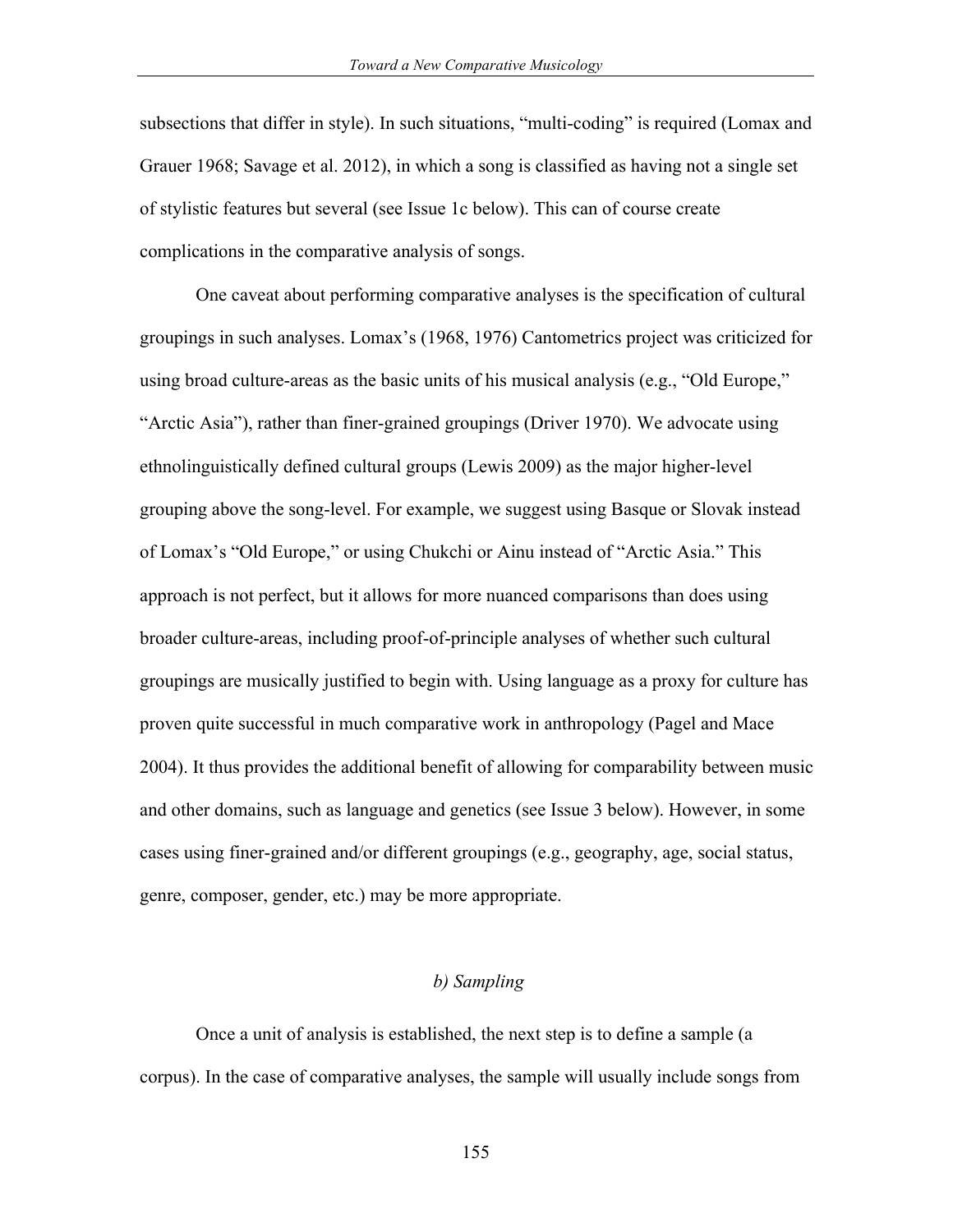two or more cultures. There are a number of important methodological issues related to sampling that need to be considered, such as inclusion criteria, access, sample size, and scope.

*Inclusion criteria***.** Proper sampling requires *a priori* decisions about which songs to include in the sample from the pool of available songs from a culture or region. Exclusion of songs can be based on a host of criteria, including genre, performers (gender, age, status), recording period, and recording quality, as well as complex issues related to authenticity in situations where native styles might have been influenced by foreign styles (e.g., of missionaries). For example, a project focusing on indigenous, ritual vocal music would *a priori* exclude popular music, purely instrumental music, and songs showing obvious foreign influence. Inclusion criteria must be applied consistently to prevent confirmation bias, in which researchers simply choose those samples that support their hypotheses and exclude ones that do not. When the number of available samples is too large to make a comprehensive analysis feasible, songs should be selected randomly from the pool of songs meeting the inclusion criteria.

*Access to samples***.** A related consideration is the availability of samples as well as access to them. Typical sources of samples include commercial publications, archives, and one's own unpublished field recordings. These span a variety of media, such as written transcriptions, audio recordings, and video recordings. Because ethnomusicological field recordings are produced in uncontrolled environments, it is impossible to compile a broad comparative sample of similar songs that have been recorded under identical conditions. Recordings from well-studied cultures, and the musical genres therein, may be plentiful and may be accompanied by detailed ethnographic documentation while recordings from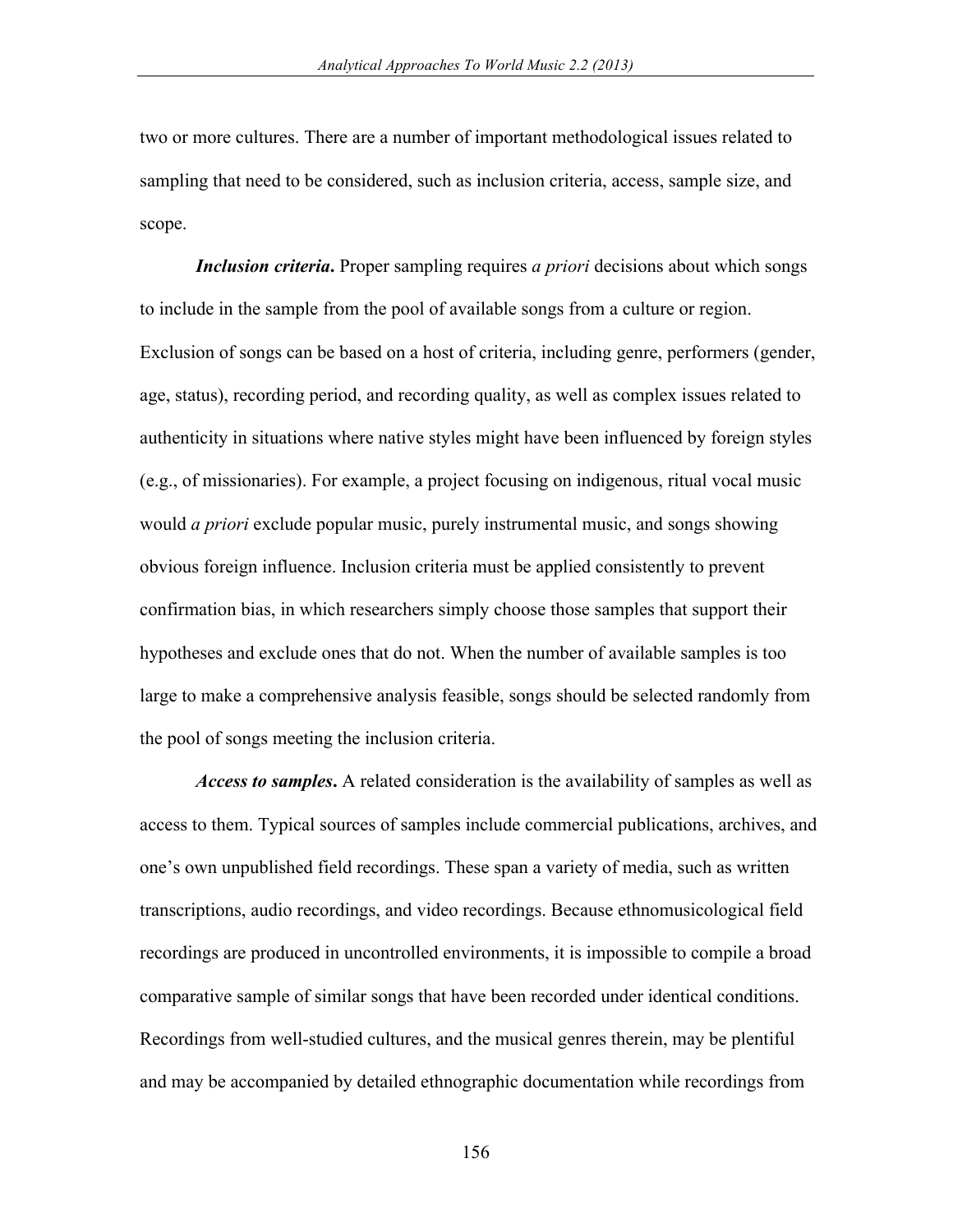others may be non-existent, of poor quality, have little contextual information, or have been carried out at different times under different recording conditions. The choice of who and what gets recorded has historically depended on the music itself and on the people who perform, record, publish and consume it, the latter being dependent on factors of aesthetics, politics, social relationships, economics, and functionality. Nevertheless, careful consideration of these factors when selecting samples can mitigate problems of comparability.

*Sample size***.** Resistance to musical comparison has often been due to comparativists' reliance on what Savage and Brown (forthcoming) have termed the "one culture = one music" model, the idea that a culture's musical repertoire can be captured by a single representative song or style (Lomax 1968). Such a model assumes that the level of within-culture diversity is negligible and that a small sampling of songs from a given culture should be sufficient to capture its style. This assumption has been strongly criticized by ethnomusicologists (Henry 1976; Feld 1984), and analyses from our lab have provided quantitative evidence against it (Rzeszutek et al. 2012). Sampling has to be done on a sufficient scale to encompass the breadth of musical styles that exists both within and between cultures. In general, the greater the within-culture diversity, the greater the sample size needed to provide a reasonable picture of overall patterns of musical style.

Regardless of the nature of the sample, larger sample sizes tend to allow for more robust conclusions. However, in many cases the most interesting or important samples are also the rarest, and thus it is better to choose analytical methods that are appropriate for the available sample, rather than trying to meet specific sampling quotas. That said, it is difficult to make generalizations about musics with sample sizes of less than five songs or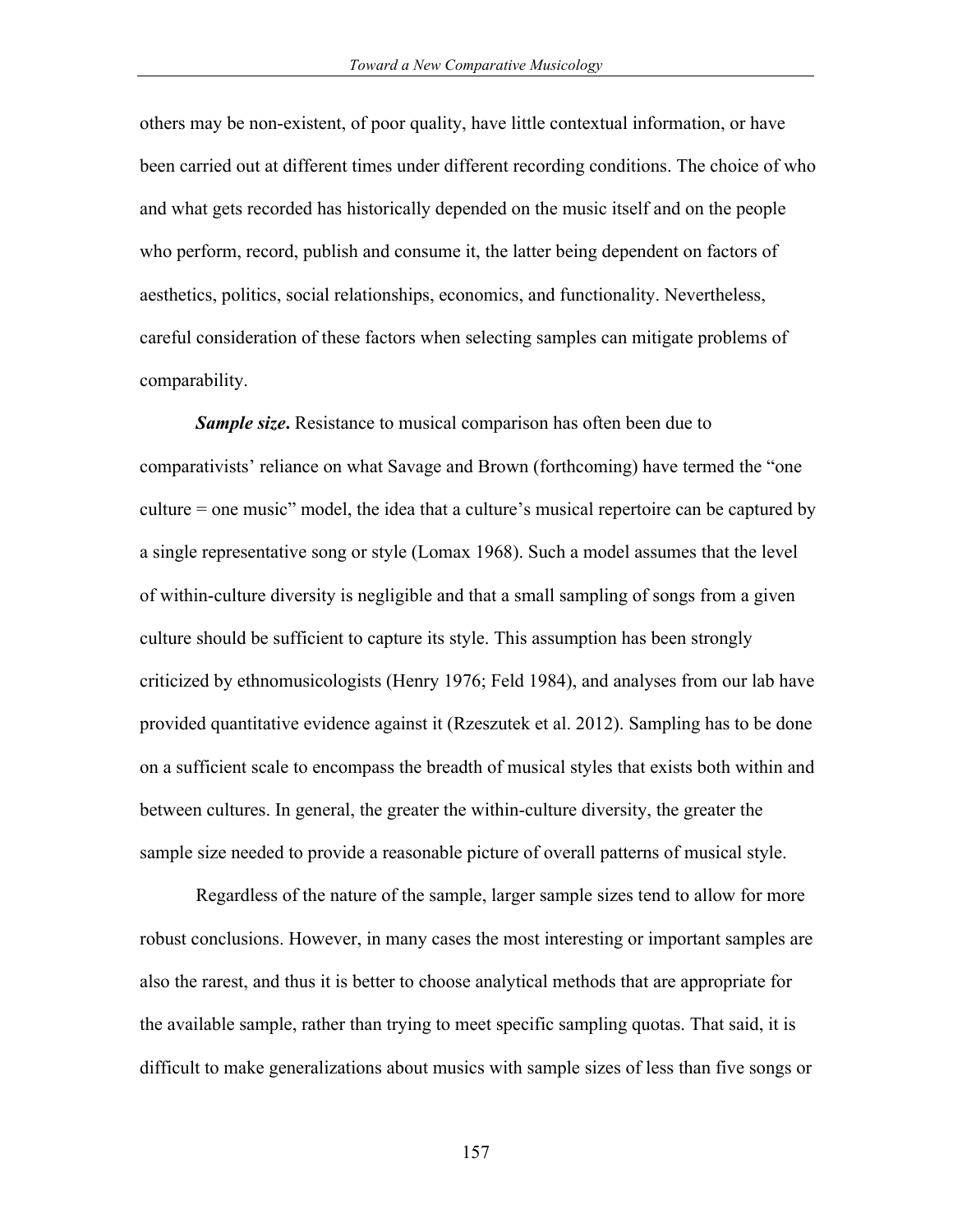so. In similar studies from genetic anthropology and other natural sciences, sample sizes of approximately thirty per group are generally sufficient to identify statistically significant patterns if such patterns are reasonably strong, while sample sizes exceeding 100 per group tend not to add much new information to the conclusions. A study examining traditional group songs from indigenous populations in Taiwan and the Philippines found that sample sizes of approximately thirty songs per ethnolinguistic group were sufficient to identify highly statistically significant between-population differentiation among these groups (Rzeszutek et al. 2012). Whether such sample sizes will be sufficient for other comparative musicological studies will need further empirical validation.

*Scope of comparison.* One of the weaknesses of early comparative musicological work was a reliance on what we will call *remote comparison*, in which small numbers of songs from very distant regions were compared, often to support arguments of "monogenesis" about long-distance similarity between regions. Such projects often involved the cherry-picking of particular songs that satisfied preconceptions of musical similarity. Instead of this, we generally advocate *regional comparison*, in which large, independent samples from neighboring cultures are submitted for comparative analysis. Such samples have the benefit of making it easier to explore historical relatedness as a potential factor in explaining similarities. From a comprehensive set of regional projects, it should be possible to generate a musical map of the world of the kind envisioned by Lomax (1968, 1976).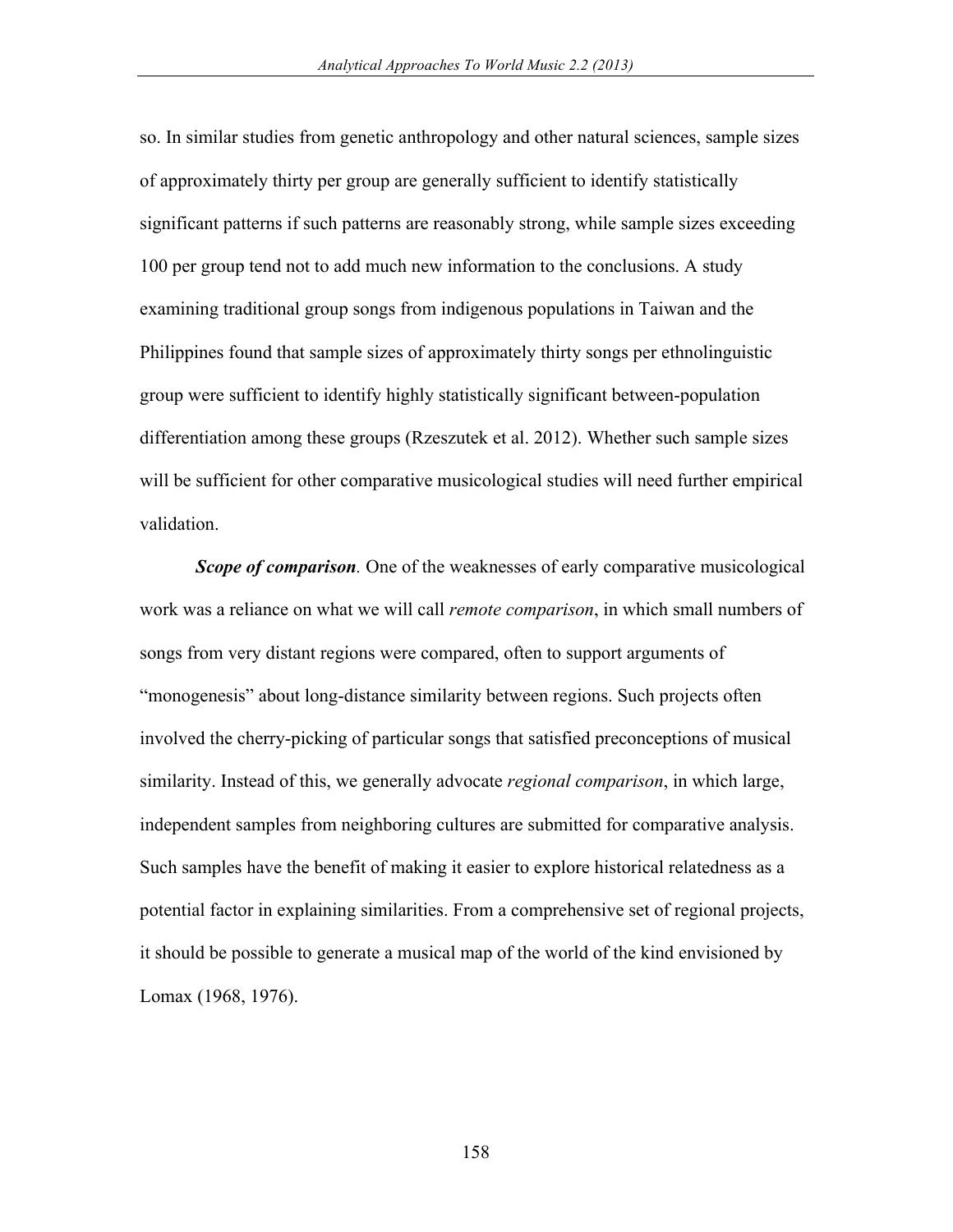#### *c) Features*

The musical sample, once defined and validated, can then be subjected to classification procedures. Classification schemes embody salient features of a domain in a multidimensional manner. These features subdivide broad categories—such as pitch and rhythm in the case of music—into a series of relatively independent *characters*, such as "hemitonicity" (presence of semitones), "melodic range," "meter," or "durational variability" (Savage et al. 2012). Each character is in turn comprised of a series of *character-states* specifying a possible range of variation for that character, such as the character-states "small," "medium," and "large" for melodic range. Once the classification scheme is specified, it is then used to "code" the songs of the sample. Such coding involves selecting the character-state(s) that best describes the song for each character.

*Classification schemes***.** Musics are complex, multidimensional phenomena; therefore, classification schemes for music have to be complex and multidimensional. More importantly, classification schemes should aspire to be *universal* so as to accommodate features present in any musical style throughout the world. While this is a tall order for any classification scheme, serious attempts have been made in this direction. Broad classification schemes, such as Hornbostel and Sachs's ([1914] 1961) instrument classification scheme, Lomax and Grauer's (1968) Cantometric song classification scheme, or the related CantoCore scheme of Savage et al. (2012), provide more scope for cross-cultural comparison than regional classification schemes—such as the classical theory systems of Western scales, Indian *ragas*, or Arabic *maqamat*—that are designed to apply to the music of specific cultures. However, such culture-specific systems may provide more nuanced and appropriate measures when the scope of comparison is limited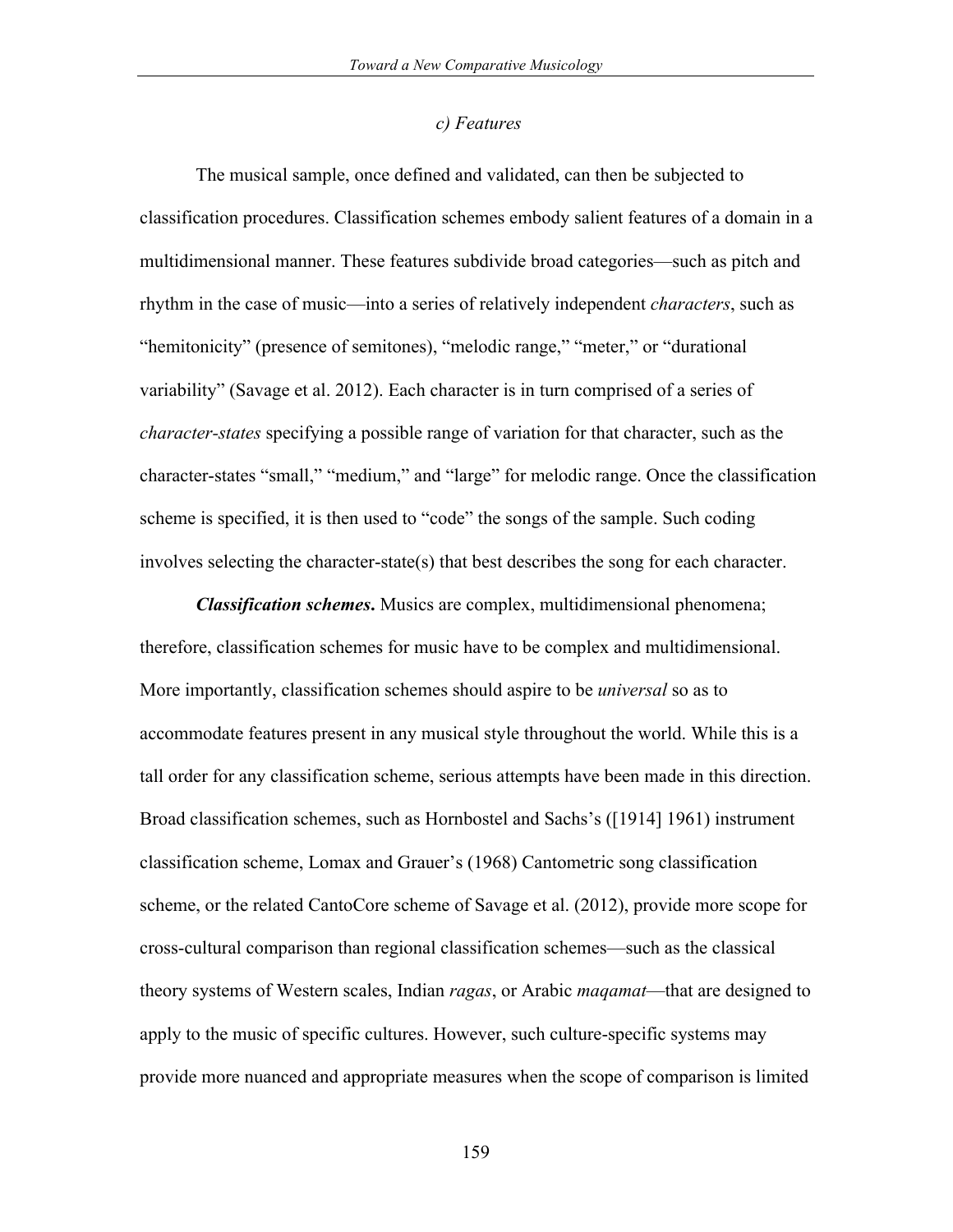to specific regions. The important points are that the types of features used for classification be musicologically appropriate for the research questions being addressed, that the classification schemes be defined as clearly and objectively as possible, and that they be applied consistently so as to allow for reliable comparisons and independent replications when applied by different researchers.

*Characters and character-states.* As mentioned above, the characters of a classification scheme attempt to embody significant features of form. In the CantoCore classification scheme that we developed (Savage et al. 2012), we included twenty-six structural characters of music that span the broad domains of rhythm, pitch, text, texture, and form. Each of the twenty-six categories contains between three and six characterstates. In general, the more types of features used for classification, the more detailed, robust, and flexible the resulting patterns should be, although there is always a trade-off between the comprehensiveness of the scheme and the time required to code songs.

A fundamental distinction in classification theory is that between *ordinal* features and *nominal* features (Stevens 1946). Ordinal features can be classified in increasing order of size (e.g., small, medium and large for musical intervals) or frequency (e.g., low to high frequency of vocables in a song). Nominal features, by contrast, cannot be placed onto a numerical spectrum of size or frequency, and are instead organized as a series of unordered states. For example, melodic contours come in a variety of qualitatively distinct types, such as descending contours, ascending contours, arched contours, and the like.

*Coding***.** Once the characters and character-states of a classification scheme are specified, the next step is to code all of the songs of a sample by selecting the characterstate of each category that best applies to each song. This can be done subjectively (e.g.,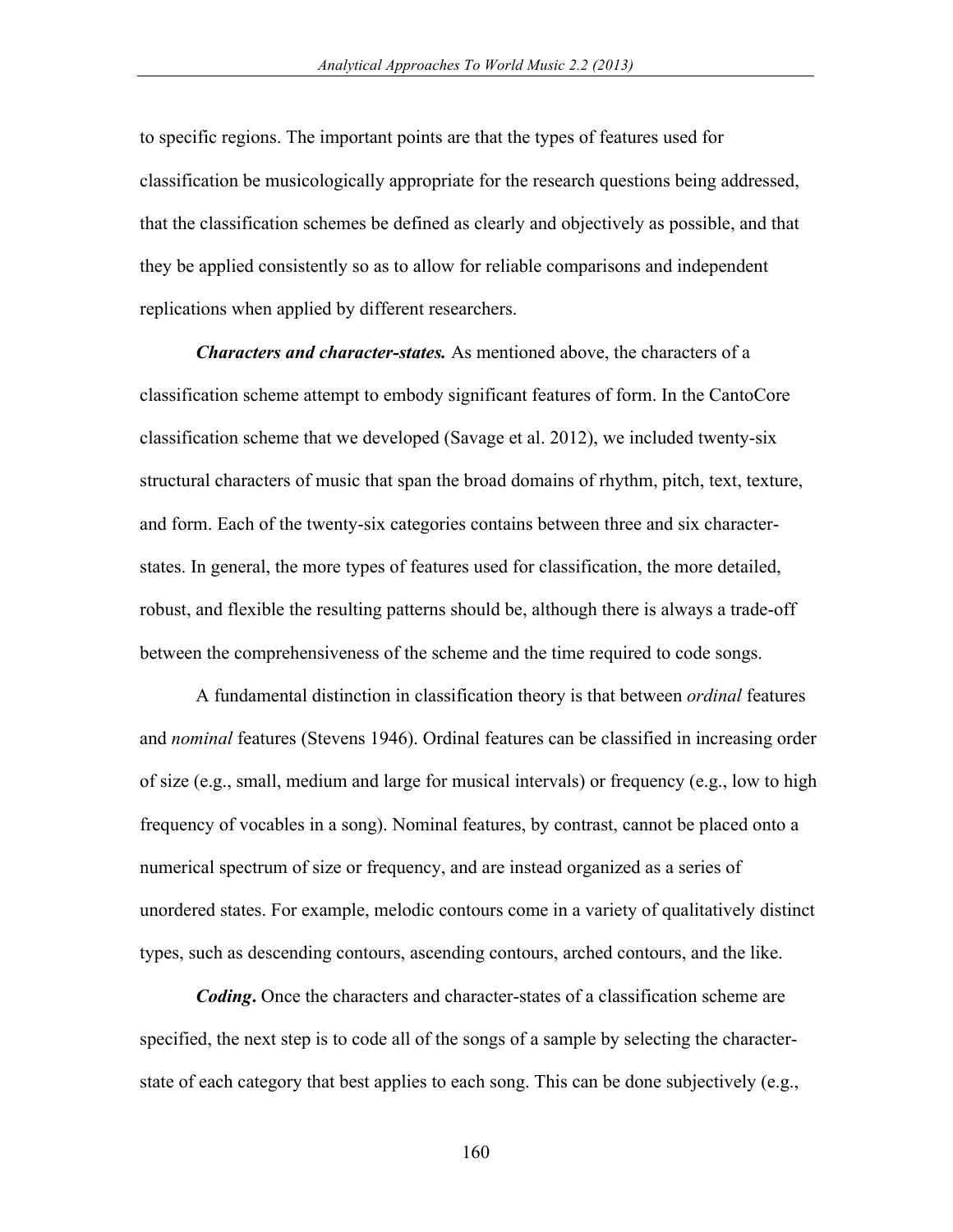by ear) or objectively (e.g., using physical measurements or automated algorithms), or by some combination of the two. In some cases, *etic* (objective, outsider) representations may differ from *emic* (insider, subjective) ones (Harris 1976). The choice of the appropriate method(s) will depend on the goals of the researcher and the degree of accuracy and reliability of the resulting classifications. Some researchers have attempted to explore this issue using innovative techniques that combine subjective and objective measurements, such as Perlman and Krumhansl's (1996) study of interval-category conceptualizations among Javanese gamelan musicians and Western classical musicians. Such studies have demonstrated complex differences in representations both within and between cultures. This complexity emphasizes the need for care in designing and interpreting classification research in ways that are both reliable and useful.

In situations of internally heterogeneous songs, it is sometimes necessary to "multi-code" the song––in other words, to select more than one character-state for a song. Likewise, when songs lack particular features altogether, it is necessary to code them as "null." For example, if the classification scheme specifies features of multipart music and the song in question is a solo vocal song, then the song would have to be coded as null for all multipart features related to texture.

*Classifying non-acoustic features of music.* Objections to comparison have often focused on past reliance on acoustic features—particularly structural features such as the scales or meters that are prominent in Western music theory—to the exclusion of other features that may be more relevant for other musical cultures. The latter include nonacoustic features, such as social function or symbolic meaning, as well as acoustic features such as performance style, micro-rhythms, or micro-tonality (Blacking 1977). To date,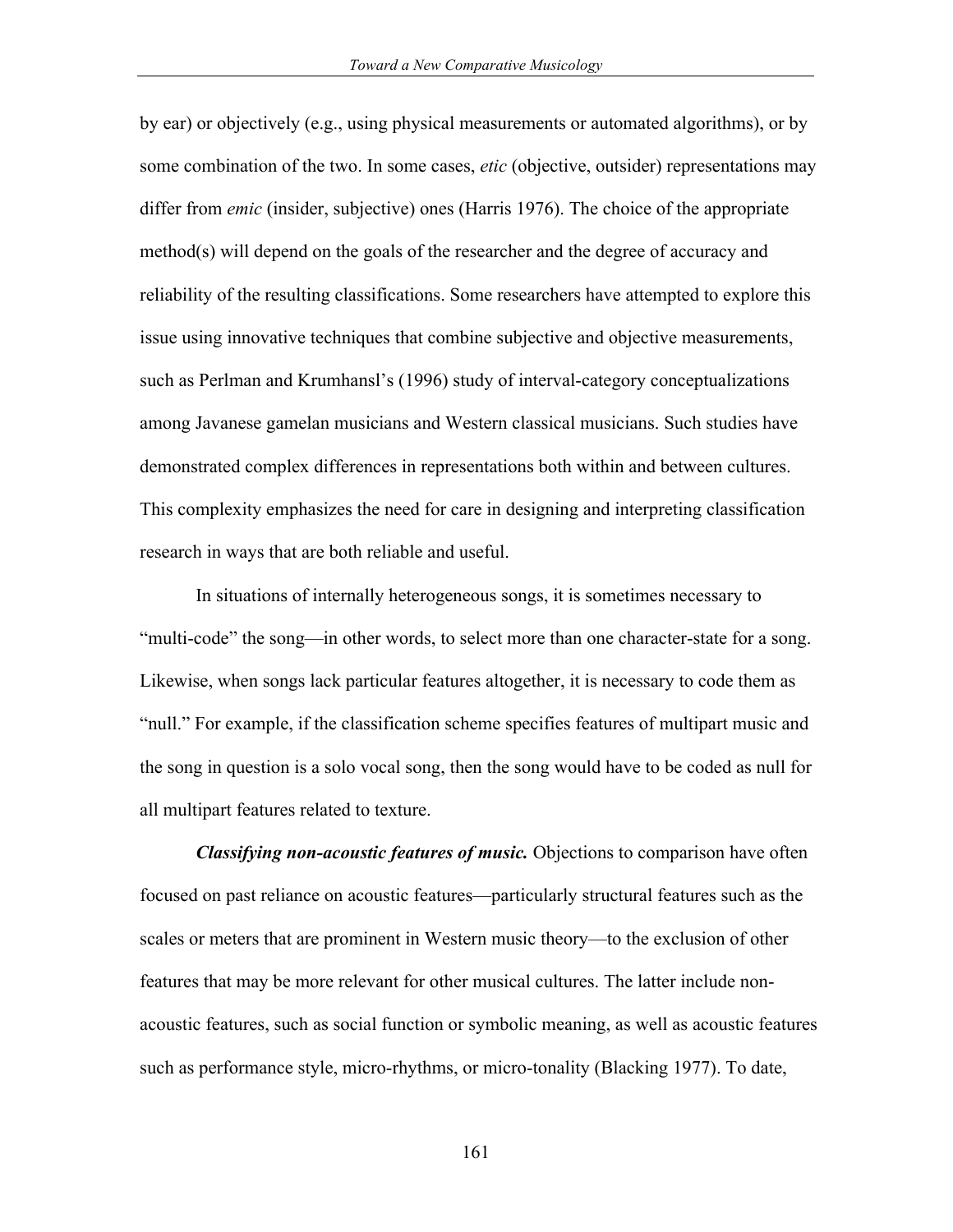classification schemes have tended to focus on acoustic features related to performance (Lomax and Grauer 1968) and structure (Savage et al. 2012), although Hornbostel and Sachs's ([1914] 1961) influential instrumental classification scheme also incorporates elements of sound-production mechanisms that are not necessarily audible. An important goal of the new comparative musicology is to establish classification schemes that objectively and reliably classify non-acoustic features such as behavior and semiotic meaning (e.g., Feld 1984; Nattiez 2000), so as to permit comparative analyses of such features. This will be a crucial step toward mitigating the Eurocentric bias of earlier comparative musicology, which placed excessive emphasis on pitch-related features derived from Western classical music theory (Toner 2007).

### *d) Quantification*

A principal goal of classification is the establishment of clusters of stylistic similarity, either within or between cultures. This is analogous to the establishment of language families (Greenberg 1957; Lewis 2009) or other types of families of similarity. Taking comparison seriously requires moving beyond simple dichotomies—such as same/different or present/absent—and instead examining the *degree of similarity* between songs and the *relative frequencies* of features between cultures, as represented by the pie charts in Figure 1. Such an approach allows us to move beyond the "one culture = one music" model toward more nuanced geographic maps of musical style (Savage and Brown, forthcoming), which in turn can be useful in elucidating the history of migrations and cultural interactions (see Issues 2 and 3 below).

As mentioned previously, classification proceeds through the generation of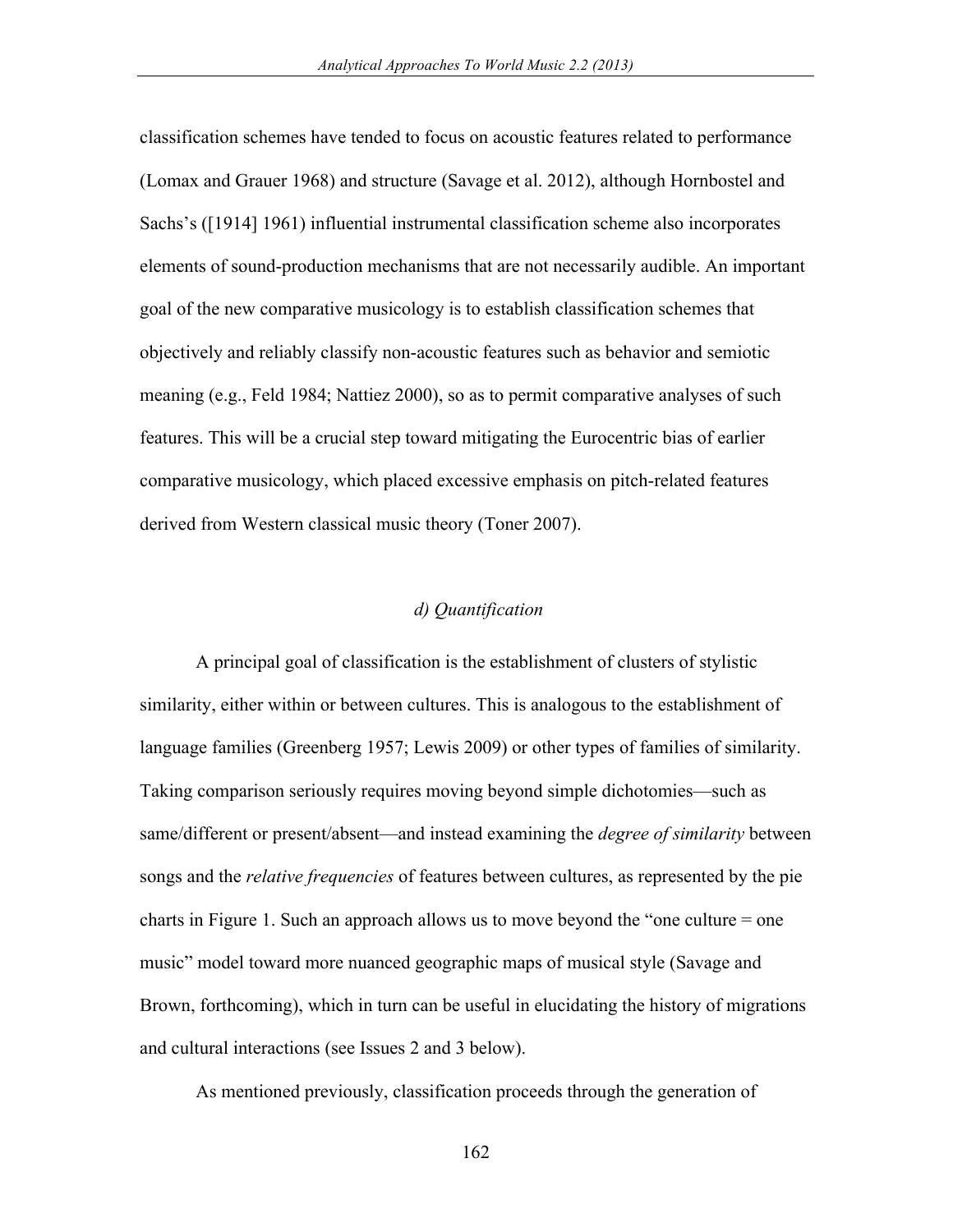classification schemes comprised of key characters, each of which contains multiple character-states. These schemes are then used to code the songs that make up the sample under study. Using this coding information, the next step is to apply statistical *clustering techniques* to the data in order to measure musical similarity among the songs in the sample and to group those songs into clusters of similarity. It is then possible to look at these clusters *a posteriori* and infer the classification features that unite the songs of a cluster and hence distinguish that cluster from others. For example, one cluster might contain the predominantly monophonic songs of the sample while another cluster might contain the predominantly polyphonic songs. However, since classification schemes are multidimensional, clusters tend to differ from one another in a multidimensional manner. In other words, clusters can be thought of as conglomerations of musical features and hence as stylistic song-types. We have coined the term *cantogroup* in our work to describe stylistic song-types derived from classification procedures (Savage and Brown, forthcoming).

The next step is to examine geographic patterns of musical style and to create *musical maps*. The simplest way to do this is the method shown in Figure 1, namely to visualize the relative frequencies of the cantogroups in the form of a pie chart for each defined geographic or cultural grouping. For example, Savage and Brown (forthcoming) identified five major cantogroups among 259 songs from twelve indigenous populations of Taiwan. This was visualized by showing pie charts over the geographic zone for each population, where each pie represented the relative frequencies of the five cantogroups for the musical repertoire of that group. This can also be done for any individual character (e.g., mapping the relative frequencies of different meter types).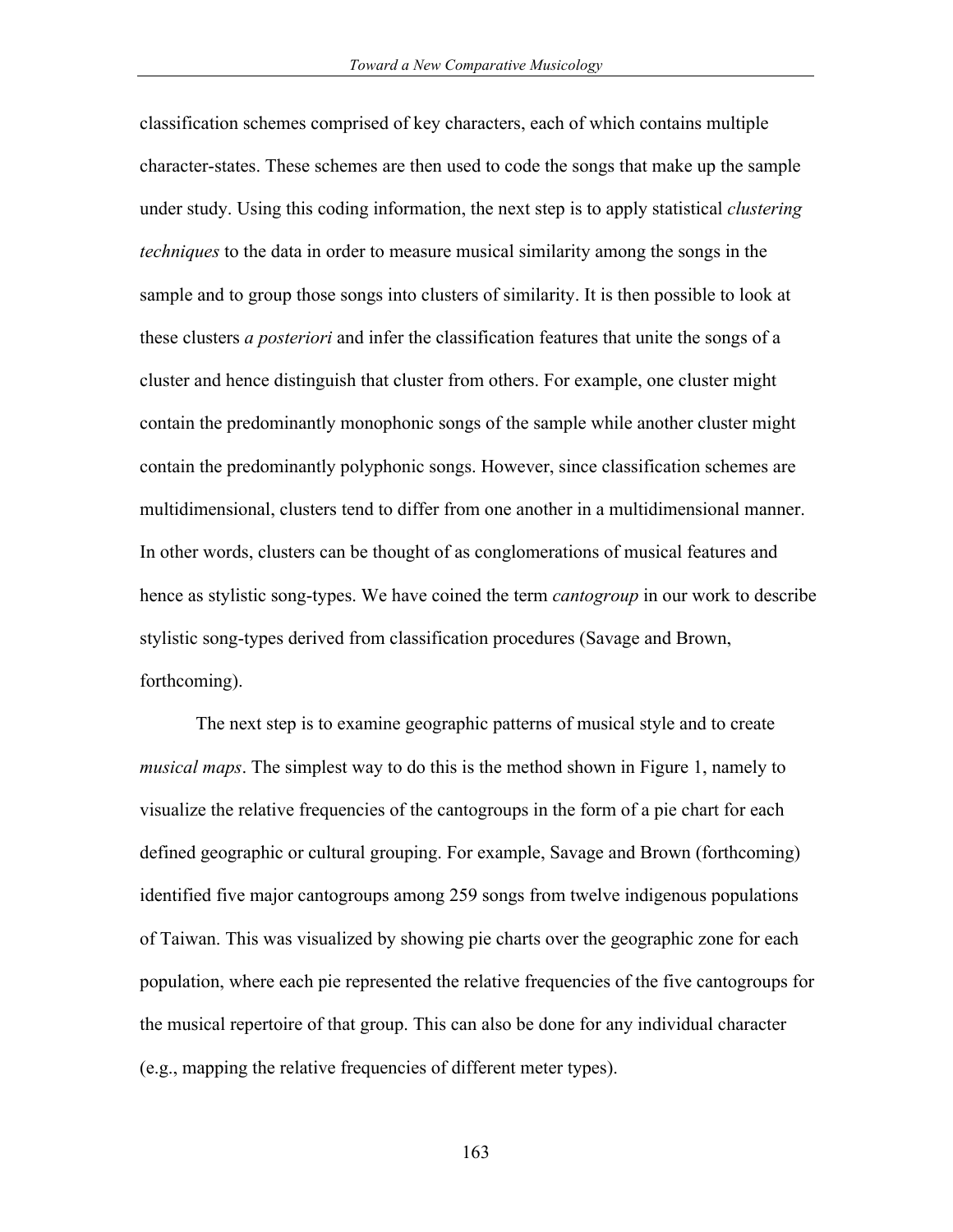A major critique of comparative work in musicology is that it focuses on *betweenculture diversity* at the expense of *within-culture diversity* in musical style. One solution to this problem has been to adapt analytical techniques from fields such as population genetics (Excoffier, Smouse, and Quattro 1992) in musically appropriate ways so as to examine this issue in a quantitative manner. For example, Rzeszutek et al. (2012) found that the level of within-culture musical diversity was strikingly higher than that of between-culture diversity (98% vs. 2%, respectively), as measured using twenty-six structural features and a sample of 421 traditional songs from indigenous populations in Taiwan and the Philippines. In other words, only 2% of the musical variability could be attributed to systematic differences between cultures, while 98% was due to within-culture diversity. This provided empirical support for the claims of theorists defending the importance of within-culture diversity in comparative analyses (Henry, 1976; Feld 1984). However, it also showed that the between-culture component of this diversity was highly statistically significant  $(p < .001)$  and was thus capturing real musical differences between cultures.

### *2) Cultural Evolution of Music*

## *What are the mechanisms of musical change and stasis? How and why do musical forms emerge, become extinct, or give rise to other forms over time?*

The study of music's cultural evolution deals with the basic issue of how musics change over time and location. As such, it is nearly synonymous with the conventional concept of "music history." While classification (Issue 1 above) can proceed by describing musical relationships in terms of *phenetic* (surface) similarities, cultural evolution is largely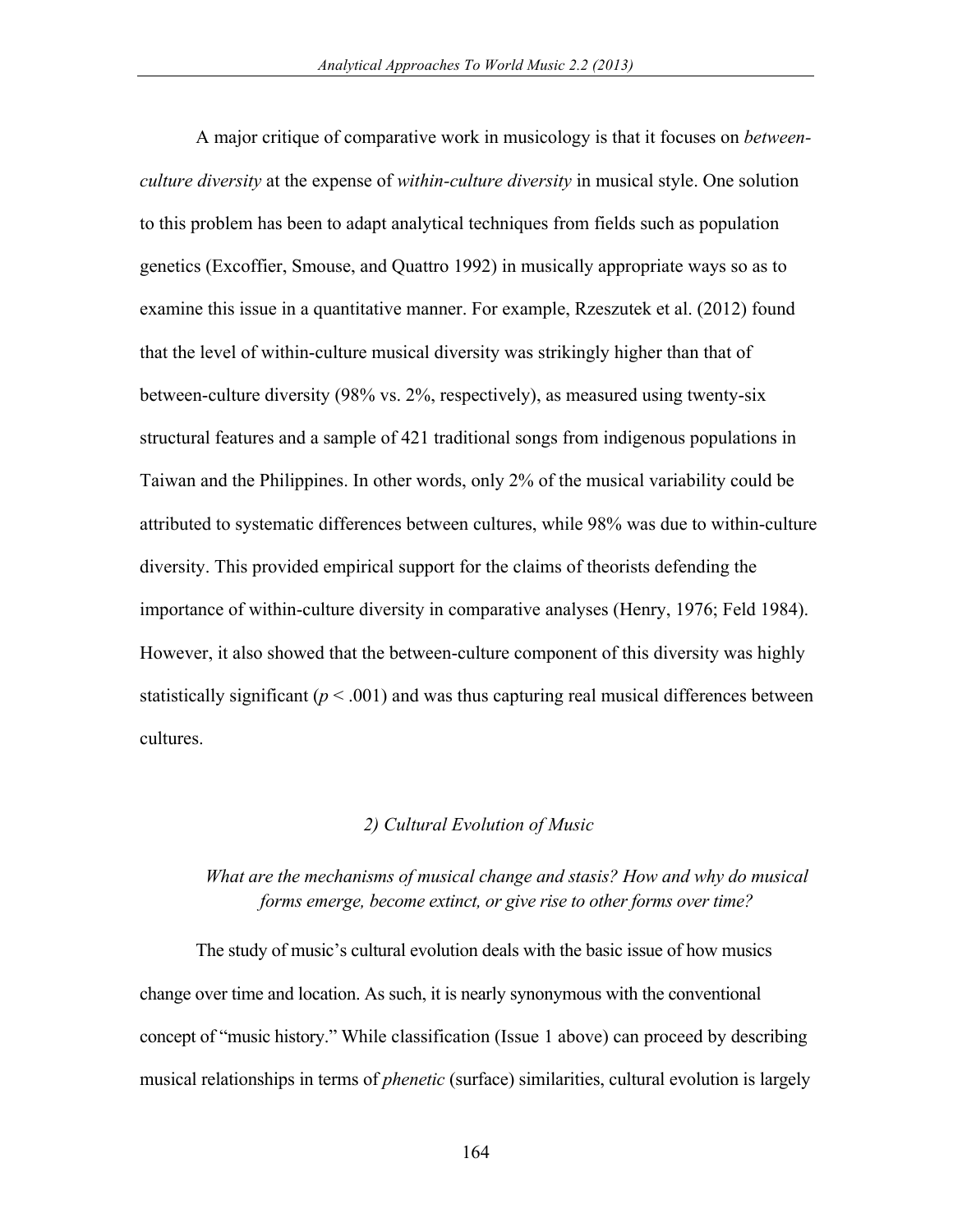concerned with the *phylogenetic* (evolutionary) mechanisms underlying these similarities. This has long been a topic of interest to ethnomusicologists intrigued by situations where the same musical "surface structure" originates from very different "deep structures" (Blacking 1971).

The term "cultural evolution" has long provoked a hostile reaction among ethnomusicologists and cultural anthropologists, who associate it with outdated Spencerian notions of progressive evolution––in other words, with the ladder-like progression of cultures from simple to complex over historical time (Spencer 1875). The modern-day field of cultural evolution has long since abandoned such assumptions and has instead capitalized on the many methodological and theoretical advances from evolutionary biology that have improved our understanding of the mechanisms of and constraints on cultural change (Cavalli-Sforza and Feldman 1981; Boyd and Richerson 1985; Whiten et al. 2012). For example, linguists have developed sophisticated models of historical diversification and phonological change among language families such as Indo-European and Austronesian by utilizing detailed historical linguistic databases of hundreds of existing languages and comparing this linguistic information with reconstructions of ancient texts and artifacts that have been reliably dated (Levinson and Gray 2012). These methods could be profitably adapted to music to explore similar questions of cultural evolution that have long interested ethnomusicologists, although it is crucial to remember that music evolution does not necessarily mirror the patterns of languages, genes, or any other system (see Issue 3 below).

The official definition of "folk music" adopted in 1955 by the International Folk Music Council endorsed an explicitly evolutionary framework: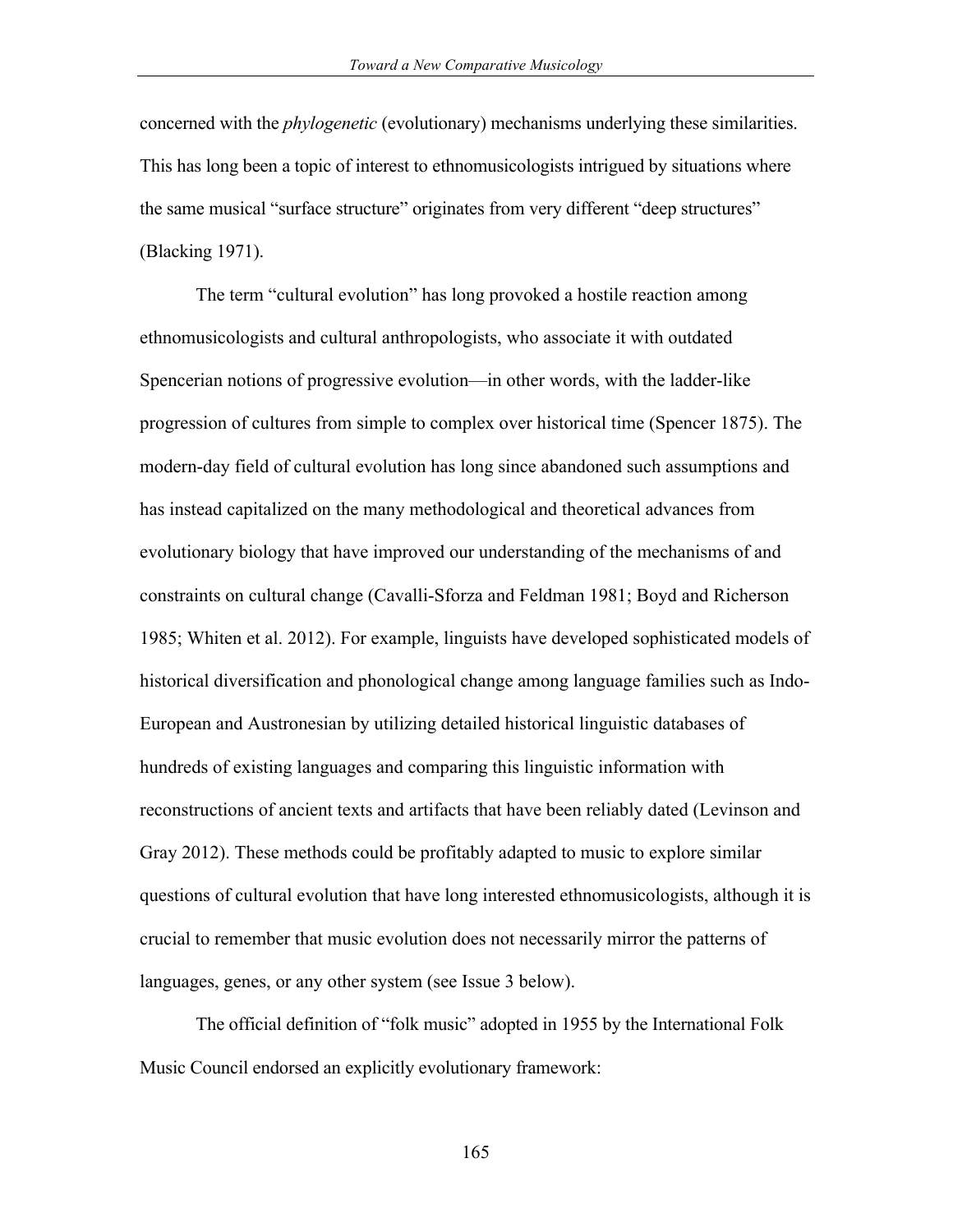Folk music is the product of a musical tradition that has been *evolved* through the process of oral transmission. The factors that shape the tradition are: (i) *continuity* which links the present with the past; (ii) *variation* which springs from the creative impulse of the individual or the group; and (iii) *selection* by the community, which determines the form or forms in which the music survives. (International Folk Music Council 1955, 23; our emphasis)

This definition included all three major evolutionary mechanisms of transmission ("continuity"), variation, and selection. Sadly, this evolutionary framework has not been widely adopted. Here we detail how it could help in the study of music's cultural evolution.

### *a) Mechanisms of transmission*

Evolutionary transmission can occur in diverse manners, the main types being referred to as *vertical* (between generations; e.g., parent-child) and *horizontal* (within generations; e.g., peer-peer). Additionally, *convergent evolution* can cause the same feature to arise independently in the absence of transmission, often due to similar functional constraints or selection pressures. All of these mechanisms occur in both cultural and biological evolution, although their relative importance is subject to debate (Kroeber 1948; Doolittle 1999; Tëmkin and Eldredge 2007; Gray, Bryant, and Greenhill 2010). Evolutionary transmission has traditionally been modelled as a branching *tree*, emphasizing vertical transmission (as represented by the solid arrows in Figure 1). However, scholars of both cultural and biological evolution have recently explored horizontal transmission as well (see the dashed arrows in Figure 1) using models such as *networks* (Bryant and Moulton 2004), *jungles* (Tehrani, Collard, and Shennan 2010), and *admixture* algorithms (Pritchard, Stephens, and Donnelly 2000).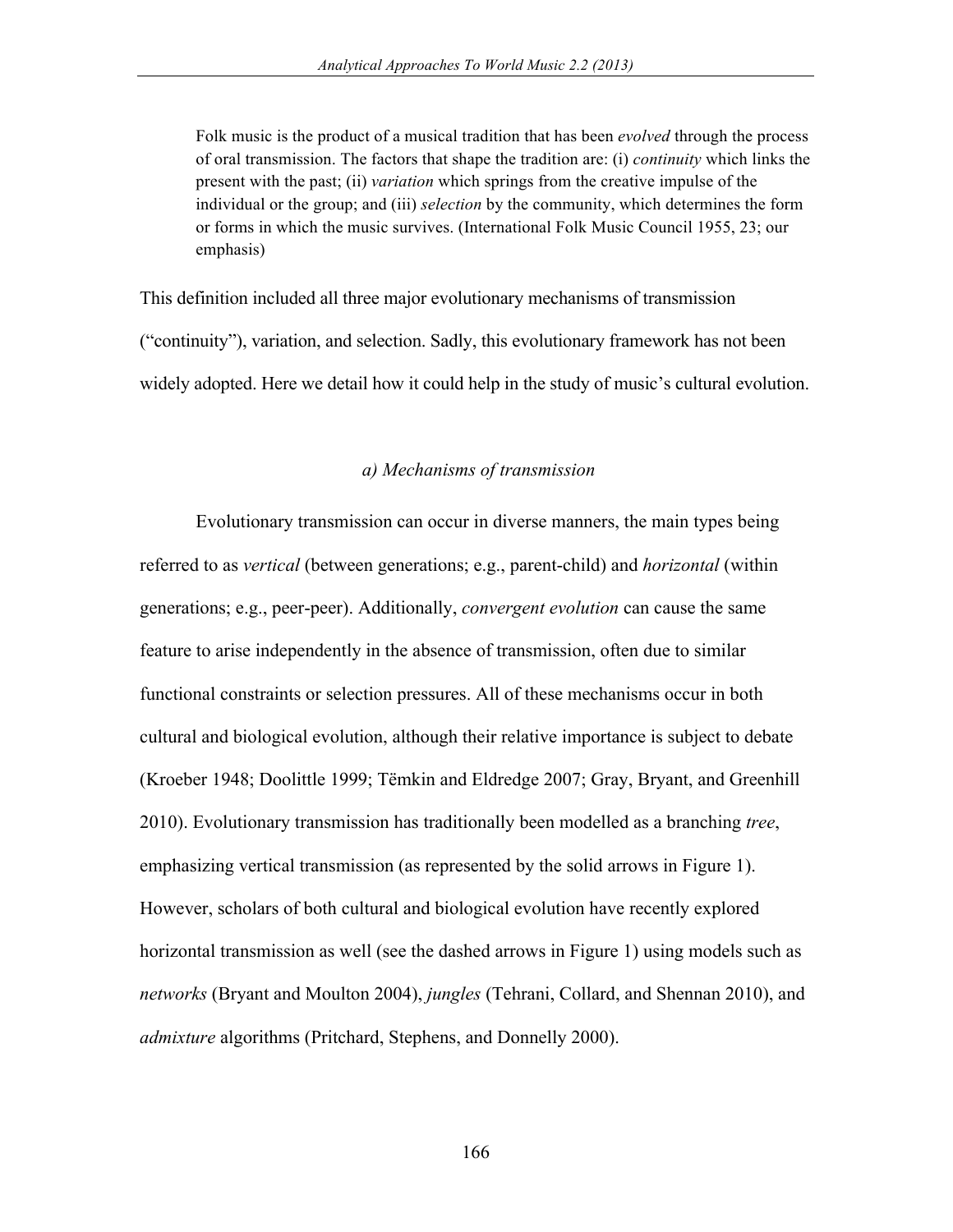#### *b) Mechanisms of variation*

We will now discuss music's cultural evolution in terms of the two basic evolutionary processes of *variation* and *selection*, which are in turn crucial for interpreting historical and geographic patterns of migration and cultural contact, as outlined in Issue 3. The first process deals with musical forms themselves, and explores the mechanisms by which different musical variants arise. The second topic (described in Issue 2c) examines the social forces that determine which musical variants get transmitted to future generations and which ones die out.

The random genetic process of *mutation* that generates genetic variation in human populations has clear analogues in musical copy errors. These errors can occur in orally transmitted musics to give rise to the well-known diversity of folk song variants (Seeger 1966) or they can occur in notated musics, such as when copy errors accrue over time in published scores of Western classical works. In distinction to this random process are directed processes of *innovation* and creativity that are not found in biological evolution, such as when composers or performers intentionally introduce completely new variants that were not present in previous generations. In most cases, such variants are not created *de novo* but instead arise through modifications of existing material. These modifications often involve a borrowing or imitation of elements from other works. When such borrowing occurs on a cross-cultural scale, the result can be the generation of a new blend or fusion (syncretism). Well-known examples of this are African-American and Latin-American musical blends that include elements of both African and European music styles (Herskovits 1945; Merriam 1964), or the incorporation of Asian musical features into Western music by composers such as Debussy.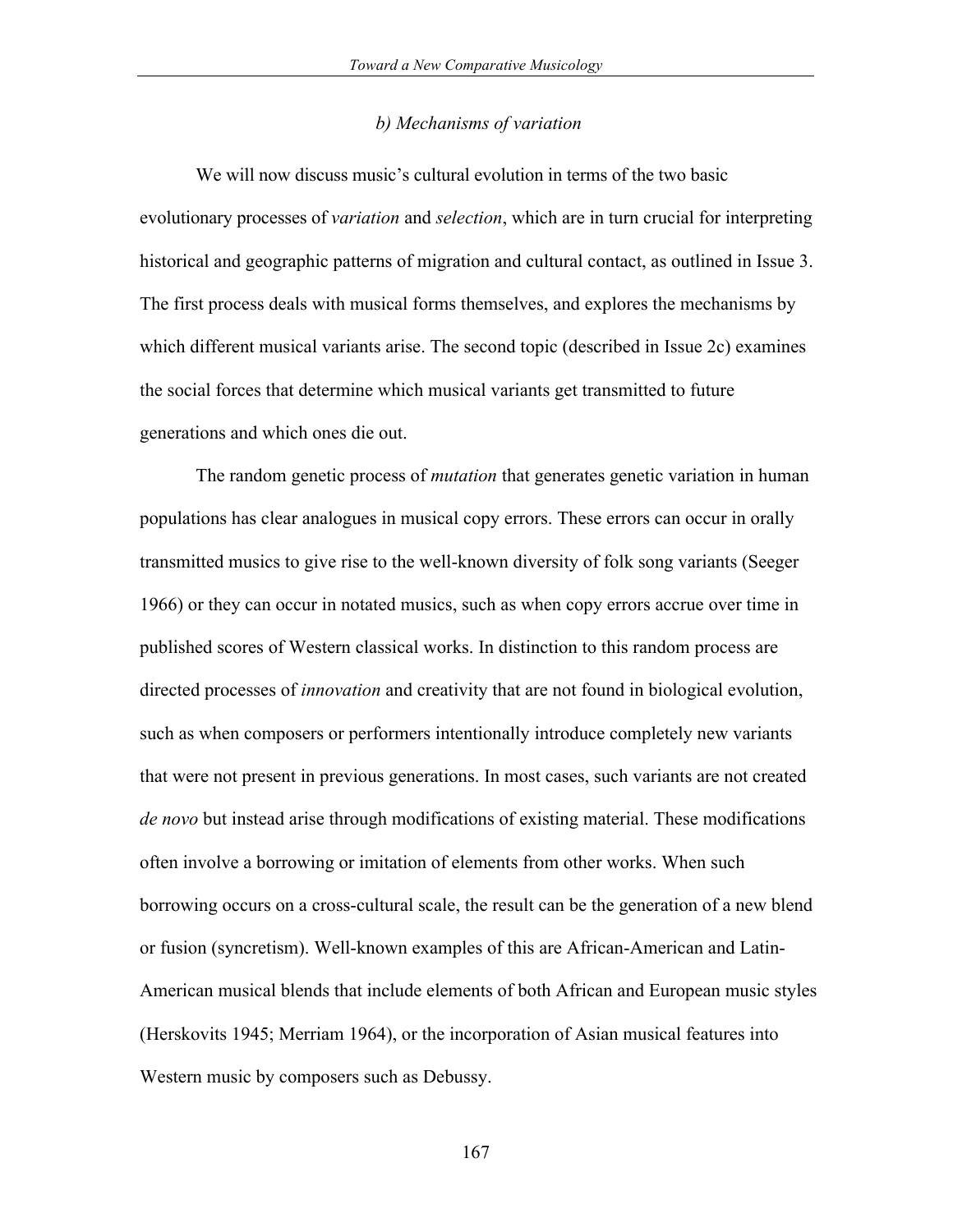A fundamental issue for the analysis of musical variation involves the dependency relationships among the musical features. Does a change in one musical feature lead obligatorily to changes in other features or can each feature change independently of others? To take one example, tonal features such as scales can change independently of rhythms, such that European scales can be readily combined with African rhythms. By contrast, introducing a fixed-pitch instrument like a piano into a non-Western ensemble tuned to a microtonal scale system will often force the ensemble to conform to Western tuning, such as occurs in a large variety of ethno-pop fusion genres. These examples are simple but they highlight the need to understand the dynamics of musical blending and the processes by which musical features can combine across stylistic boundaries to create new musical variants.

From a geographic perspective, intercultural blends can occur as the result of two major processes. First, they can occur through the movement of people, such as occurs through migration, conquest, or the journeys of itinerant musicians. In such cases, musical blends occur because the bearers of different musical traditions come into direct social contact and are able to influence one another. However, in recent times, music has shown a striking ability to diffuse in the absence of musicians, most notably through mass media distribution routes (Appadurai 1996). Hence, one of the major effects of globalization in recent years has been the spread and admixture of diverse musical styles from around the globe, often but not always accompanied by the loss of traditional musical styles (Lomax 1977). This can occur quite readily in the absence of direct social contact with Western musicians.

The geographic dispersion of musical styles through migration was a major topic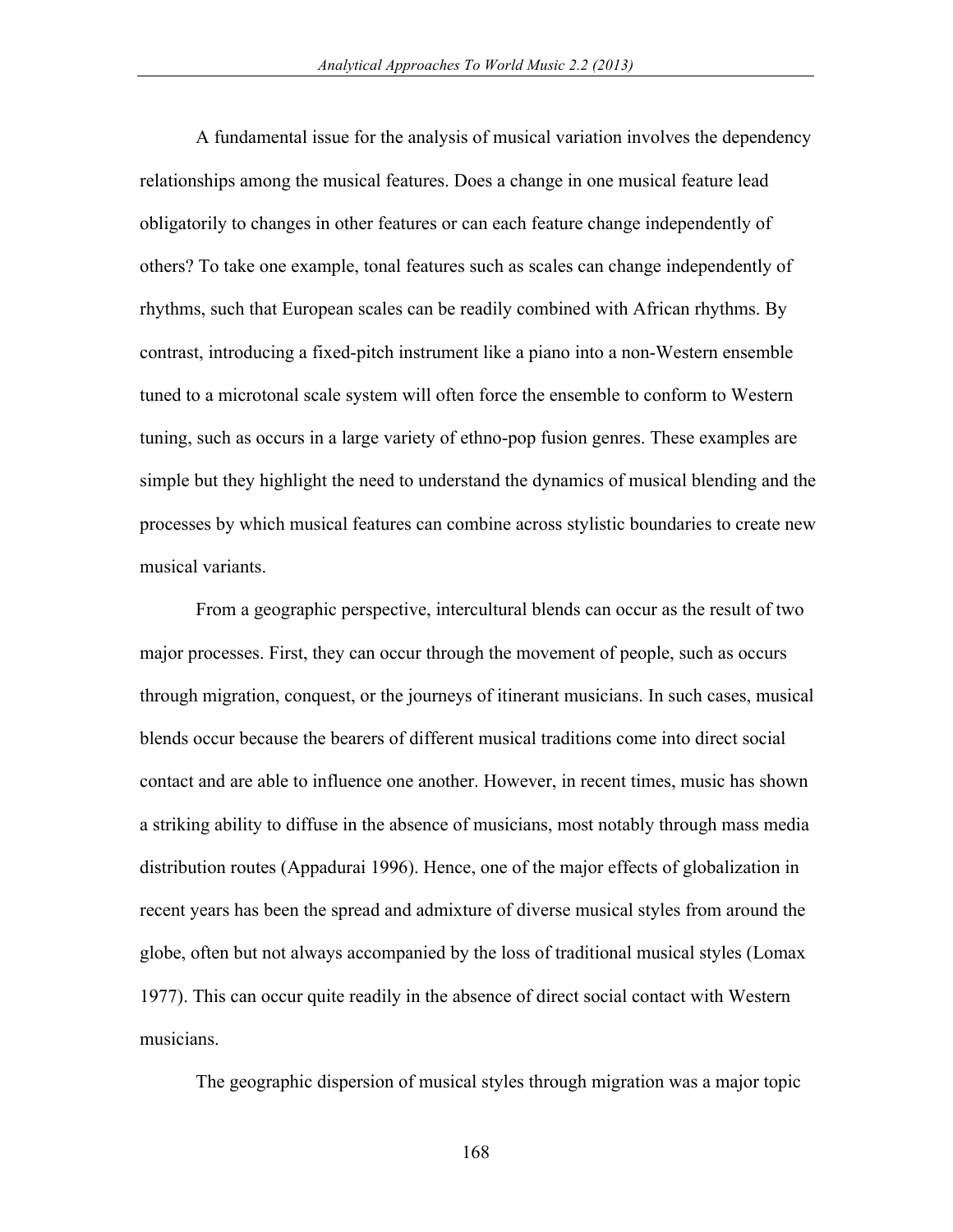of study of the early comparative musicologists, and the new comparative musicology is no less committed to this issue, not least since the modern study of human migrations offers a host of new quantitative tools to date prehistoric population movements (see Issue 3 below). The early work on *Kulturkreis* (culture circles) models and diffusionism was criticized for placing an undue emphasis on the movement of music independent of people. In addition, notions of musical *monogenesis* led to the dangerous assumption that the appearance of similar features in different cultures could be considered the result of shared ancestry (Nettl 2005). Contemporary cultural-evolutionary models acknowledge instead the importance of *convergent evolution* (polygenesis), the idea that the same innovation can arise independently in different locations, either by chance or due to similar constraints. The complementary phenomenon is also quite prevalent, namely that neighboring communities that do have shared ancestry can develop highly divergent musical styles over time due to factors related to geographic isolation or the desire to set themselves apart from neighbors ("schismogenesis;" Bateman 1935). These examples highlight the general benefit of performing comparative analyses on a regional level, rather than doing remote comparisons (Issue 1), and of analyzing the movement of music in light of the movement of peoples, as discussed in detail in Issue 3 below.

#### *c) Mechanisms of selection*

The generation of new variants does not, in and of itself, guarantee that these variants will become stable components of a culture's musical repertoire. So, it is important to consider the social forces and selection mechanisms that allow certain variants to be transmitted to future generations and others to die out. This is generally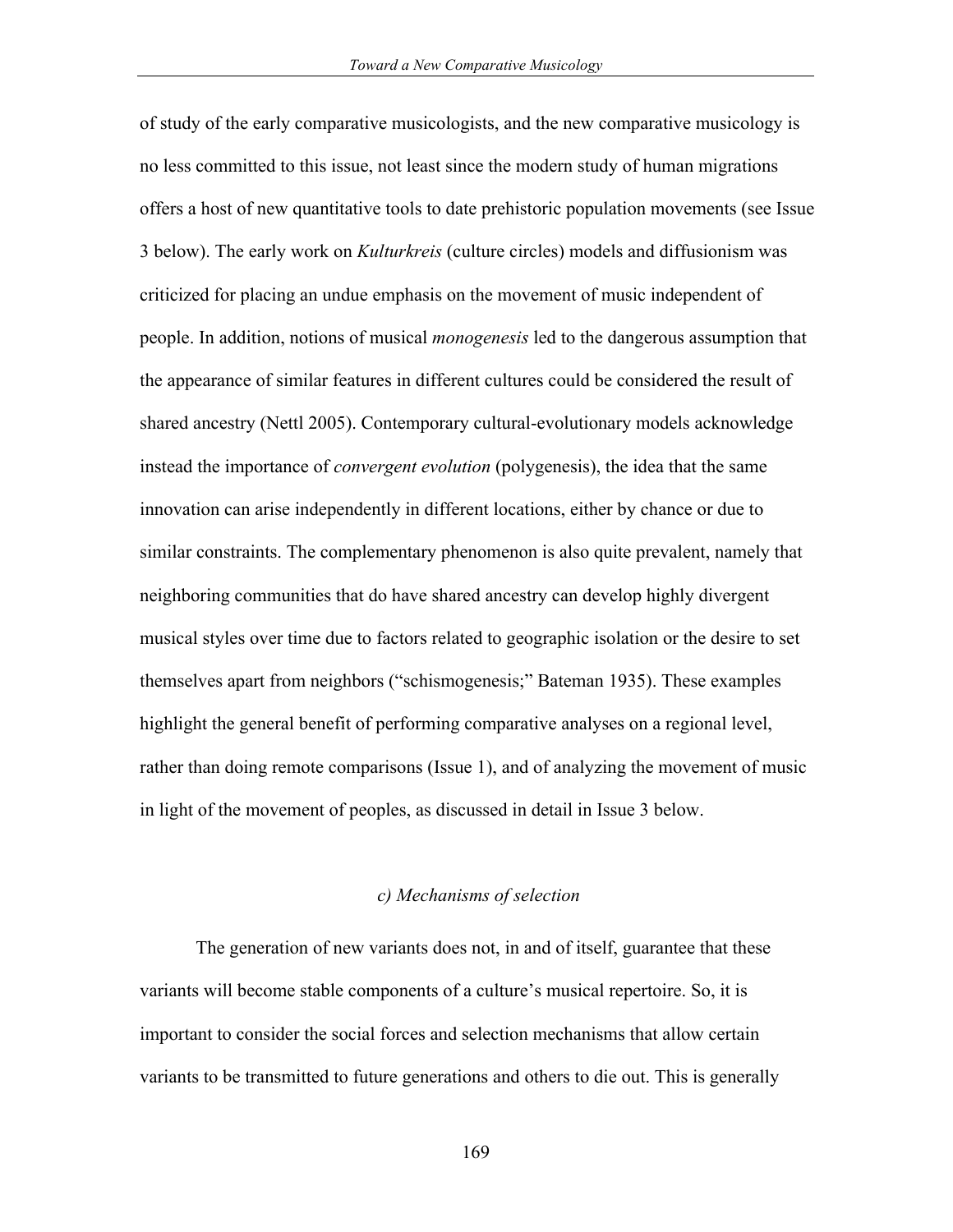conceptualized in cultural evolutionary models as a process of "cultural selection" analogous to natural selection but acting on cultural variants instead of biological species (Durham 1991; Mesoudi 2011). This process of selection can be analyzed as a change in the *relative frequencies* of particular musical variants over time.

The most ubiquitous and directionless process is referred to as *drift*, by which the frequency of variants changes due to random sampling effects, such as the whims of a performer on a given day. However, most of the time, decisions about transmission are *biased* such that some variants have a greater probability of being selected than others. In these cases, selection pressures are described by theorists as being either *directional* (e.g., music becoming more appealing to listeners over time; MacCallum et al. 2012), *stabilizing* (i.e., reducing variability, as Serrà et al. 2012 argue has occurred for chord progressions in Western pop music since 1955), or *disruptive/diversifying* (i.e., increasing variability by favoring extreme styles, as occurred in twentieth-century modernist music; Ross 2007).

These transmission biases can, in some cases, be *content-dependent*, such as when music is favored due to its intrinsic aesthetic properties. The lack of such intrinsic aesthetic appeal has been proposed as an explanation for the inability of much post-tonal twentieth-century music to find a wide audience (Ross 2007). In many cases, however, *context-dependent* biases occur, important examples being "conformist bias" (i.e., the copycat tendency to favor cultural variants that are currently widespread in the population) and "prestige bias" (i.e., the tendency to favor cultural variants associated with highly regarded individuals, such as celebrities or political elites), which exert effects above and beyond the intrinsic features of the music itself (Boyd and Richerson 1985;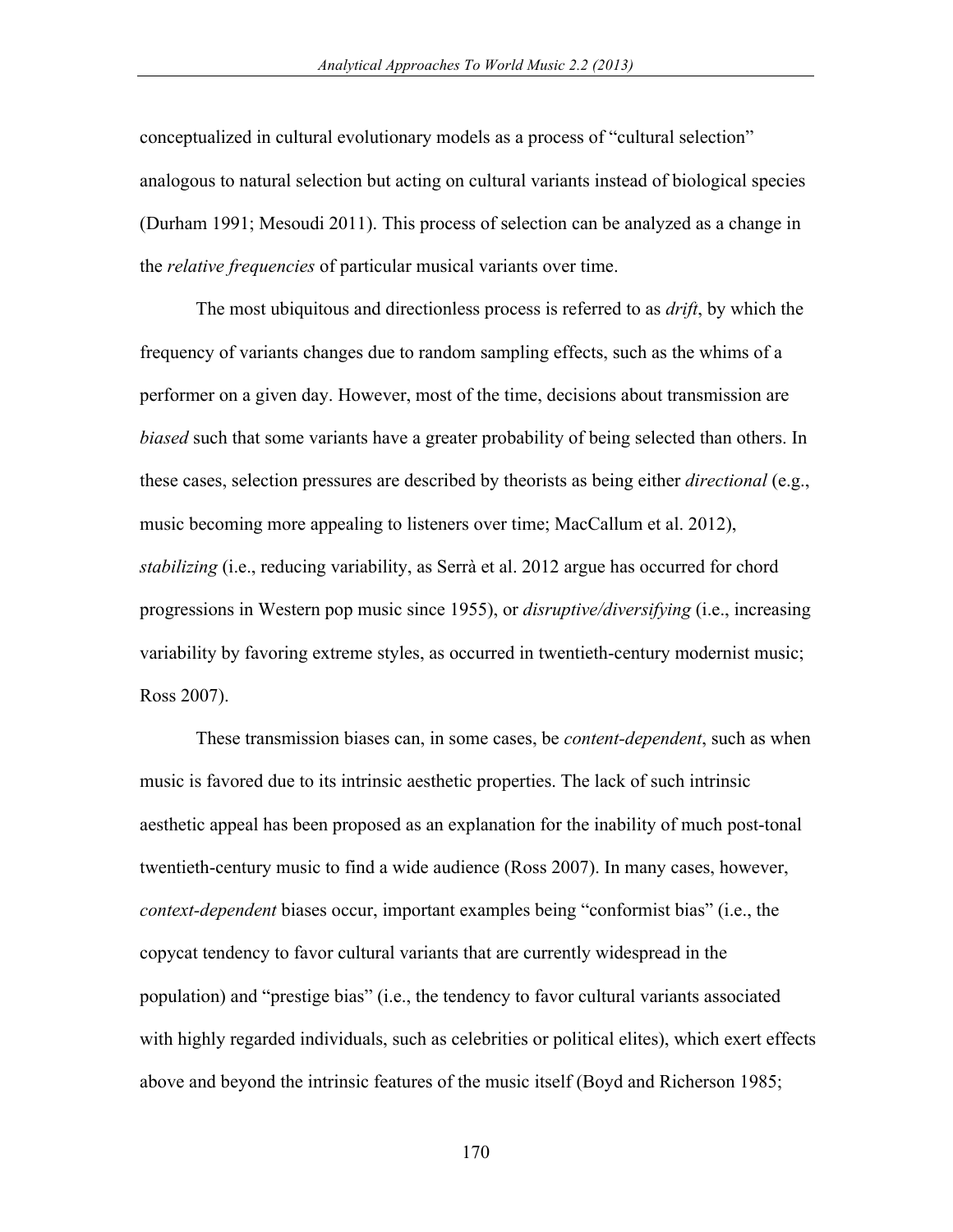Mesoudi 2011). Context-dependent biases are particularly notable in politically or economically motivated forms of musical selection, such as those associated with globalization, colonization, or conquest, including propaganda, censorship, or even genocide (Brown and Volgsten 2006).

Overall, through the cultural-evolutionary processes of transmission, variation and selection, the relative frequencies of cultural variants change over time and location. Sometimes, completely novel variants appear out of the blue and show transient spikes in frequency—such as occurs with songs on "viral" YouTube videos—and, in other cases, enduring components of a culture's musical heritage become outlawed overnight due to radical acts of political censorship, such as occurred with the music of Mendelssohn in Nazi Germany (Levi 1990; Haas 2013).

#### *3) Music and Human History*

#### *How can music be used as a tool for the reconstruction of human history?*

The issue of "history" has two complementary facets in comparative musicology. The first deals with *music history*, i.e., how music itself undergoes changes over time and location. It examines both changes occurring within a single location and the geographic dispersion of musical styles, including the blending of styles that occurs as a result of cultural interaction. The combination of the two helps explain the geographic patterns in musical maps of the world. The second facet deals with *human history* and how music can serve as a tool to aid in the reconstruction of population history, including patterns of migration and interaction that have occurred from recent times all the way back to the migration of humans out of Africa tens of thousands of years ago.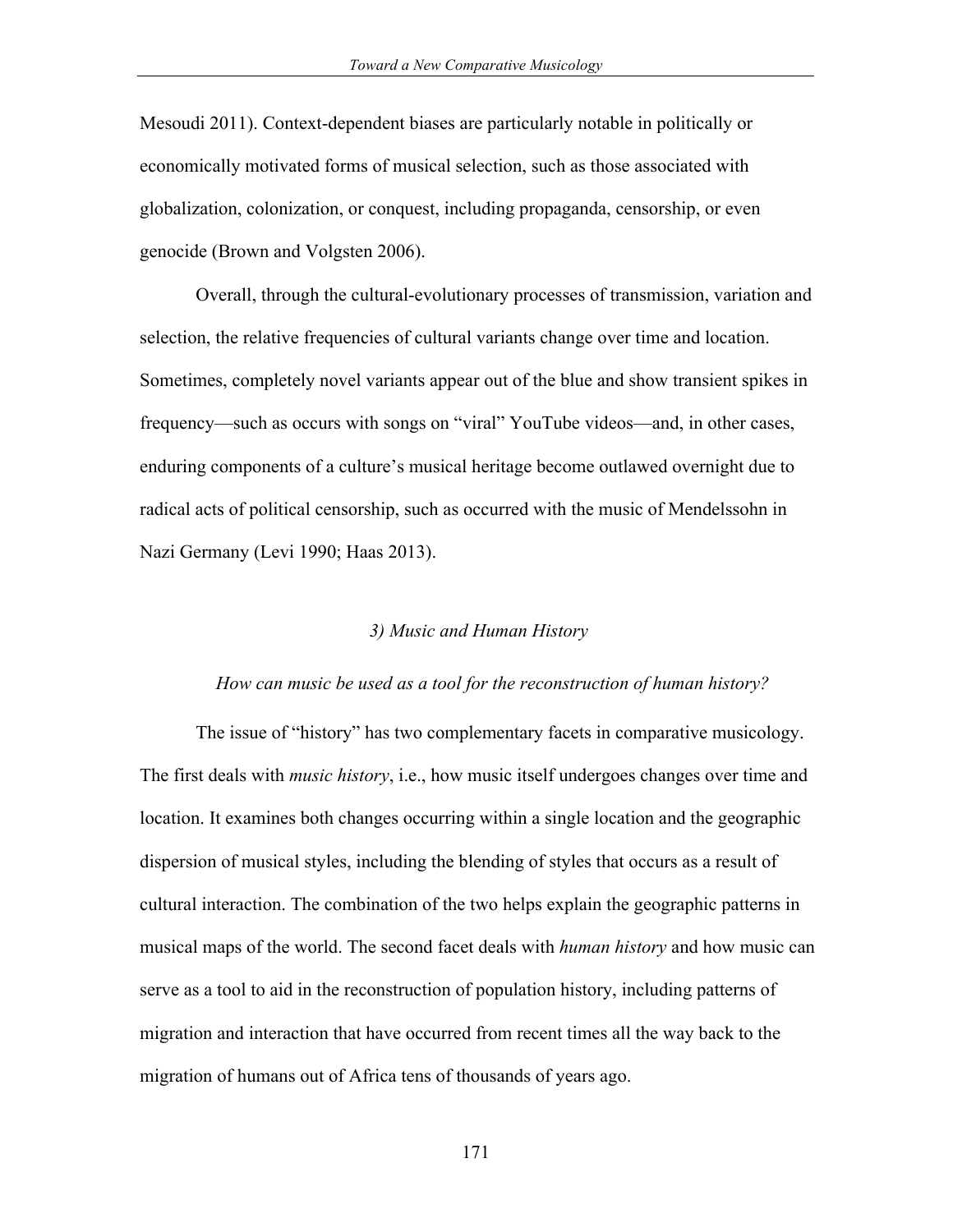The first topic was covered in our discussion of cultural evolution in Issue 2 above, where we discussed the mechanisms of both musical change (e.g., random mutation, directed innovation, drift, borrowing, blending) and geographic dispersion of musical styles (e.g. migration/diffusion, colonialism, globalization). Therefore, the study of music's cultural evolution and the study of music history are isomorphic.

With this background, the key question for this issue becomes: Given an understanding of the mechanisms of musical change and the geographic distribution of musical styles across world regions, how can we use these historical and geographic patterns as an analytical tool to shed light on the history of human populations more generally? A number of biological and cultural features have been used successfully as markers of human population history spanning the course of tens of thousands of years. These features include genes (such as mitochondrial, Y-chromosome, and autosomal DNA), languages, physical artifacts (e.g., pottery), and historical documents (Cavalli-Sforza et al. 1994; Bellwood and Renfrew 2002; Diamond and Bellwood 2003). Music has an amazing but untapped potential to complement these other markers.

Using music to explore population history requires not only an appropriate sampling procedure, classification methodology (Issue 1), and understanding of musical change (Issue 2), but also a comparative methodology that allows us to examine *correlations* (or conversely *dissociations*) between music and other markers of human history. In other words, we need methods that can allow us to quantify the extent to which geographic patterns of musical style correlate with geographic patterns of genes, languages, and other markers (Mantel 1967; Pamjav et al. 2012; Brown et al., forthcoming). If such correlations can indeed be shown to exist, how can we account for them? Standard models of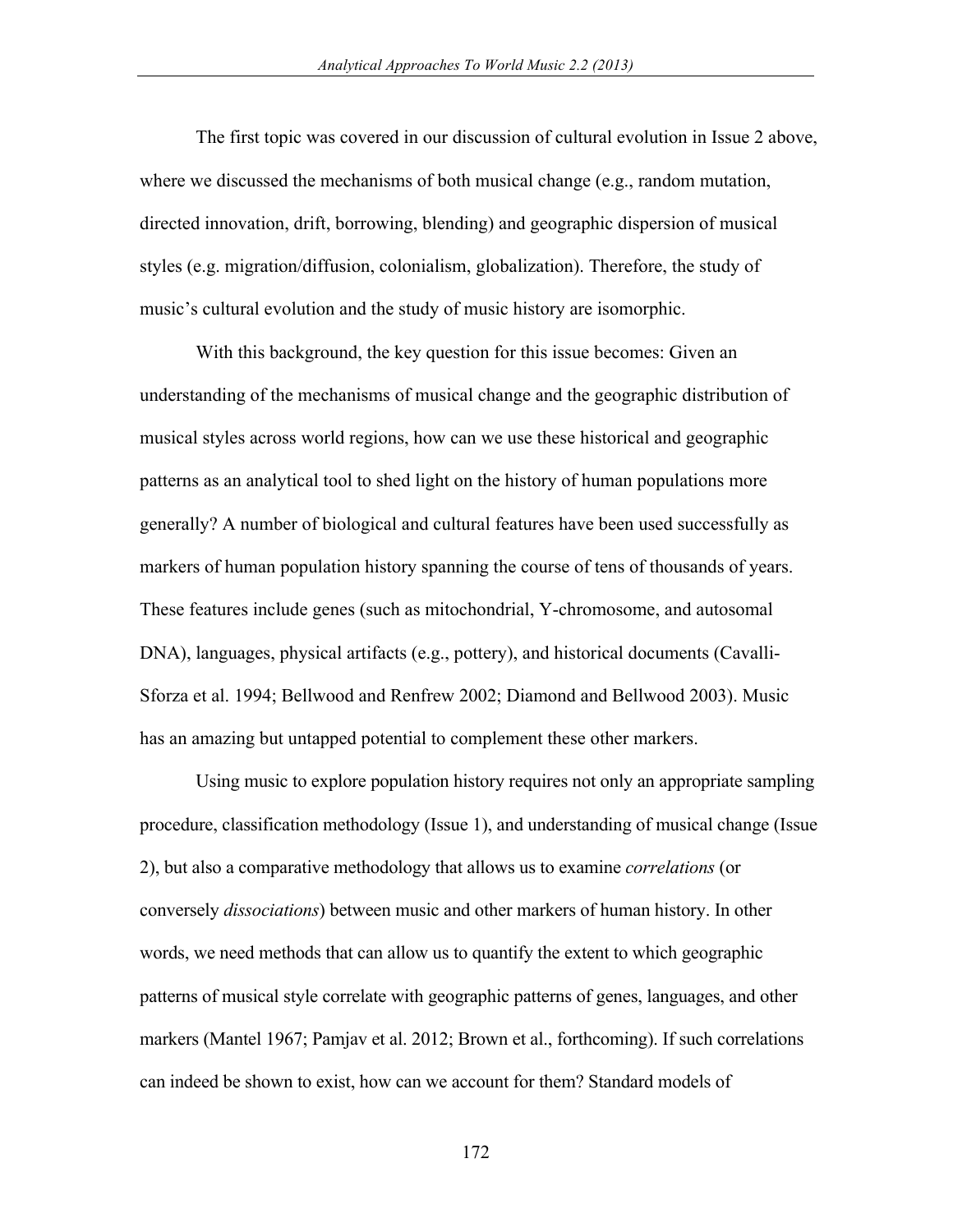coevolution in population genetics contrast a *branching* model of shared ancestry and migration (Cavalli-Sforza et al. 1988; Cavalli-Sforza, Menozzi, and Piazza 1994) with an *isolation-by-distance* model by which genes and other features diffuse between geographic neighbors, possibly independently of one another (Wright 1943). These models differ based on the degree of borrowing between neighboring populations and the time of origin of shared features, with important consequences for interpreting correlations between music and other markers.

Previous work in comparative musicology has already begun to examine how the patterns of musical diversity across regions can be used to trace human migrations across vast spans of time and geography (Lomax 1968; Erickson 1976; Nattiez 1999; Callaway 2007; Pamjav et al. 2012; Brown et al., forthcoming). Most controversially, Grauer (2006, 2011) proposed that a distinctive form of hocket polyphony found in modern-day music of Central African Pygmies and Khoisan "Bushmen" is a musical marker of the spread of humans out of Africa dating back tens of thousands of years, although this hypothesis has been disputed (Stock 2006; Leroi and Swire 2006). On a more recent time scale, ethnomusicological studies of musical diasporas during the past few hundred years suggest that music is deeply integrated into broader cultural migrations, even when native languages are replaced (Turino and Lea 2004). In some cases, diasporic communities preserve traditional musical styles more faithfully than do the homeland cultures (Sharp 1932; Miller 2009). In contrast, long-distance diffusion of musical styles through, for example, globalization, can result in situations whereby music is dissociated from actual population movement and thus from the people who make it. This has occurred particularly following the rise of nation-states, world religions, global economies, and the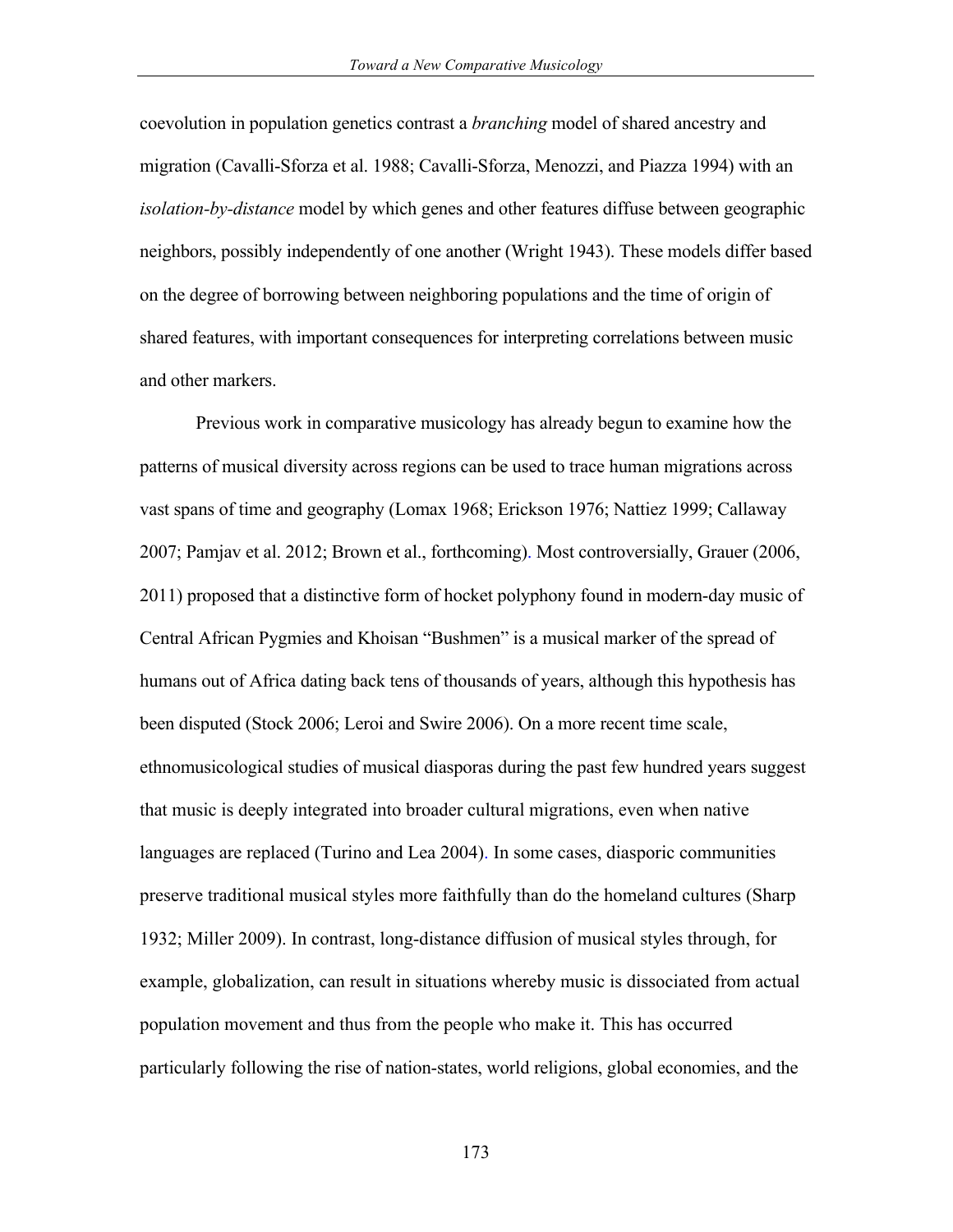"culture industry" (Adorno and Bernstein 2001; Anderson 1991; Appadurai 1996). The fact that music can diffuse independently of population movements (i.e., migration) means that it is important to analyze musical and non-musical markers independently before attempting to compare them, thereby avoiding circular arguments. In addition, different types of musics or musical features might reflect different layers of history, as seen by the joint presence of contemporary pop, Christian hymns, and pre-contact musical styles throughout Oceania (Nettl et al. 1998).

#### *4) Musical Universals*

## *Which musical features are found most universally across cultures, and which are more variable and culture-specific?*

The topic of universals applies not just to musical sound alone but to all aspects of musical behavior and meaning as well (see Issue 1). Therefore, it is just as reasonable to examine universal trends in performance contexts, gender roles, and song texts as it is in features such as the rhythmic patterns and scales that emanate from these behavioral practices (Brown and Jordania 2013). In addition, any approach to musical universals is critically dependent upon how we choose to describe and classify music, as outlined above in Issue 1 about classification features.

The quest for musical universals is one of the key objectives of comparative musicology. While many different types of evidence can be used to bolster arguments about universals, the study of musical universals must be based, first and foremost, on cross-cultural analyses of music and musical behavior. It cannot be based exclusively on cognitive psychology, child development, neuroimaging findings, evolutionary arguments,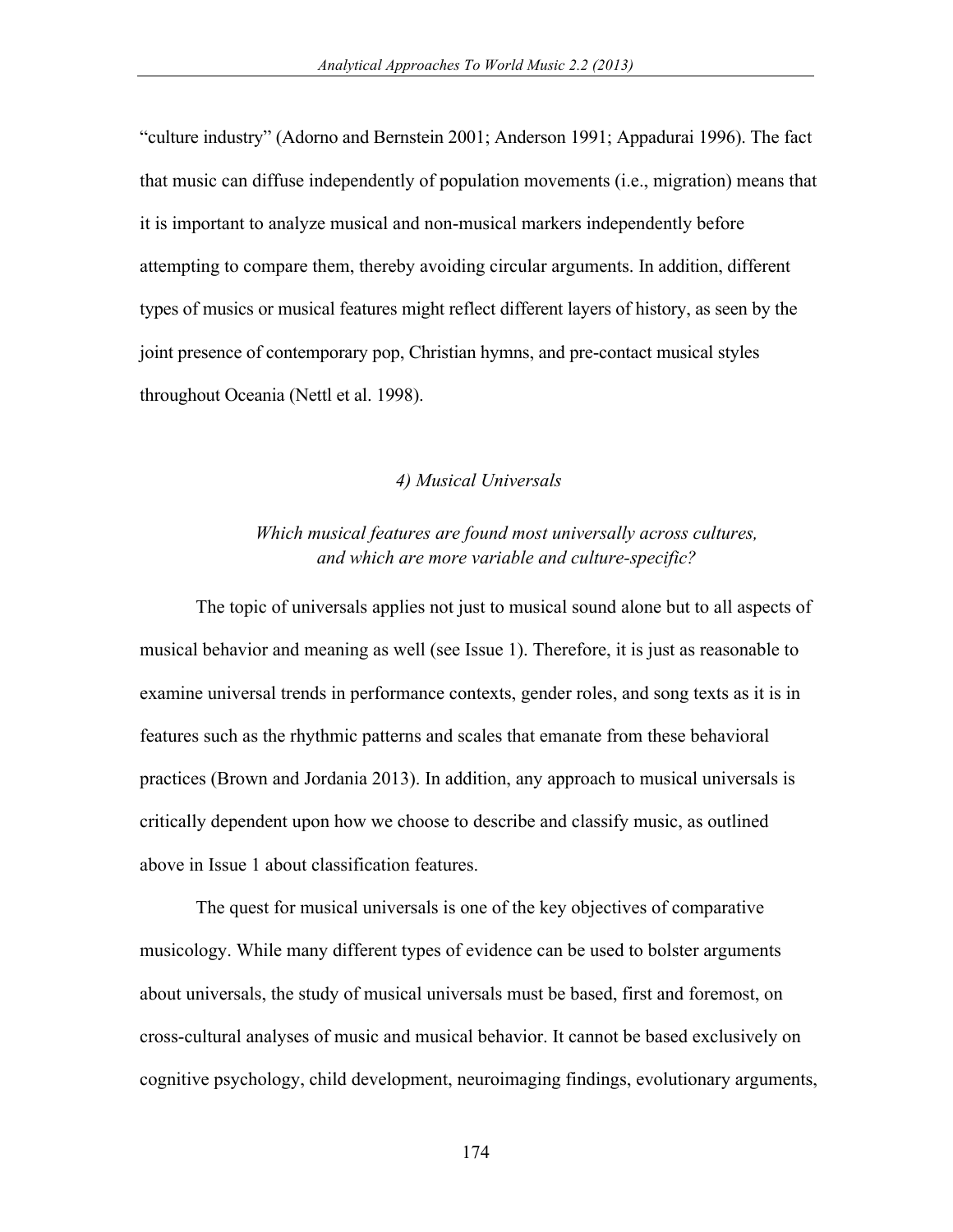or comparisons between human and animal behavior. All of those findings can provide critical support to arguments about musical universals, but the basic evidence must come from synthesizing information from the musics of as many cultures as possible. In other words, *musical universals are the proper domain of comparative musicology* and are one of its most important products.

### *a) Types of universals*

The strongest objection that has been put forth in opposition to the concept of musical universals is that universals have to be absolute and exceptionless. In reality, there is no feature of human behavior or human culture that is absolute, and yet this has not stopped scholars in most disciplines of the human sciences from discussing cross-cultural trends in these areas. Universals are a common topic of discussion in linguistics (Greenberg 1966; Chomsky 1981; Good 2008) and anthropology (Brown 1991), among many other disciplines. The important point is that the universals identified in all of these areas are *statistical* and probabilistic. They represent reliable cross-cultural *trends*, not absolutes. Thus, for example, Brown and Jordania (2013) proposed a "gradient of universality" in their listing of seventy putative cross-cultural universals of musical sound and behavior, ranging from what they called "conserved universals" (the most prevalent) such as octave equivalence, to "predominant patterns" such as religious/ritual contexts for musical performance, to "common patterns" such as the use of aerophones in a culture's instrumental ensemble. There are of course exceptions to all generalization in all fields, but the existence of exceptions—and of diversity more generally—should not preclude serious discussion of cross-cultural trends.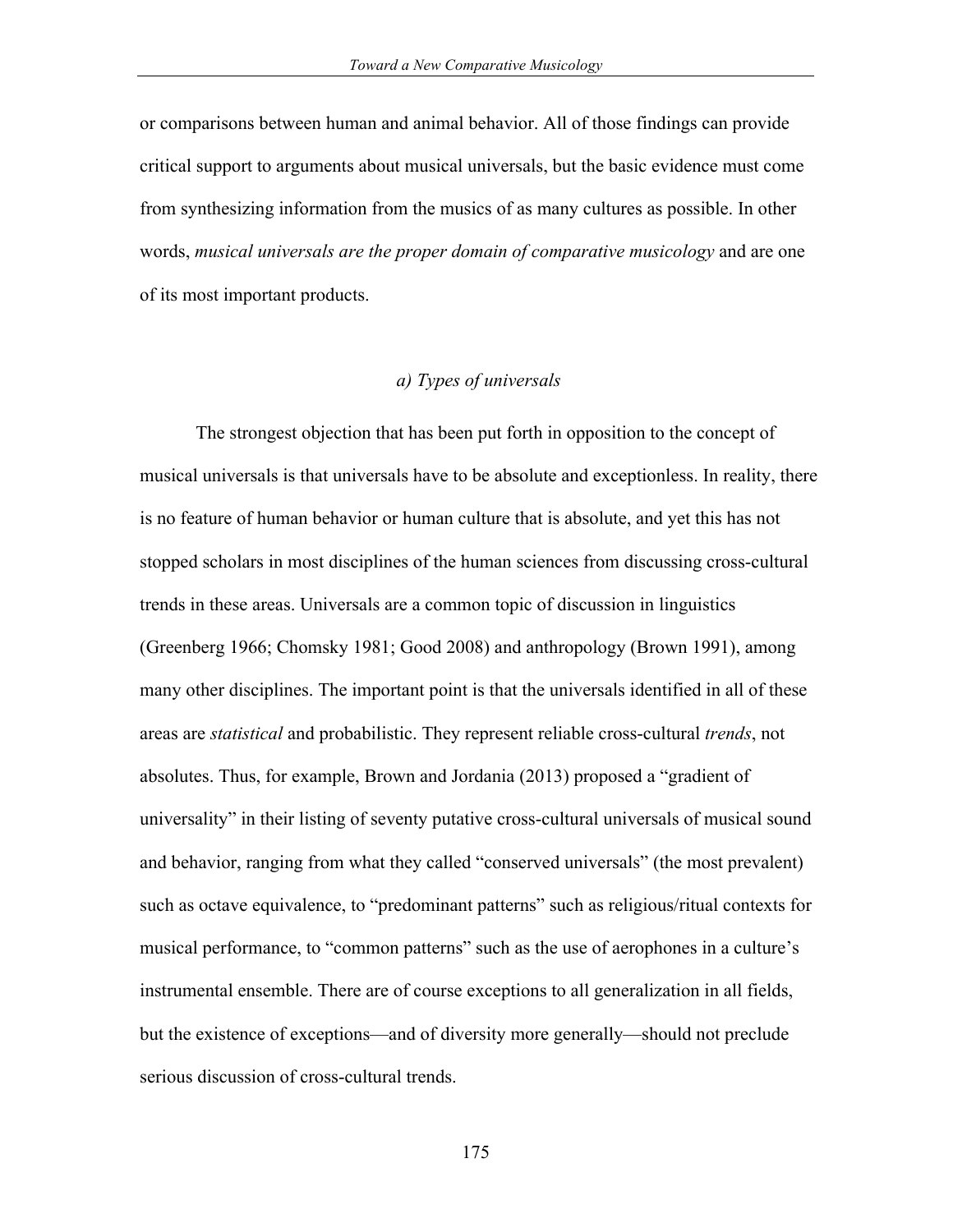The study of musical universals includes an analysis of *conditional* or *implicational* universals, where combinations of features are commonly associated with one another cross-culturally, whether or not each feature on its own is unusually common. It also includes individual features that are highly prevalent all on their own, called *nonimplicational universals.* For example, the association of isochronous meters with group performance mentioned by Brown and Jordania (2013) would qualify as an implicational universal, whereas the prevalence of isochronous meters would be a non-implicational universal.

### *b) Causes of universality*

To the extent that reliable cross-cultural trends can be shown to exist as a result of detailed comparative analyses, two types of explanations—cultural and biological—are typically put forward to account for them. We can think about these factors as reflecting shared history versus shared genes, respectively. As expounded in Issue 3 above, many manifestations of culture, including songs and instruments, have diffused throughout the world via historical processes of migration and contact. Thus, the analysis of crosscultural trends needs to account for the degree of relatedness between the cultures, an issue known as "autocorrelation" or "Galton's problem" (Naroll 1961). When trends exist even after controlling for historical relatedness, a common biological explanation of universality is that the trait is encoded at the genetic level (i.e., it is hardwired into the brain) and that it is a biological feature of our species as a whole, usually due to natural selection processes (elaborated in Issue 5 below; Barkow, Cosmides, and Tooby 1992).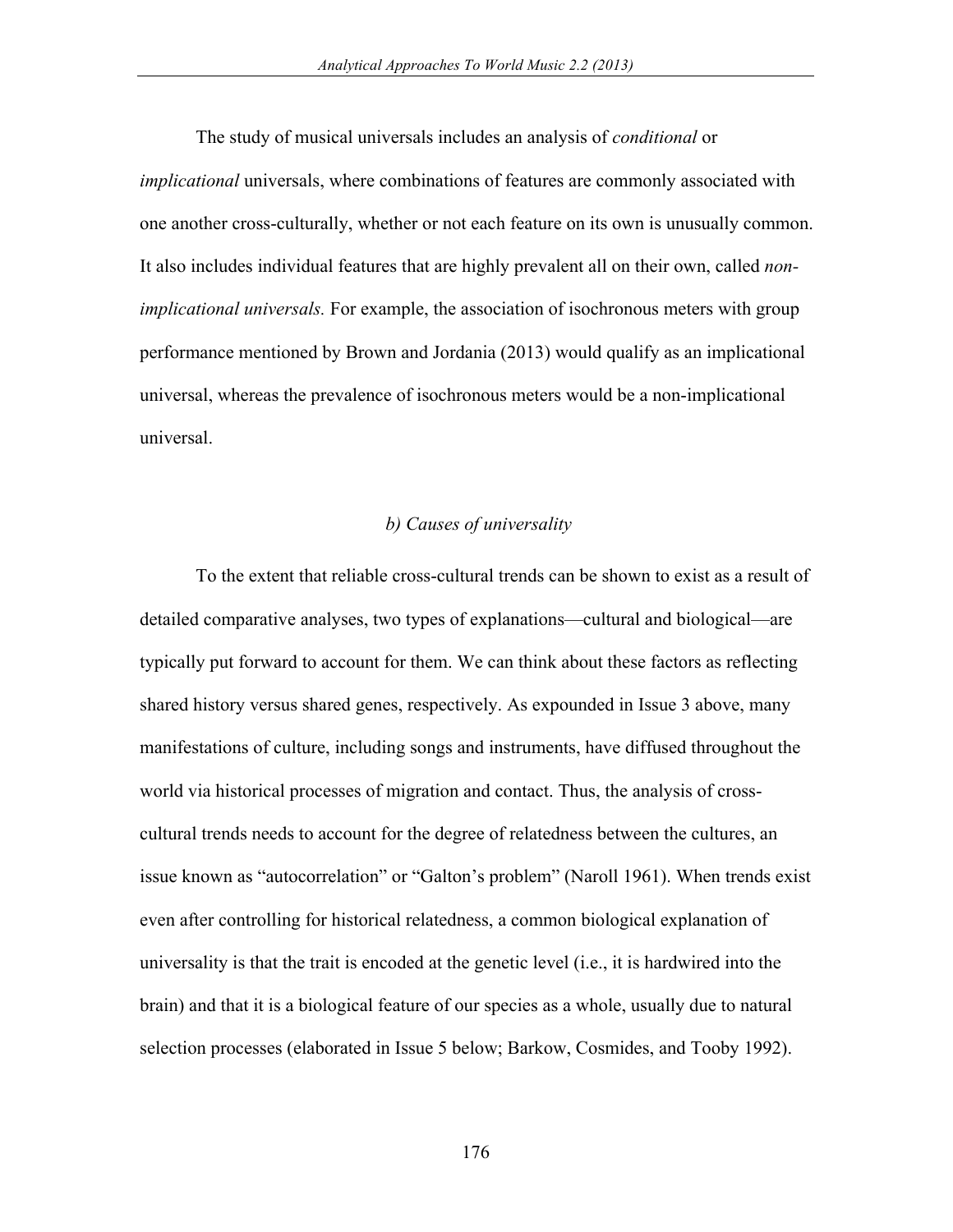This need not be conceptualized as hard-core determinism, but as a series of "constraints" that have a moderating effect on the form that the behavior can take.

As with any nature-nurture dichotomy, these biological and historical explanations are not necessarily mutually exclusive. One important factor that straddles biological and cultural constraints relates to *convergent evolution* due to similar selection pressures arising from similar environmental or cultural conditions (discussed in Issues 2a and 2b). For example, some evidence suggests that male performers tend to outnumber female performers throughout the world, but it appears likely that this is due more to the crosscultural prevalence of patriarchy than to any biological constraints on female musicality (Koskoff 1987).

Like the existence of diversity, this complexity does not inherently doom the analysis of musical universals, but it does necessitate great care in sample selection, analysis, and interpretation. Regarding sample selection, we talked about regional versus remote comparison in relation to song sampling for comparative projects (Issue 1b). It is interesting to point out how these two types of comparison have been employed to support arguments for universality mechanisms. Regional comparisons have generally been used to support cultural explanations, whereas remote comparisons have generally been used to bolster arguments about biological constraints.

#### *5) Biological Evolution of Music*

## *What is music, and how did it evolve? What are the fundamental functions of music for the human species?*

Biological approaches to music evolution focus on two related issues: origins and functions (discussed in 5a and 5b, respectively). During the Enlightenment, it was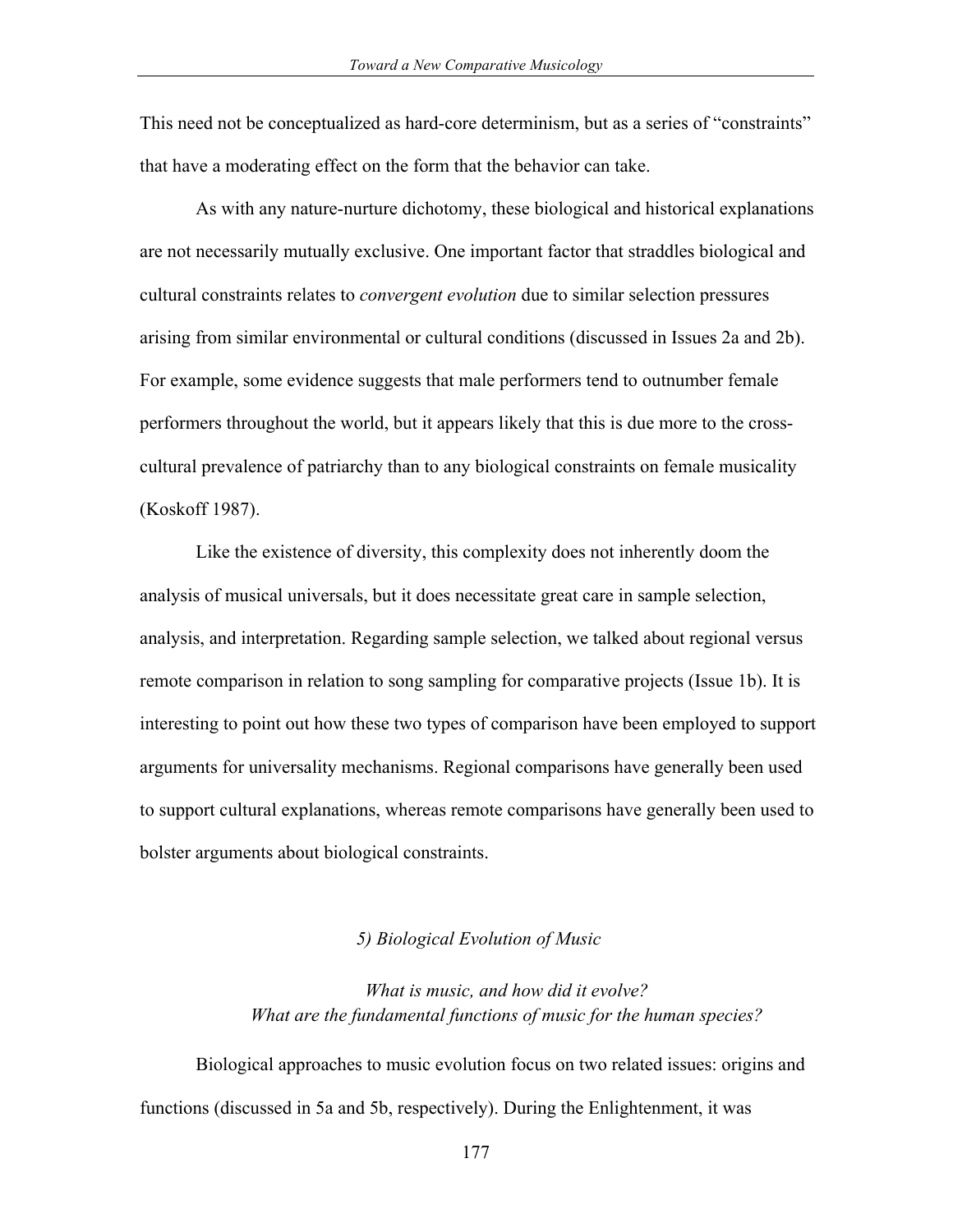commonplace to discuss music's origins. Condillac ([1746] 1971) and Rousseau ([1781] 1986) wrote popular essays in the eighteenth century about the origins of music and about music's evolutionary connection with language. Enthusiasm for the topic continued unabated into the nineteenth century, first with the writings of Spencer (1857, 1890) and Darwin (1871, 1872) in England, and later with the writings of the early comparative musicologists in Germany (e.g., Stumpf [1911] 2012). However, after the decline of comparative musicology in the mid-twentieth century, the topic of music origins all but disappeared from musicological discussion.

There has been a resurgence of interest in music evolution in recent years (Wallin, Merker, and Brown 2000), but much of it has come from evolutionary psychology and music cognition, rather than from musicology. In addition, much of the evidence being presented to validate evolutionary hypotheses is based solely on Western music, which is being employed in experiments examining perception, brain activation, and child development in Western subjects. What is missing is a cross-cultural database of musical behavior that could provide a more balanced testing ground for evolutionary hypotheses of music making. It is here where our new perspective on comparative musicology offers great promise in providing the appropriate data for evaluating evolutionary hypotheses.

### *a) Origins*

Structural (or phylogenetic) approaches consider the evolutionary history of the human species and provide proposals for how music might have emerged in anatomically modern humans over the course of perhaps millions of years. Many phylogenetic models focus on the evolutionary relationship between music and language: Did the two evolve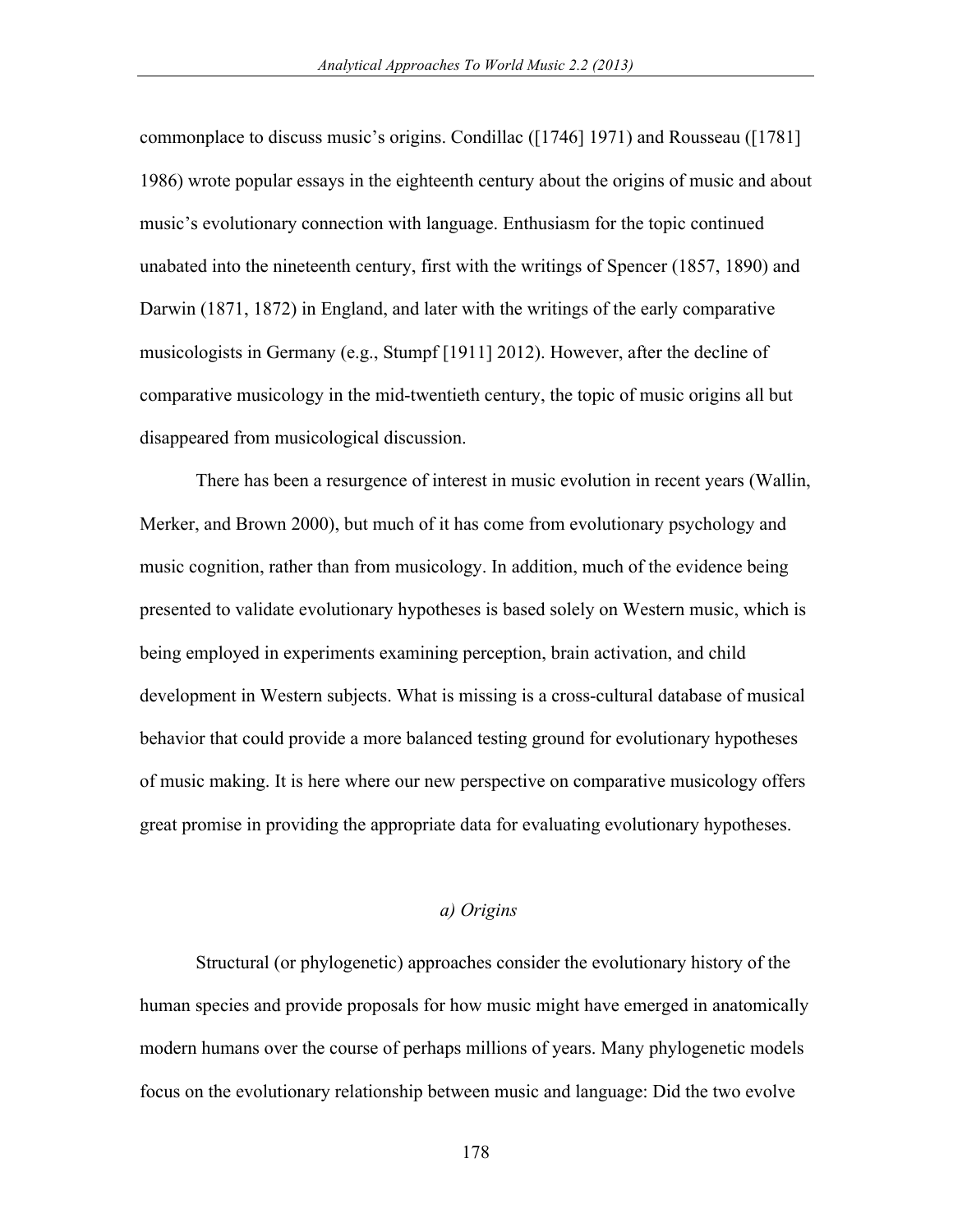independently or in tandem? Enlightenment thinkers like Condillac and Rousseau argued strongly that these evolutions were intertwined, and more recent thinkers have adopted similar ideas, including the view that song and speech sit along a single *musilinguistic continuum*, rather than being completely independent processes (Brown 2000a; Mithen 2005; Savage et al. 2012). Such an evolutionary hypothesis is in no way inconsistent with music and language having *domain-specific features* (Peretz and Coltheart 2003).

Phylogenetic approaches often look to animal models of music-like phenomena. For example, primate models of human behavioral evolution provide clues regarding social capacities that may have underlain musical evolution, including interactive features related to group structure and social calling. Likewise, acoustic models of animal vocalization in more distantly related species—especially the socially learned songs of some birds and whales—provide useful information that allows us to distinguish *analogy* (independent evolution) from *homology* (shared ancestry) in the evolution of music. Overall, the combination of cross-species and cross-cultural work will permit a deep understanding of the biological underpinnings of musicality, such as common genetic/neural constraints on vocal learning (Jarvis 2004) and metric entrainment (Patel et al. 2009; Schachner et al. 2009), or genetic contributions to individual differences in musicality (e.g., "congenital amusia"; Peretz et al. 2002).

A major shortcoming in early comparative musicology was the assumption that contemporary tribal cultures, such as hunter-gatherer cultures, represent the ancestral state of human behavior and thus can serve as models of ancient humans (Nettl and Bohlman 1991). The degree to which this is true continues to be a topic of heated debate (Marlowe 2005). However, it has become clear that applying detailed knowledge of population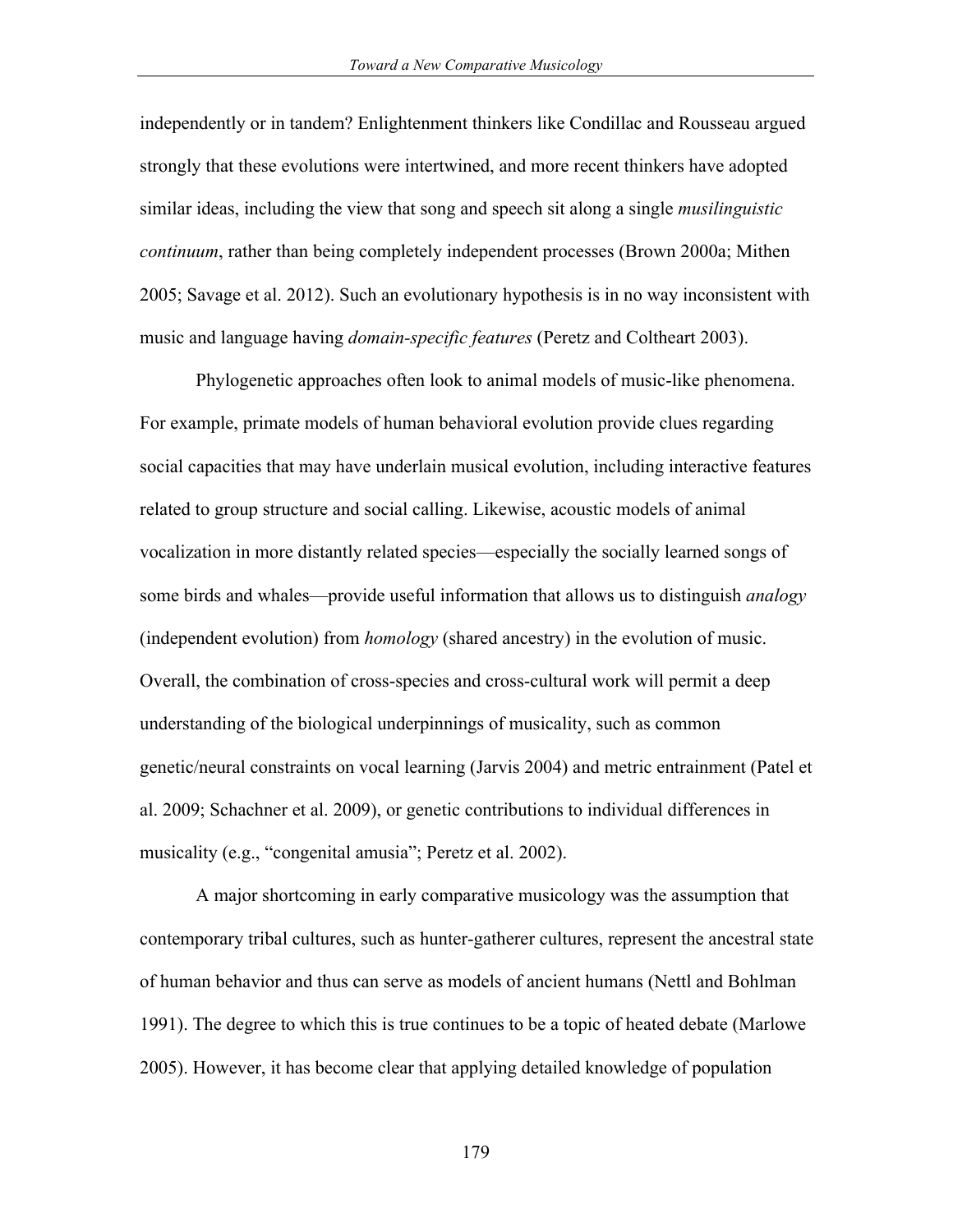history to such matters (Issue 3) allows for much stronger conclusions when evaluating hypotheses about origins. For example, while there may be truth to Grauer's (2006) theory that musical similarities between Pygmies and Bushmen reflect ancient musical origins, testing such a theory requires sophisticated phylogenetic models that incorporate detailed cross-disciplinary information about both past and present diversity wherever possible. It cannot simply be based on assumptions of either biological or cultural "inertia" (Stock 2006; Leroi and Swire 2006).

#### *b) Functions*

Functional or Darwinian approaches to music evolution consider the functional consequences of music for the individuals and groups that make music, i.e., how music might contribute to our *evolutionary fitness* and that of our ancestors in terms of both *survival* and *reproduction*. In other words, they look at the adaptive properties of music making as related to music's benefits and costs. (As mentioned in Issue 2a, our discussion of Darwinism here has nothing at all to do with the widely discredited Social Darwinism of the nineteenth century.)

While the evolution of language provides obvious survival advantages (Christiansen and Kirby 2003), music's apparent lack of individual survival value led Darwin (1871) to describe music as "among the most mysterious" faculties with which humans are endowed. This sparked a number of theories regarding the biological evolution of music (reviewed in Brown 2000b; Jordania, 2006, 2011; Fitch 2006; Patel 2008, 2010). While some theories view music as a non-adaptive byproduct of non-musical functions (Patel 2008)—such as language (Spencer 1890; Pinker 1997)—many see it as as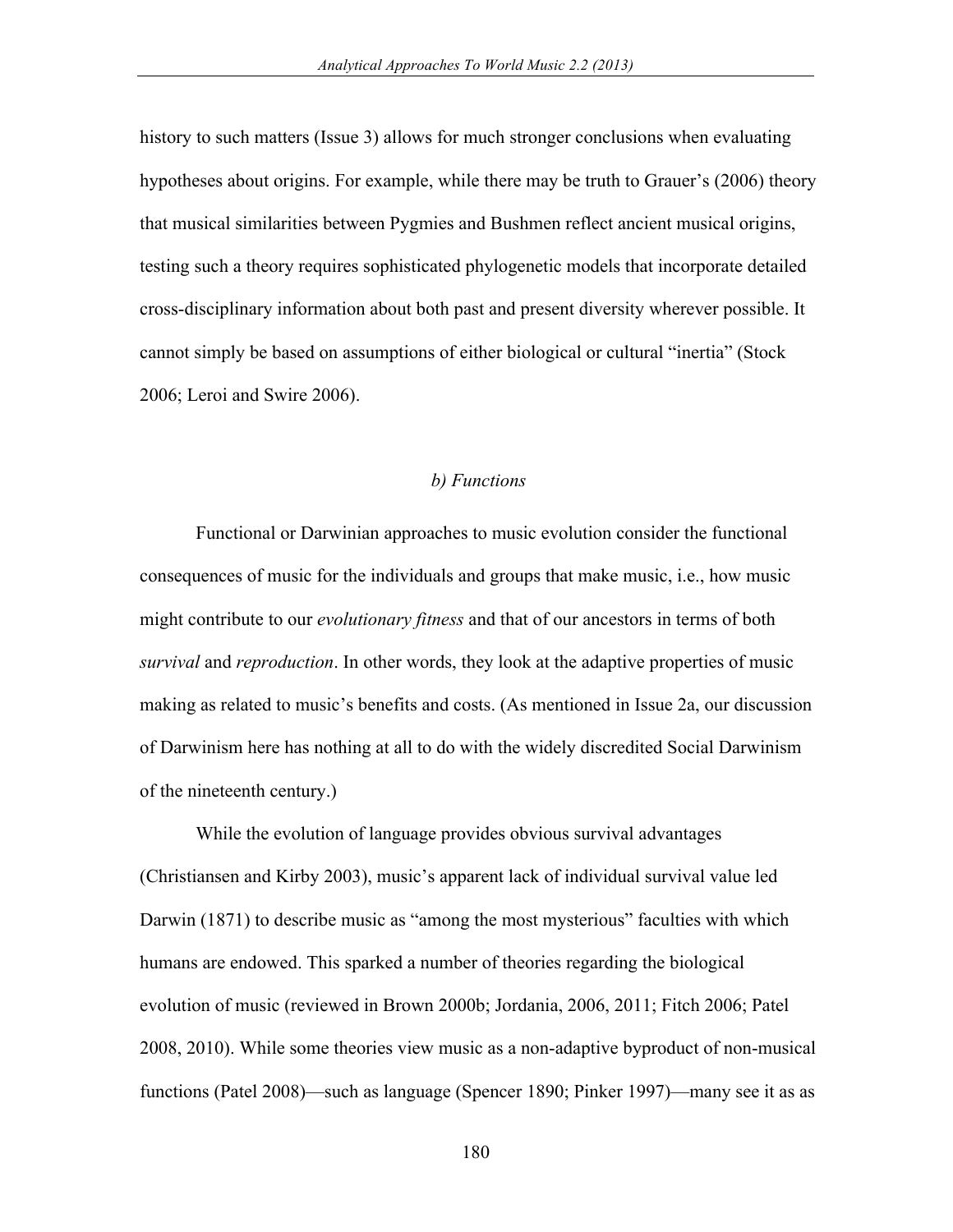an adaptive function that evolved through Darwinian mechanisms of *natural selection*. However, controversy has raged over whether music's adaptive properties operate at the level of the individual or the group. While few people support the position that music evolved due to its effects on individual survival *per se* (although see Jordania 2011 on defense against predation), Miller (2000) called for a revival of Darwin's (1871) hypothesis of *sexual selection* for music, which posits that music has its major adaptive effect on individual reproductive success. According to this view, music functions primarily as an aesthetic display used to attract mates and thereby increase the chances for reproductive encounters. This is in contrast to the hypothesis of *group selection* (or the related mechanisms of *kin selection* and *multilevel selection*), which argues that music's adaptive functions occur primarily at the group level, notably through its promotion of cooperation and cohesion (Brown 2000b; Cross 2003; Jordania, 2006, 2011), including the special case of mother-infant bonding (Trehub 2000; Dissanayake 2000). While the anthropology of music has been strongly dominated by notions of group functionality for many decades (Merriam 1964; Nettl 2005), the very idea that natural selection can operate at a level beyond the individual organism is still highly contentious within the field of evolutionary biology (Okasha 2006; Wilson and Wilson 2007; Abbot et al. 2011).

Debates about music's evolutionary adaptiveness raise a host of important questions about how music is made—by which individuals, in what contexts, and to what ends. Music clearly serves a wide variety of roles within cultures, and so an evaluation of functional hypotheses about music requires cross-cultural ethnographic analyses of the contents, performers (e.g., gender), contexts, and audiences of musical performance. As per our earlier discussion of classification (Issue 1), such analyses have to examine the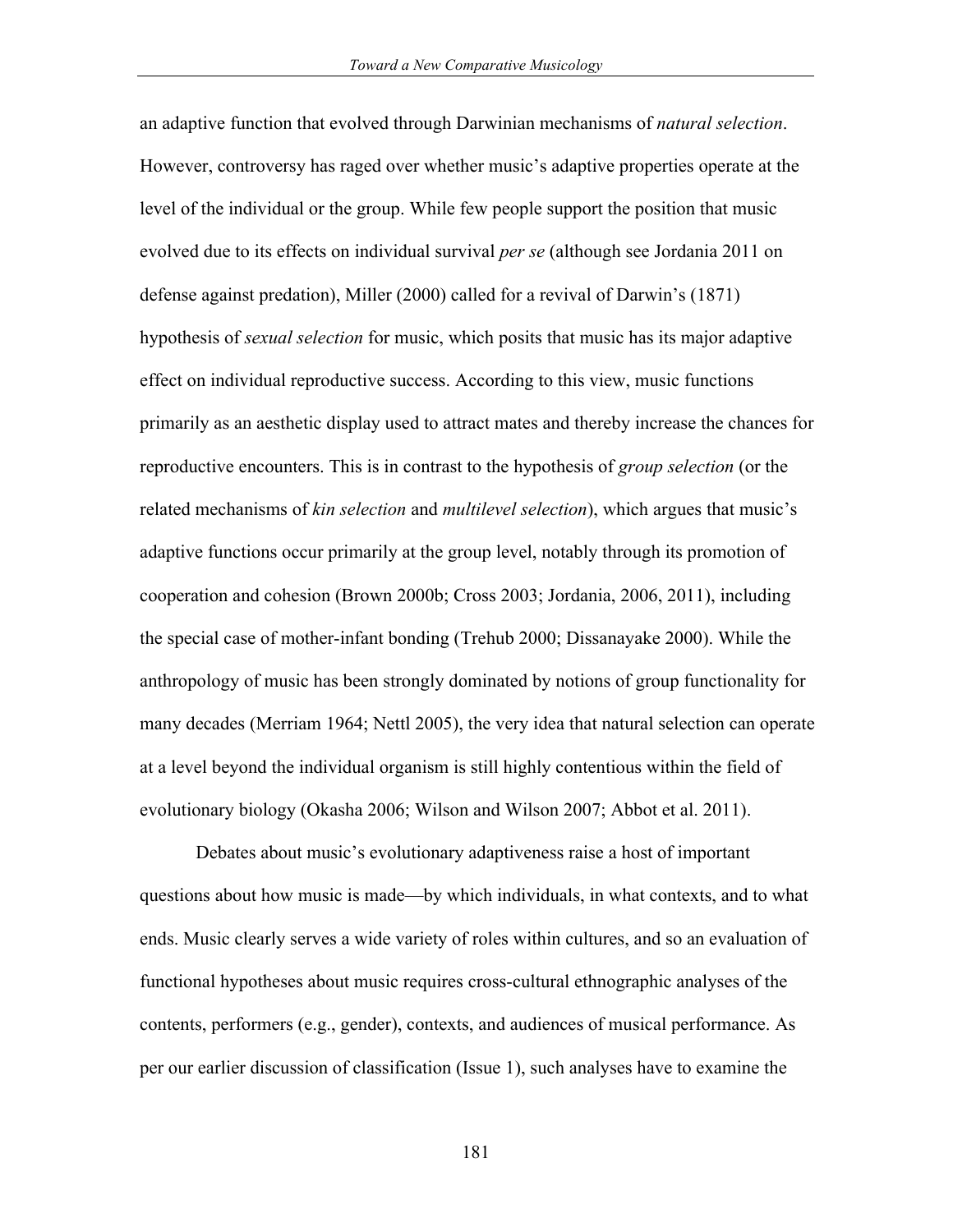*relative frequencies* of behavioral patterns across cultures, with the aim of testing the predictions of competing selectionist hypotheses. For example, sexual selection hypotheses might predict that music is performed predominantly by men of reproductive age towards women of reproductive age in the context of courtship, with lyrics, body movements, and symbolisms suggestive of suitability for mating, as related to health, physical/technical prowess, or possession of resources. By contrast, group selection hypotheses might predict that music is performed predominantly by inclusive groups in contexts of collective importance, with texts designed to increase group cohesion or to resolve social conflicts, such as related to group identity, religious practice, communal work, or inter-group relations. Such controversies can only be resolved by detailed comparative analyses of musical behavior. Such analyses need to weigh the benefits of music making against the costs in terms of time, money, energy, and attracting unwanted attention. Ideally, they should also analyze actual fitness consequences in terms of average numbers of offspring produced as a function of generating and experiencing music.

Figure 2 provides a summary outline of key theoretical issues and terms in comparative musicology across the five issues discussed above.

### PART TWO: OBJECTIONS TO COMPARISON

The term "comparative musicology" often evokes a negative knee-jerk reaction from those who associate it with a host of methodological and ideological problems in the work of the early comparative musicologists. We hope that this article's description of the key research areas of our new framework for comparative musicology addresses many of these problems. However, since there is a long history of skepticism regarding musical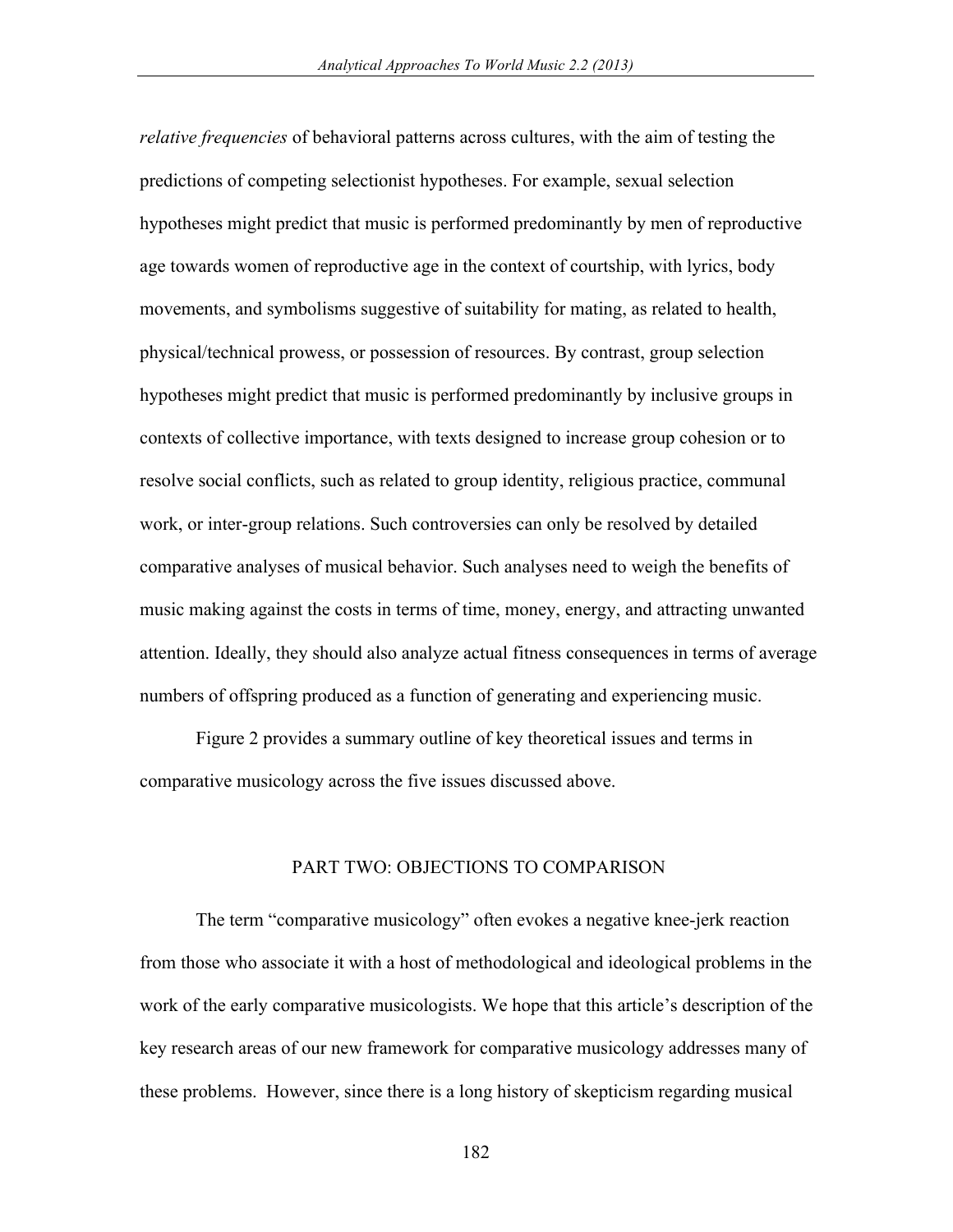**Figure 2.** Summary outline of key theoretical issues and terms in comparative musicology (see text for details).

## **1) Classification, clustering, and maps of music**

- Musical sound, behavior, and concept
- Phenetic vs. phylogenetic classification
- *a) Units:* Notes; phrases; songs; genres; (ethnolinguistically-defined) cultures; geographic regions
- *b) Sampling:* Inclusion criteria; sample size; remote vs. regional comparison
- *c) Features:* Characters; character-states; ordinal vs. nominal characters; emic vs. etic approaches
- *d) Quantification*: Degrees of similarity; relative frequencies; clustering; "cantogroups" (stylistic song-types); musical maps; within-culture vs. between-culture diversity

## **2) Cultural evolution of music**

- *a) Transmission:* Vertical vs. horizontal; convergent evolution; trees; networks; jungles; admixture
- *b) Variation:* Mutation vs. innovation; borrowing/imitation; blending; monogenesis vs. convergent evolution (polygenesis)
- *c) Selection:* Drift; directional vs. stabilizing vs. diversifying selection; contentdependent vs. context-dependent transmission biases

## **3) Music and human history**

- *–* Genes; languages; artifacts; documents
- *–* Correlation vs. dissociation; branching coevolution vs. isolation-by-distance

### **4) Musical universals**

- *a) Types:* Statistical vs. absolute; implicational vs. non-implicational
- *b) Causes:* Cultural vs. biological

## **5) Biological evolution of music**

- *a) Origins:* Musilinguistic continuum vs. domain-specific modules; homology vs. analogy
- *b) Functions:* Natural selection; sexual selection; group/kin/multilevel selection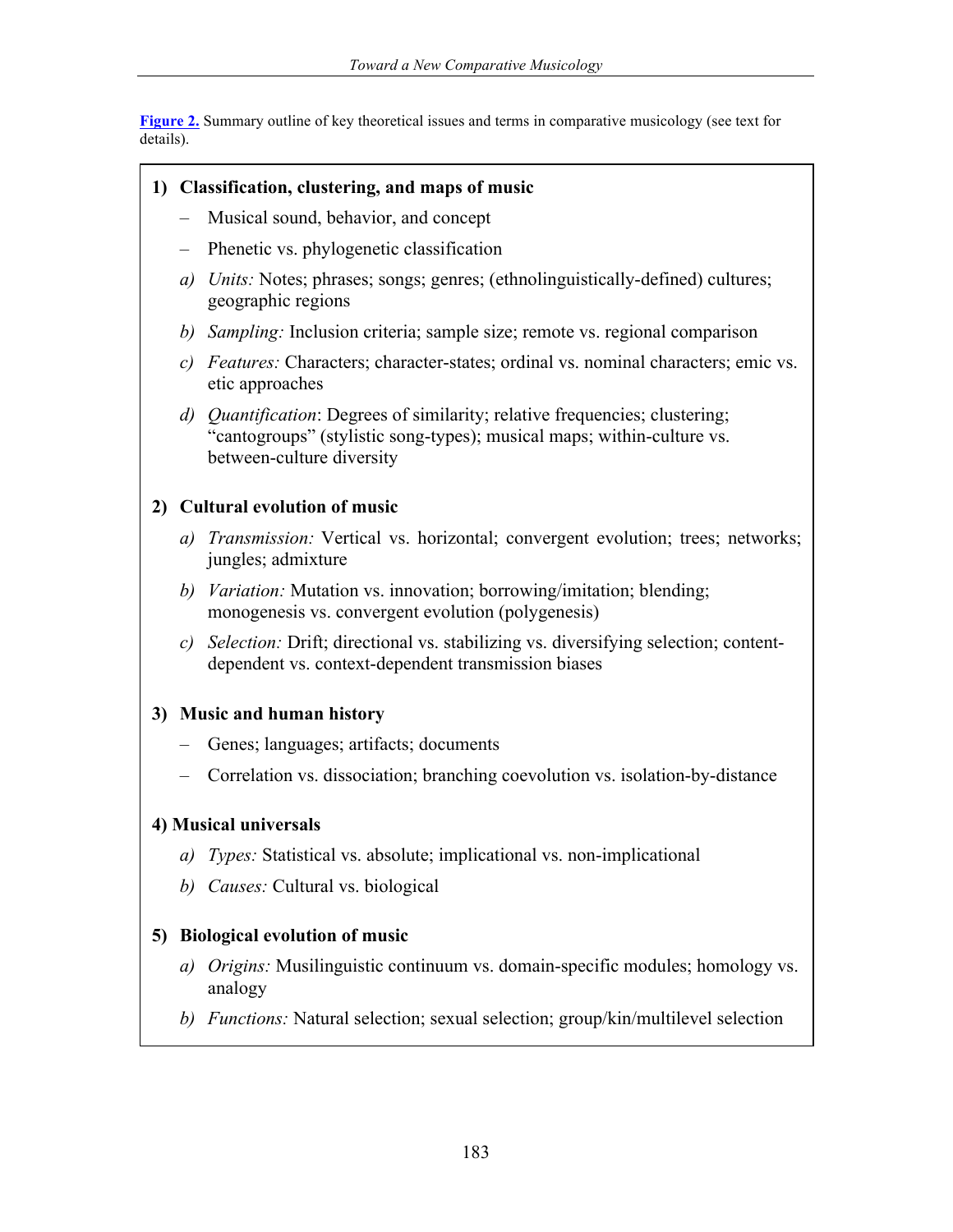comparison, we would like to specifically address the most common concerns. Many of these concerns have been addressed by others, most notably Alan Merriam (1982) in his objection to the anti-comparativist views of his contemporaries Mantle Hood and John Blacking.

*Complexity*. One of the most common objections to comparison is that it is difficult to carry out. Understanding the music of one culture is challenging, and understanding the music of two cultures is even more challenging. In addition, understanding the music of two cultures using a common set of categories that can accommodate the diverse features of these musics is particularly difficult. This problem only becomes magnified as more cultures are included in the analysis. While this objection to comparison is valid, it is not constructive. Comparative musicology faces many of the same challenges as the comparative study of languages, genes, etc. The good news is that comparative musicology can take full advantage of theoretical and methodological advances made in those fields and adapt them to music.

*Sound vs. meaning.* A second common objection to comparison is that it places excessive emphasis on musical "sound" at the expense of the non-acoustic domains of "behavior" and "concept" (including meaning) that Merriam (1964) outlined. Historically speaking, this criticism has been a valid one, as the early comparative musicologists many of them psychoacousticians—were particularly interested in acoustic features, such as scales, and had far better access to sound recordings and musical instruments than to ethnographic resources, such as field interviews or films. Hence, most of their analyses did not address the context or social meaning of music. However, in thinking about the new comparative musicology, we have argued above that there is a great need to bring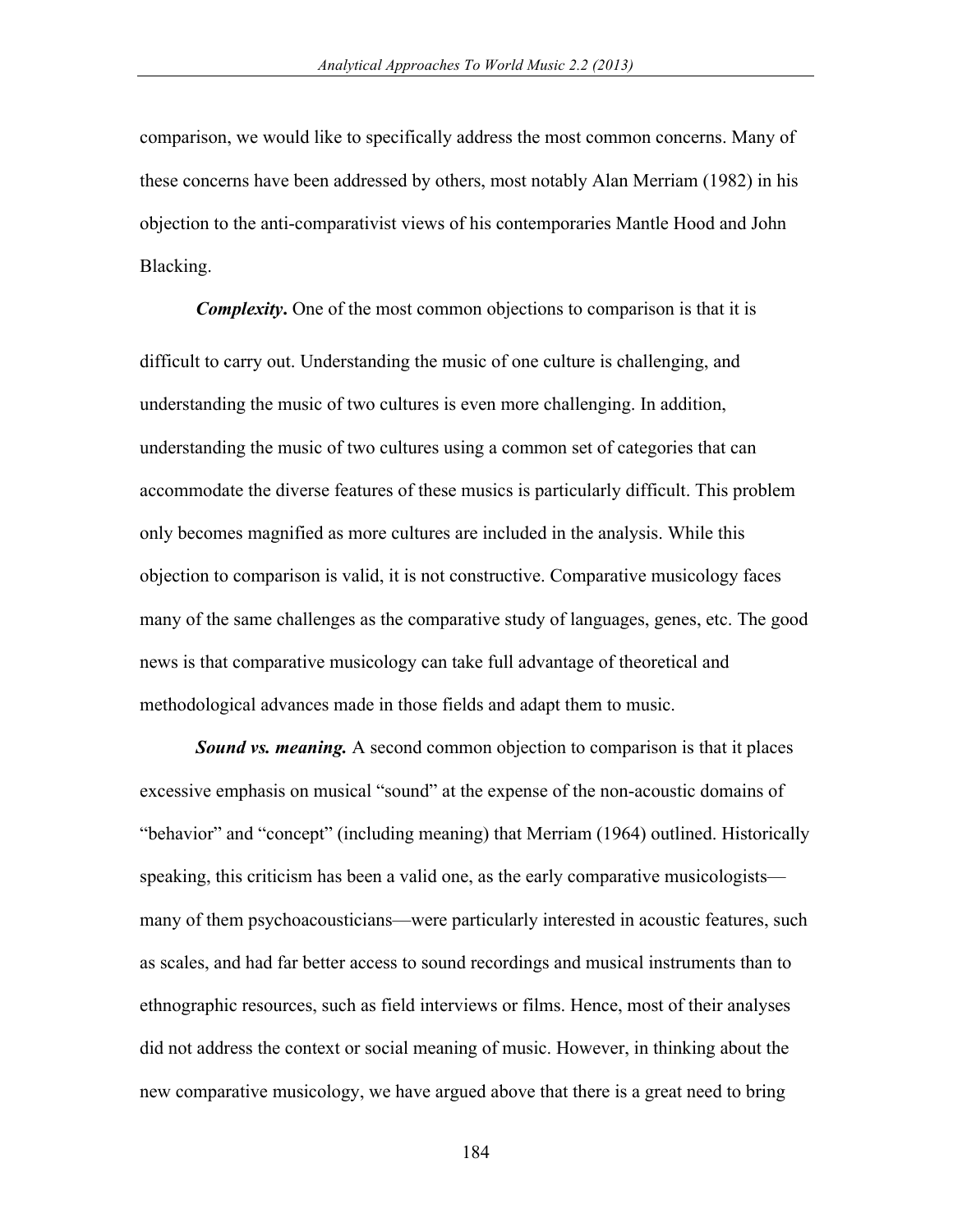comparative methods to the study of musical behavior (Feld 1984) and meaning (Nattiez 1990), in exactly the same way that they have been applied to many other ethnographic domains outside of music, including social structure (Murdock 1967) and language (Levinson and Gray 2012).

*Politics.* Perhaps the strongest objection to comparative musicology comes from those who associate it with the political and ideological climate of scientific racism and eugenics that was prevalent in late nineteenth- and early twentieth-century Germany, the milieu in which comparative musicology had its roots (Rehding 2000). Such a criticism cannot be laid exclusively against the comparative musicologists, as many of the concepts that they adopted were prominent in the anthropology of their day. Discredited evolutionary notions, such as monogenesis, unilinear progressive evolution, and Social Darwinism, long predated the development of comparative musicology. Likewise, terminology such as "primitive" was endemic to scholarship of all kinds during that period. Darwin and others in nineteenth-century England referred to tribal peoples as "savages" and "barbarians," and even Bruno Nettl, one of the founding figures of the field of ethnomusicology, titled his first book *Music in Primitive Culture* (Nettl 1956). It would be misguided to reject historical scholarship entirely based on concerns about (what are now considered to be) outdated or racialist concepts without considering how we can productively adapt its aims and methods.

Careful reading of the works of figures such as Hornbostel (Wachmann, Christensen, and Reinecke 1975), and Sachs (1962) shows that they were absolutely fascinated by the music that they were describing. Their research, despite containing some outdated evolutionary theorizing, does not come across as disguised racism. They provide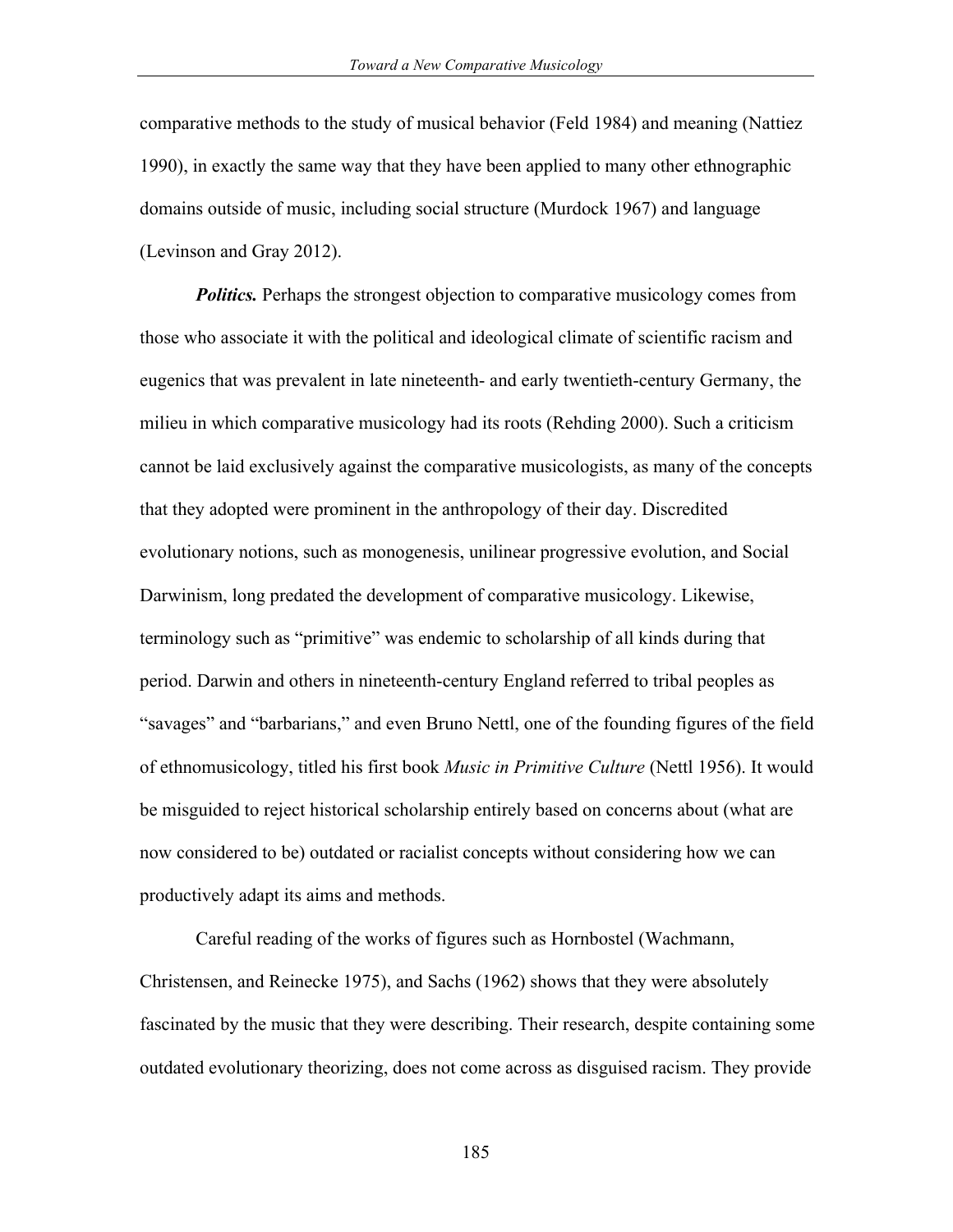the first scholarly descriptions of non-Western music at exactly the time when the first recordings of such music were becoming available. If anything, these works evince the joy of the discovery of new musical worlds. Many of the early comparative musicologists were themselves persecuted because of their Jewish heritage, including Hornbostel and Sachs, who were both exiled by the Nazi regime in 1933. Since that time, biological anthropology has made spectacular strides in understanding the nature and history of human populations, leading to profoundly new views of human origins that flatly reject biological claims of racial superiority (Cavalli-Sforza, Menozzi, and Piazza 1994; Marks 1995). To avoid the racialist biases of the past, ethnomusicologists should embrace these new findings of anthropology and incorporate them into their research agenda.

Many musicologists who reject comparison today because of its negative political connotations are themselves politically interested in "applied ethnomusicology" (Sheehy 1992), including activism and pedagogy. However, it is difficult to celebrate the world's musical diversity or argue for the need to preserve endangered cultural heritages without placing music cultures in their broader historical and geographic context. Indeed, this was precisely the vision behind Lomax's Cantometrics project and its application in the Global Jukebox and the Association for Cultural Equity (Lomax 1977; Sheehy 1992; Swed 2010). Avoiding the perceived reductionism of comparative analyses may help to avoid an oversimplification of musical complexities, but it also makes it harder to convince the public that music cultures are worthy of study, archiving, funding, or political recognition. Balancing competing ethical dilemmas is a challenge that needs to be addressed constructively, not by summarily rejecting comparative methods.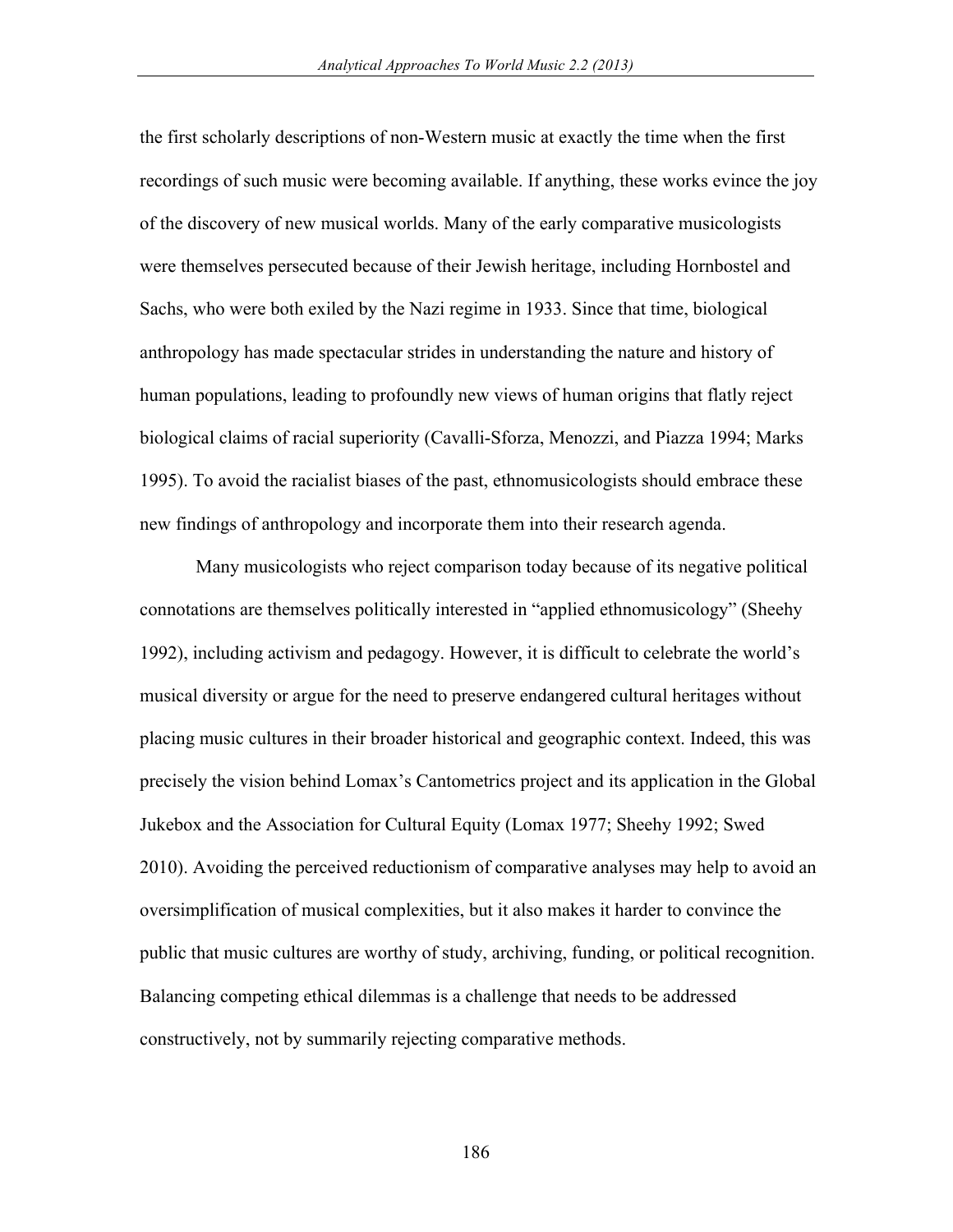#### **CONCLUSIONS**

We hope that this review gives a strong sense of the ways in which a new comparative musicology could provide invaluable information not just about music but also about humanity in general. However, such insights can only come about through a fresh commitment to cross-cultural musical comparison. It is important to point out that in many fields of the human sciences, broad explanatory theories are commonplace even when cross-cultural data are rare and difficult to ascertain (Henrich, Heine, and Norenzayan 2010). Such was the case for the early comparative musicologists who put forth broad theories about the world's musics from the limited number of recordings available to them during the time that they were building the first cross-cultural musical archives from scratch. In contrast to this, contemporary ethnomusicologists have accumulated millions of recordings and associated documentation from all over the world but generally lack theories and methods to synthesize these data (Rice 2010).

Much could be gained if ethnomusicologists reincorporated cross-cultural comparison, scientific methodology, and contemporary evolutionary theory into their research program and thereby returned to the big-picture questions of comparative musicology that we have described in this article. However, the evolution of academic disciplines, like that of organisms, is constrained by historical factors, and ethnomusicology today might be too strongly committed to relativism and postmodernism to make a reincorporation of comparativism possible anytime soon. We hope that, in the future, the distinctions between comparative musicology, ethnomusicology, historical musicology, and other subdisciplines will merge into a diverse "musicology" that draws upon a wide variety of theoretical and methodological paradigms, as envisioned by Adler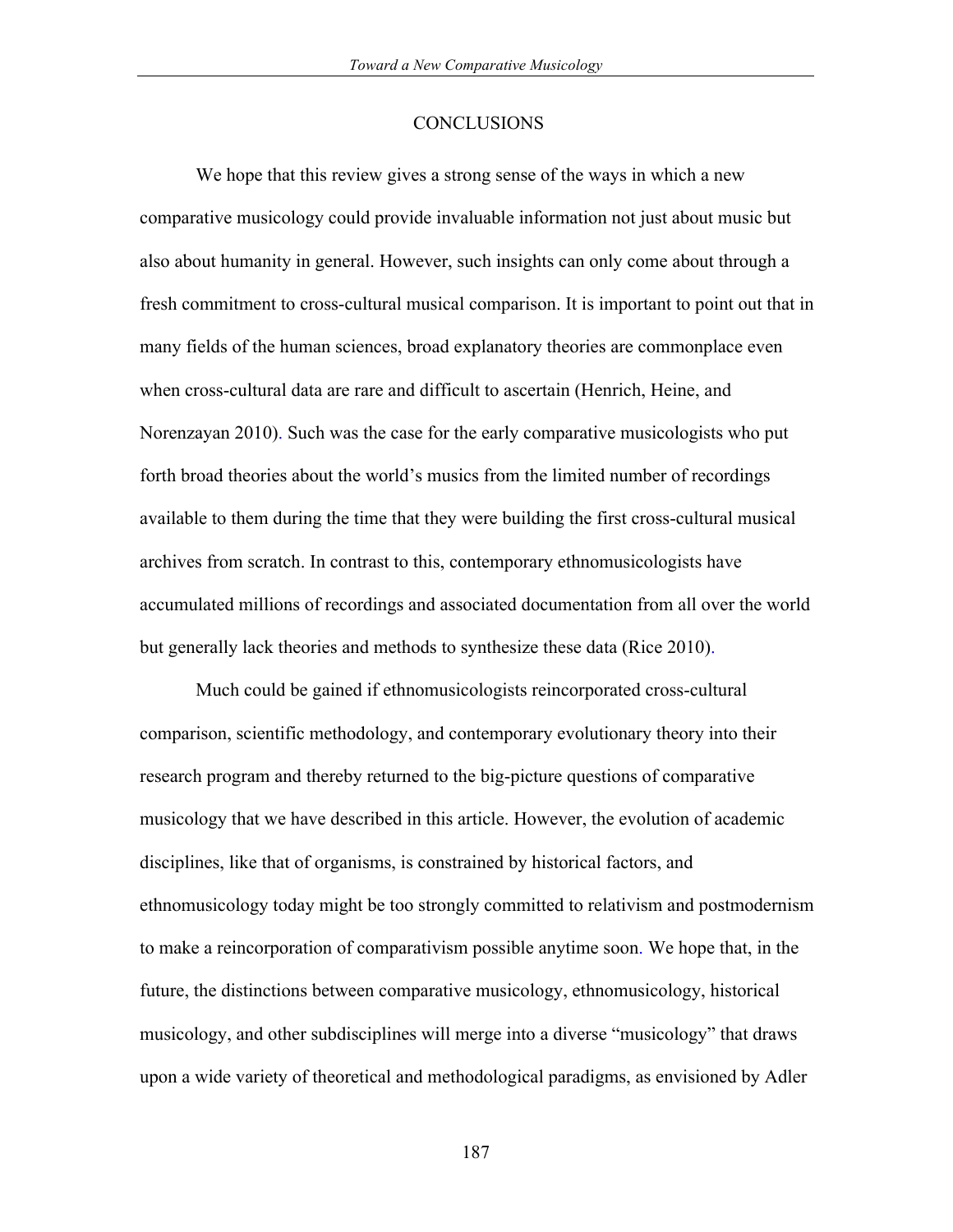when he first established this field ([1885] 1981).

### ACKNOWLEDGMENTS

This is a revised and expanded version of material presented at the Symposium on Comparison at the Second International Conference on Analytical Approaches to World Music at the University of British Columbia in May 2012. We are grateful to the many participants who discussed these issues, particularly co-presenters Victor Grauer, Nathalie Fernando, and Jean-Jacques Nattiez, and the formal respondent, Gage Averill, as well as to Tom Currie for helpful comments on a previous version of the manuscript. Some of the material of this article has also been adapted from our Comparative Musicology website at http://compmus.org. In addition, we recently reviewed this material in detail from the perspective of how music can contribute to general anthropological debates about cultural diversity and evolution (Savage and Brown, in press). That review was addressed to an audience of francophone anthropologists, who have historically had fewer ideological objections to comparison, and should be referred to for a more thorough review of the anthropological literature. This work was supported by a grant to S.B. from the Social Sciences and Humanities Research Council of Canada, and by a Japanese Ministry of Education, Culture, Sports, Science, and Technology Scholarship to P.E.S.

#### REFERENCES

Abbot, Patrick, Jun Abe, John Alcock, Samuel Alizon, Joao A. C. Alpedrinha, Malte Andersson, Jean-Baptiste Andre, et al. 2011. "Inclusive Fitness Theory and Eusociality." *Nature* 471: E1–4. doi:10.1038/nature09831.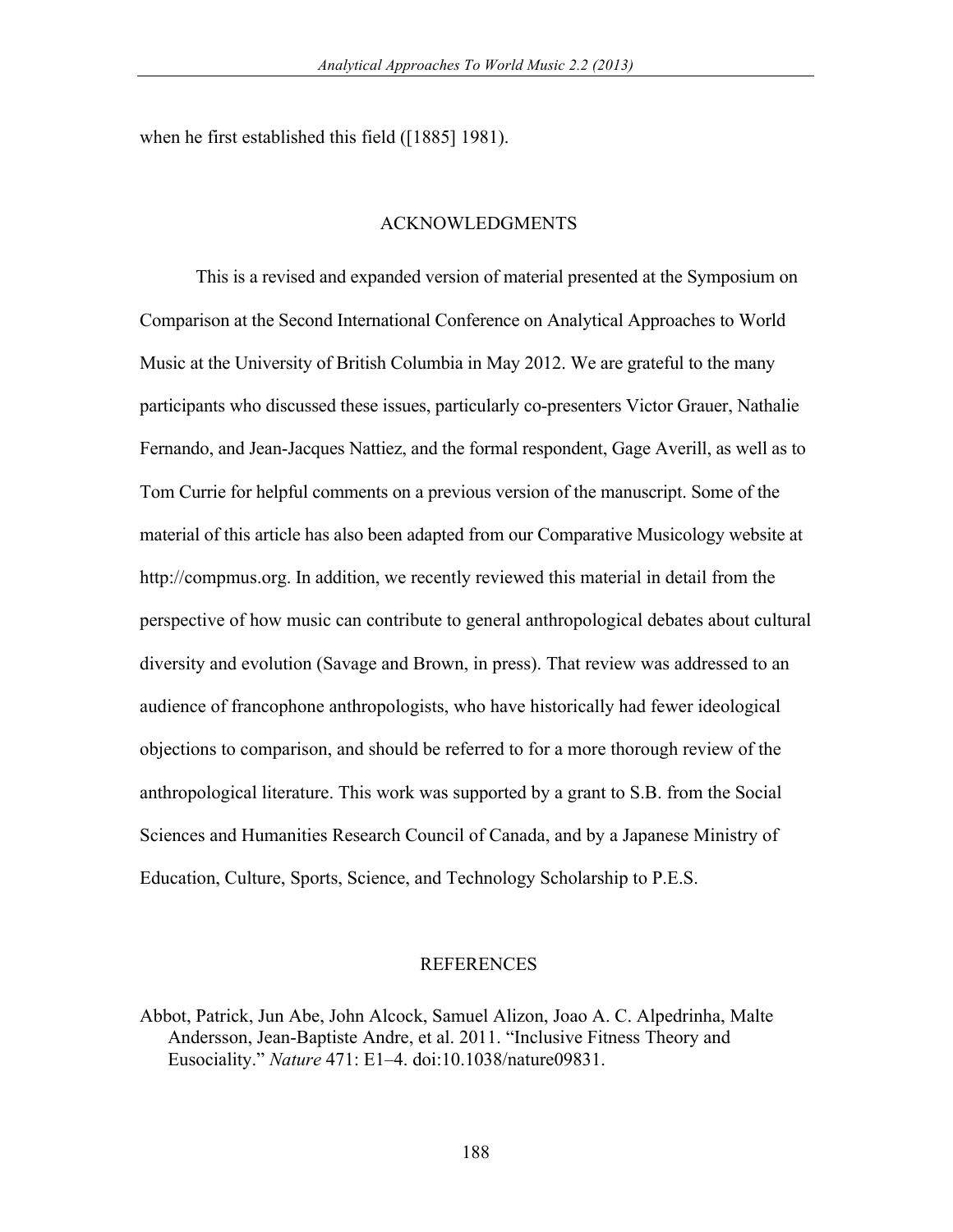- Adler, Guido. (1885) 1981. "The Scope, Method, and Aim of Musicology." Translated by Erica Mugglestone. *Yearbook for Traditional Music* 13: 1–21.
- Adorno, Theodor W., and J. M. Bernstein. 2001. *The Culture Industry: Selected Essays on Mass Culture*. New York: Routledge.
- Anderson, Benedict R. O'G. 1991. *Imagined Communities: Reflections on the Origin and Spread of Nationalism*. New York: Verso.
- Appadurai, Arjun. 1996. *Modernity at Large*. Minneapolis: University of Minnesota Press.
- Barkow, Jerome H., Leda Cosmides, and John Tooby. 1992. *The Adapted Mind: Evolutionary Psychology and the Generation of Culture*. New York: Oxford University Press.
- Bateman, Gregory. 1935. "Culture Contact and Schismogenesis." *Man* 35: 178–83.
- Bayard, Samuel P. 1950. "Prolegomena to a Study of the Principal Melodic Families of British-American Folk Song." *The Journal of American Folklore* 63(247): 1–44.
- Bellwood, Peter, and Colin Renfrew, eds. 2002. *Examining the Farming/language Dispersal Hypothesis*. Cambridge: McDonald Institute for Archaeological Research.
- Blacking, John. 1971. "Deep and Surface Structures in Venda Music." *Yearbook of the International Folk Music Council* 3: 91–108.

———. 1977. "Some Problems of Theory and Method in the Study of Musical Change." *Yearbook of the International Folk Music Council* 9: 1–26.

- Boyd, Robert, and Peter J. Richerson. 1985. *Culture and the Evolutionary Process*. Chicago: University of Chicago Press.
- Brown, Donald E. 1991. *Human Universals*. Philadelphia: Temple University Press.
- Brown, Steven. 2000a. "The 'Musilanguage' Model of Musical Evolution." In *The Origins of Music*, edited by Nils L. Wallin, Bjorn Merker, and Steven Brown, 271– 300. Cambridge: MIT Press.

———. 2000b. "Evolutionary Models of Music: From Sexual Selection to Group Selection." In *Perspectives in Ethology. 13: Evolution, Culture, and Behavior*, edited by F. Tonneau and N.S. Thompson, 13: 231–81. New York: Plenum Publisher.

Brown, Steven, and Joseph Jordania. 2013. "Universals in the World's Musics." *Psychology of Music* 41(2): 229–48.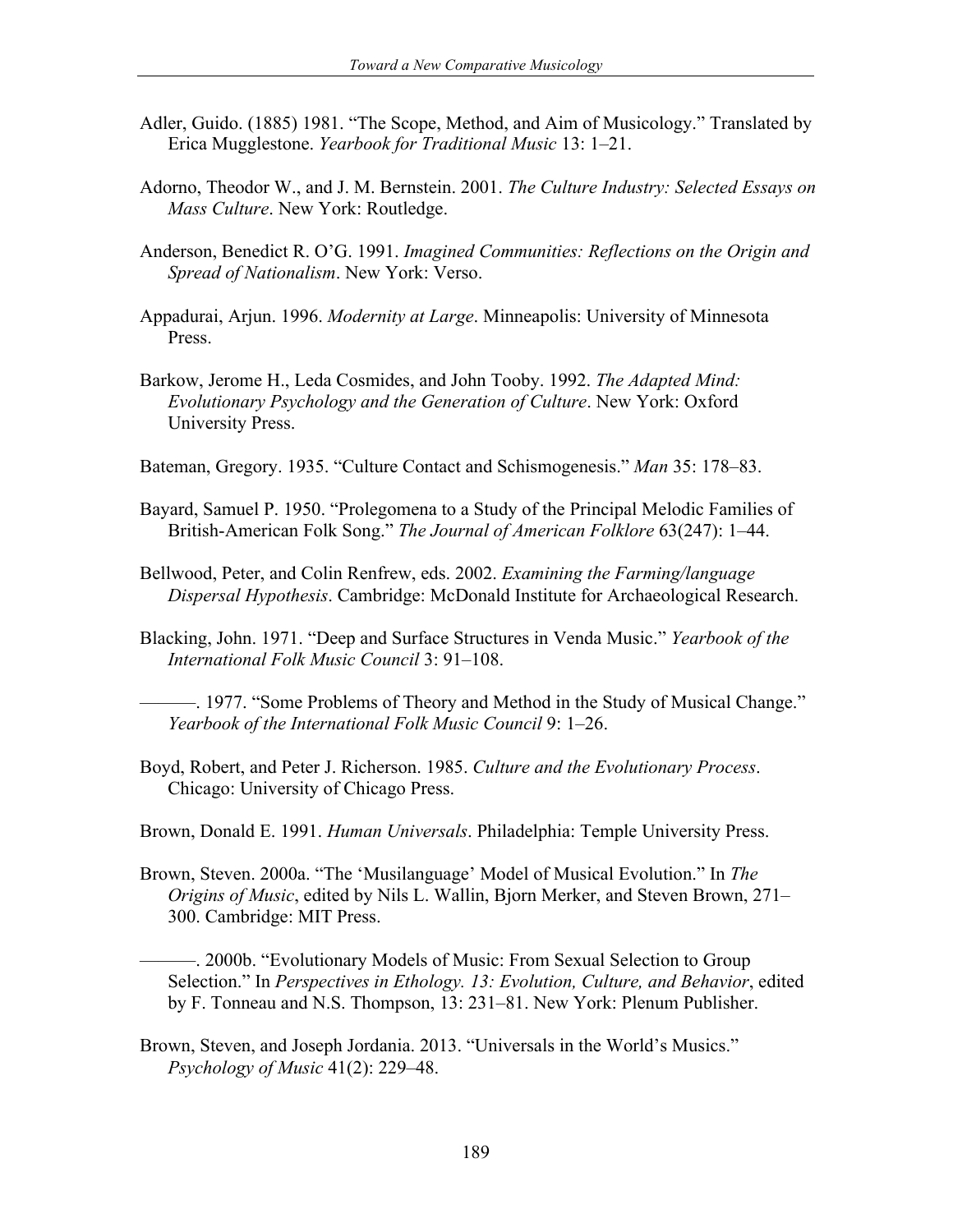- Brown, Steven, Patrick E. Savage, Albert Min-Shan Ko, Mark Stoneking, Ying-Chin Ko, Jun-Hun Loo, and Jean A. Trejaut. Forthcoming. "Correlations in the Population Structure of Music, Genes, and Languages." *Proceedings of the Royal Society B: Biological Sciences*.
- Brown, Steven, and Ulrik Volgsten. 2006. *Music and Manipulation: On the Social Uses and Social Control of Music*. New York: Berghahn Books.
- Bryant, David, and Vincent Moulton. 2004. "Neighbor-Net: An Agglomerative Method for the Construction of Phylogenetic Networks." *Molecular Biology and Evolution* 21(2): 255–65.
- Callaway, Ewen. 2007. "Music Is in Our Genes." *Nature News*. doi:10.1038/news.2007.359.
- Cavalli-Sforza, L. Luca, and Marcus W. Feldman. 1981. *Cultural Transmission and Evolution: A Quantitative Approach*. Princeton: Princeton University Press.
- Cavalli-Sforza, L. Luca, Paolo Menozzi, and Alberto Piazza. 1994. *The History and Geography of Human Genes*. Princeton: Princeton University Press.
- Cavalli-Sforza, L. Luca, Alberto Piazza, Paolo Menozzi, and Joanna Mountain. 1988. "Reconstruction of Human Evolution: Bringing Together Genetic, Archaeological, and Linguistic Data." *Proceedings of the National Academy of Sciences* 85(16): 6002– 6.
- Chomsky, Noam. 1981. *Lectures on Government and Binding*. Dordrecht: Foris.
- Christiansen, Morten H., and Simon Kirby. 2003. "Language Evolution: Consensus and Controversies." *Trends in Cognitive Sciences* 7(7): 300–307.
- Clarke, Eric F., and Nicholas Cook, eds. 2004. *Empirical Musicology: Aims, Methods, Prospects*. Oxford: Oxford University Press.
- Condillac, Etienne Bonnot de. (1746) 1971. *An Essay on the Origin of Human Knowledge*. Translated by R. G. Weyant. Gainesville: Scholars' Facsimiles & Reprints.
- Cross, Ian. 2003. "Music, Cognition, Culture, and Evolution." In *The Cognitive Neuroscience of Music*, edited by Isabelle Peretz and Robert J. Zatorre, 930, 42–56. Oxford: Oxford University Press.
- Darwin, Charles. 1859. *On the Origin of Species by Means of Natural Selection, or the Preservation of Favoured Races in the Struggle for Life*. London: John Murray.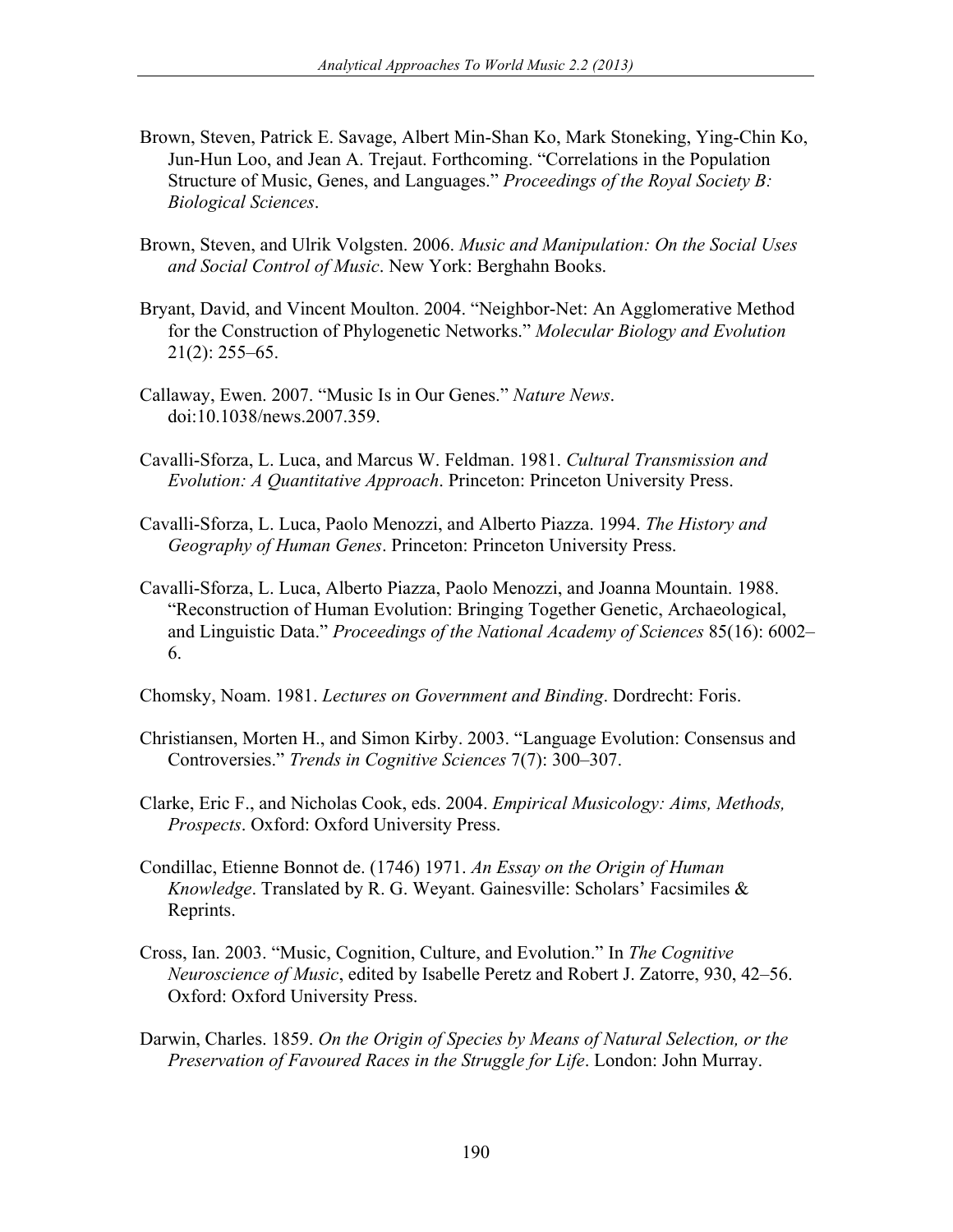———. 1871. *The Descent of Man, and Selection in Relation to Sex*. London: John Murray.

———. 1872. *The Expression of the Emotions in Man and Animals*. London: John Murray.

- Diamond, Jared, and Peter Bellwood. 2003. "Farmers and Their Languages: The First Expansions." *Science* 300(5619): 597–603.
- Dissanayake, Ellen. 2000. "Antecedents of the Temporal Arts in Early Mother–infant Interaction." In *The Origins of Music*, edited by Nils L. Wallin, Bjorn Merker, and Steven Brown, 389–410. Cambridge, MA: MIT Press.
- Doolittle, W. Ford. 1999. "Phylogenetic Classification and the Universal Tree." *Science* 284(5423): 2124–28.
- Driver, Harold E. 1970. "Review of A. Lomax, Folk Song Style and Culture." *Ethnomusicology* 14(1): 57–62.
- Durham, William H. 1991. *Coevolution: Genes, Culture, and Human Diversity*. Stanford, CA: University of California Press.
- Erickson, Edwin E. 1976. "Tradition and Evolution in Song Style: A Reanalysis of Cantometric Data." *Cross-Cultural Research* 11(4): 277–308.
- Feld, Steven. 1984. "Sound Structure as Social Structure." *Ethnomusicology* 28(3): 383– 409.
- Fitch, W. Tecumseh. 2006. "The Biology and Evolution of Music: A Comparative Perspective." *Cognition* 100: 173–215.
- Good, Jeff. 2008. *Linguistic Universals and Language Change*. New York: Oxford University Press.
- Grauer, Victor A. 2006. "Echoes of Our Forgotten Ancestors." *The World of Music* 48(2): 5–59.

———. 2011. *Sounding the Depths: Tradition and the Voices of History*. CreateSpace.

Gray, Russell D., David Bryant, and Simon J. Greenhill. 2010. "On the Shape and Fabric of Human History." *Philosophical Transactions of the Royal Society B: Biological Sciences* 365: 3923–33.

Greenberg, Joseph H. 1957. *Essays in Linguistics*. Chicago: University of Chicago Press.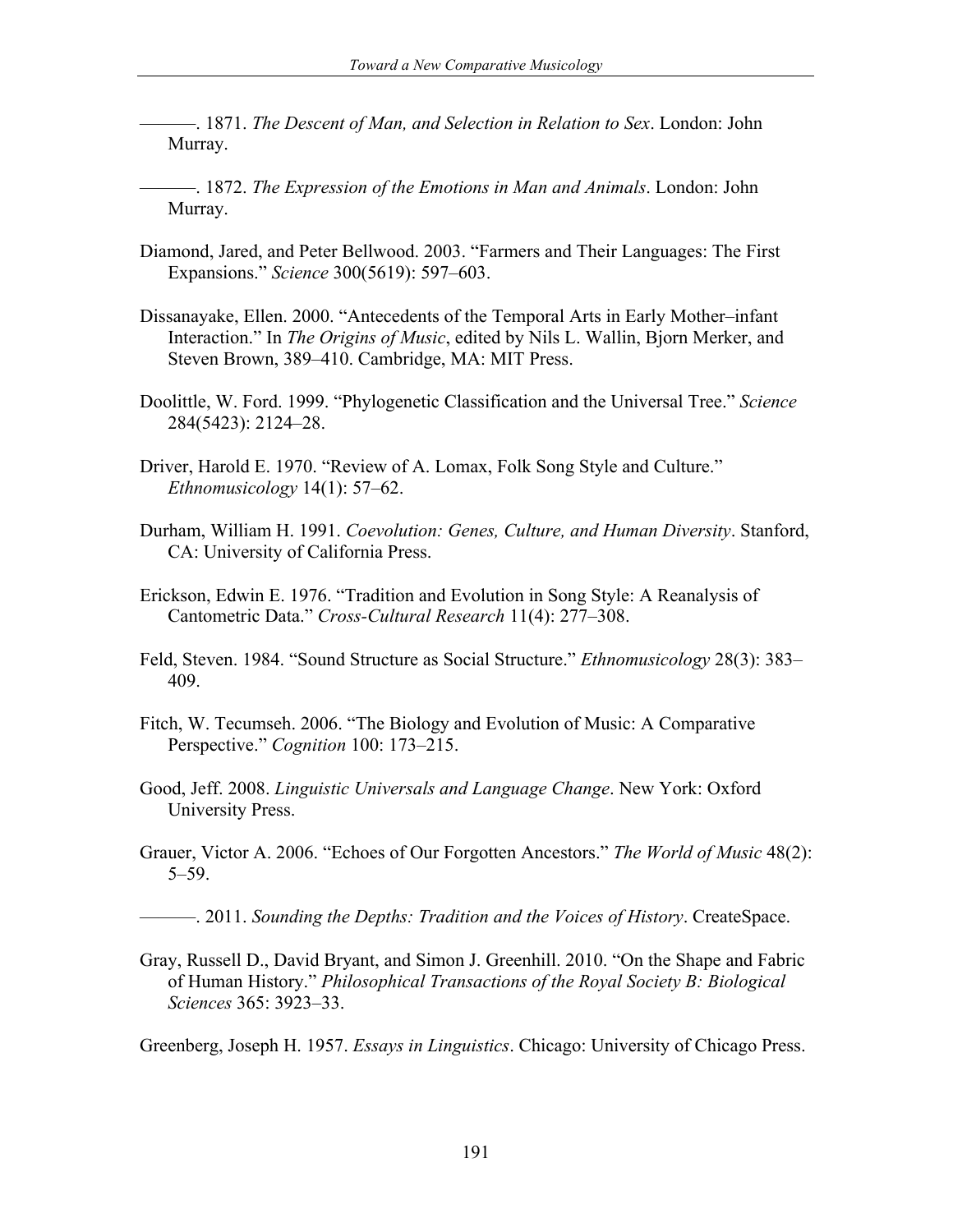———. 1966. *Language Universals, with Special Reference to Feature Hierarchies*. The Hague: Mouton.

- Haas, Michael. 2013. *Forbidden Music: The Jewish Composers Banned by the Nazis*. New Haven: Yale University Press.
- Harris, Marvin. 1976. "History and Significance of the Emic/Etic Distinction." *Annual Review of Anthropology* 5(1): 329–50.
- Henrich, Joseph, Steven J. Heine, and Ara Norenzayan. 2010. "The Weirdest People in the World?" *The Behavioral and Brain Sciences* 33: 61–135.
- Henry, Edward O. 1976. "The Variety of Music in a North Indian Village: Reassessing Cantometrics." *Ethnomusicology* 20(1): 49–66.
- Herskovits, Melville J. 1945. "Problem, Method, and Theory in Afroamerican Studies." *Afroamerica* 1: 5–24.
- Hornbostel, Erich M. von, and Curt Sachs. (1914) 1961. "Classification of Musical Instruments." Translated by Anthony Baines and Klaus P. Wachmann. *Galpin Society Journal* 14: 3–29.
- Huron, David. 1999. "Music and Mind: Foundations of Cognitive Musicology (The 1999 Ernest Bloch Lectures)." Berkeley, CA: University of California.
- International Folk Music Council. 1955. "Resolutions." *Journal of the International Folk Music Council* 7: 23.
- Jarvis, Erich D. 2004. "Learned Birdsong and the Neurobiology of Human Language." *Annals of the New York Academy of Sciences* 1016: 749–77.
- Jordania, Joseph. 2006. *Who Asked the First Question? The Origins of Human Choral Singing, Intelligence, Language and Speech*. Tblisi: Logos.
- ———. 2011. *Why do People Sing? Music in Human Evolution.* Tblisi: Logos.
- Koskoff, Ellen, ed. 1987. *Women and Music in Cross-cultural Perspective*. New York: Greenwood Press.
- Kroeber, Alfred L. 1948. *Anthropology*. New York: Harcourt.
- Leroi, Armand M., and Jonathan Swire. 2006. "The Recovery of the Past." *The World of Music* 48(3): 43–54.
- Levi, Erik. 1990. "The Aryanization of Music in Nazi Germany." *The Musical Times* 131(1763): 19–23.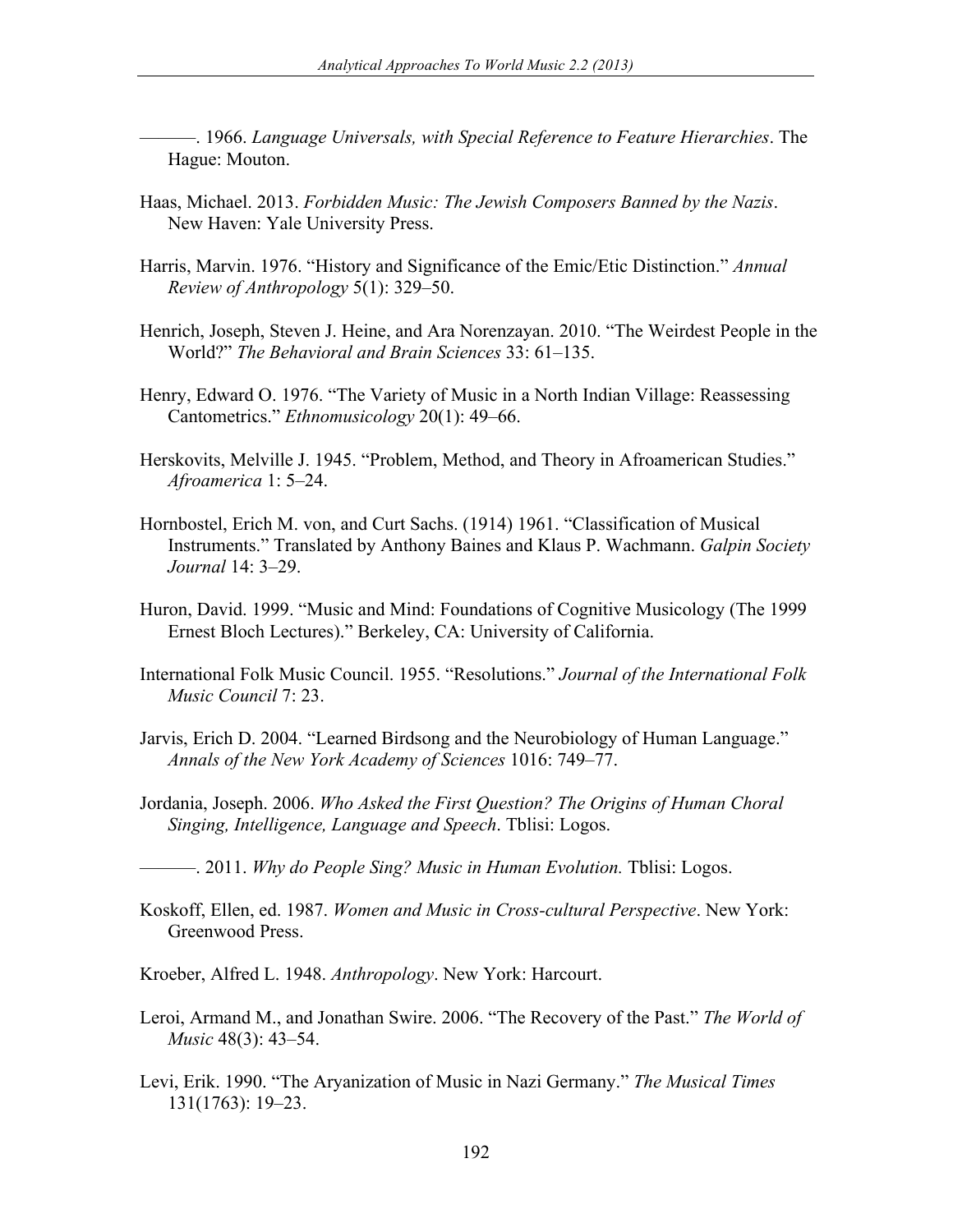- Levinson, Stephen C., and Russell D. Gray. 2012. "Tools from Evolutionary Biology Shed New Light on the Diversification of Languages." *Trends in Cognitive Sciences* 16(3): 167–73.
- Lewis, M. Paul, ed. 2009. *Ethnologue: Languages of the World*. *Dallas: SIL International*. 16th ed. Dallas: SIL International.
- Lomax, Alan, ed. 1968. *Folk Song Style and Culture*. Washington, DC: American Association for the Advancement of Science.
- Lomax, Alan. 1976. *Cantometrics: An Approach to the Anthropology of Music*. Berkeley: University of California Extension Media Center.
- ———. 1977. "Appeal for Cultural Equity." *Journal of Communication*.
- Lomax, Alan, Irmgard Bartenieff, and Forrestine Paulay. 1968. "The Choreometric Coding Book." In *Folk Song Style and Culture*, edited by Alan Lomax, 262–73. Washington, DC: American Association for the Advancement of Science.
- MacCallum, Robert M., Matthias Mauch, Austin Burt, and Armand M. Leroi. 2012. "Evolution of Music by Public Choice." *Proceedings of the National Academy of Sciences* 109(30): 12081–86.
- Mantel, Nathan. 1967. "The Detection of Disease Clustering and a Generalized Regression Approach." *Cancer Research* 27(2 Part 1): 209–20.
- Marks, Jonathan. 1995. *Human Biodiversity: Genes, Race, and History*. New York: Aldine de Gruyter.
- Marlowe, Frank W. 2005. "Hunter-gatherers and Human Evolution." *Evolutionary Anthropology* 14(2): 54–67.
- Merriam, Alan P. 1964. *The Anthropology of Music*. Evanston: Northwestern University Press.

———. 1977. "Definitions of 'Comparative Musicology' and 'Ethnomusicology': An Historical-theoretical Perspective." *Ethnomusicology* 21(2): 189–204.

———. 1982. "On Objections to Comparison in Ethnomusicology." In *Cross-cultural Perspectives on Music*, edited by Robert Falck and Timothy Rice, 175–89. Toronto: University of Toronto Press.

Mesoudi, Alex. 2011. *Cultural Evolution: How Darwinian Theory Can Explain Human Culture and Synthesize the Social Sciences*. Chicago: University of Chicago Press.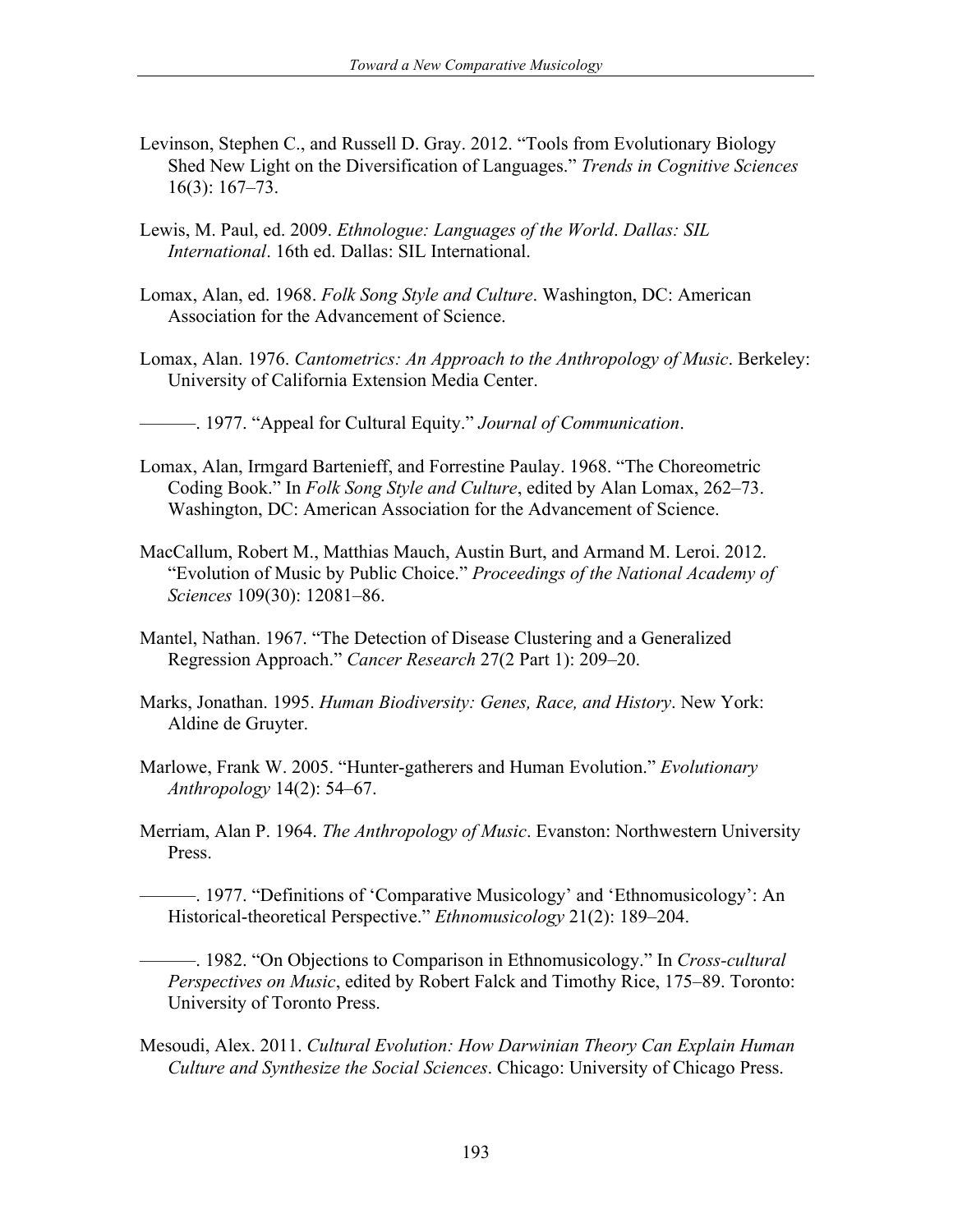- Middleton, Richard. 1990. *Studying Popular Music*. Milton Keynes, England: Open University Press.
- Miller, Geoffrey F. 2000. "Evolution of Human Music Through Sexual Selection." In *The Origins of Music*, edited by Nils L. Wallin, Bjorn Merker, and Steven Brown, 329–60. Cambridge, MA: MIT Press.
- Miller, Ivor. 2009. *Voice of the Leopard: African Secret Societies and Cuba*. Jackson: University Press of Mississippi.
- Mithen, Steven J. 2005. *The Singing Neanderthals: The Origins of Music, Language, Mind, and Body*. London: Weldenfeld & Nicholson.
- Murdock, George P. 1967. "Ethnographic Atlas: A Summary." *Ethnology* 6(2): 109–236.
- Naroll, Raoul. 1961. "Two Solutions to Galton's Problem." *Philosophy of Science* 28(1): 15–39.
- Nattiez, Jean-Jacques. 1990. *Music and Discourse: Toward a Semiology of Music*. Translated by Carolyn Abbate. Princeton: Princeton University Press.

———. 1999. "Inuit Throat-games and Siberian Throat Singing: A Comparative, Historical, and Semiological Approach." *Ethnomusicology* 43(3): 399–418.

Nettl, Bruno. 1956. *Music in Primitive Culture*. Cambridge: Harvard University Press.

———. 2005. *The Study of Ethnomusicology: Thirty-one Issues and Concepts*. 2nd ed. Champaign: University of Illinois Press.

- Nettl, Bruno, and Philip Vilas Bohlman, eds. 1991. *Comparative Musicology and Anthropology of Music: Essays on the History of Ethnomusicology*. Chicago: University of Chicago Press.
- Nettl, Bruno, Ruth Stone, James Porter, and Timothy Rice, eds. 1998. *The Garland Encyclopedia of World Music [10 Volumes; 9 CDs]*. New York: Routledge.
- Okasha, Samir. 2006. *Evolution and the Levels of Selection*. Oxford: Oxford University Press.
- Pagel, Mark, and Ruth Mace. 2004. "The Cultural Wealth of Nations." *Nature* 428(6980): 275–78.
- Pamjav, Horolma, Zoltán Juhász, Andrea Zalán, Endre Németh, and Bayarlkhagva Damdin. 2012. "A Comparative Phylogenetic Study of Genetics and Folk Music." *Molecular Genetics and Genomics* 287(4): 337–49.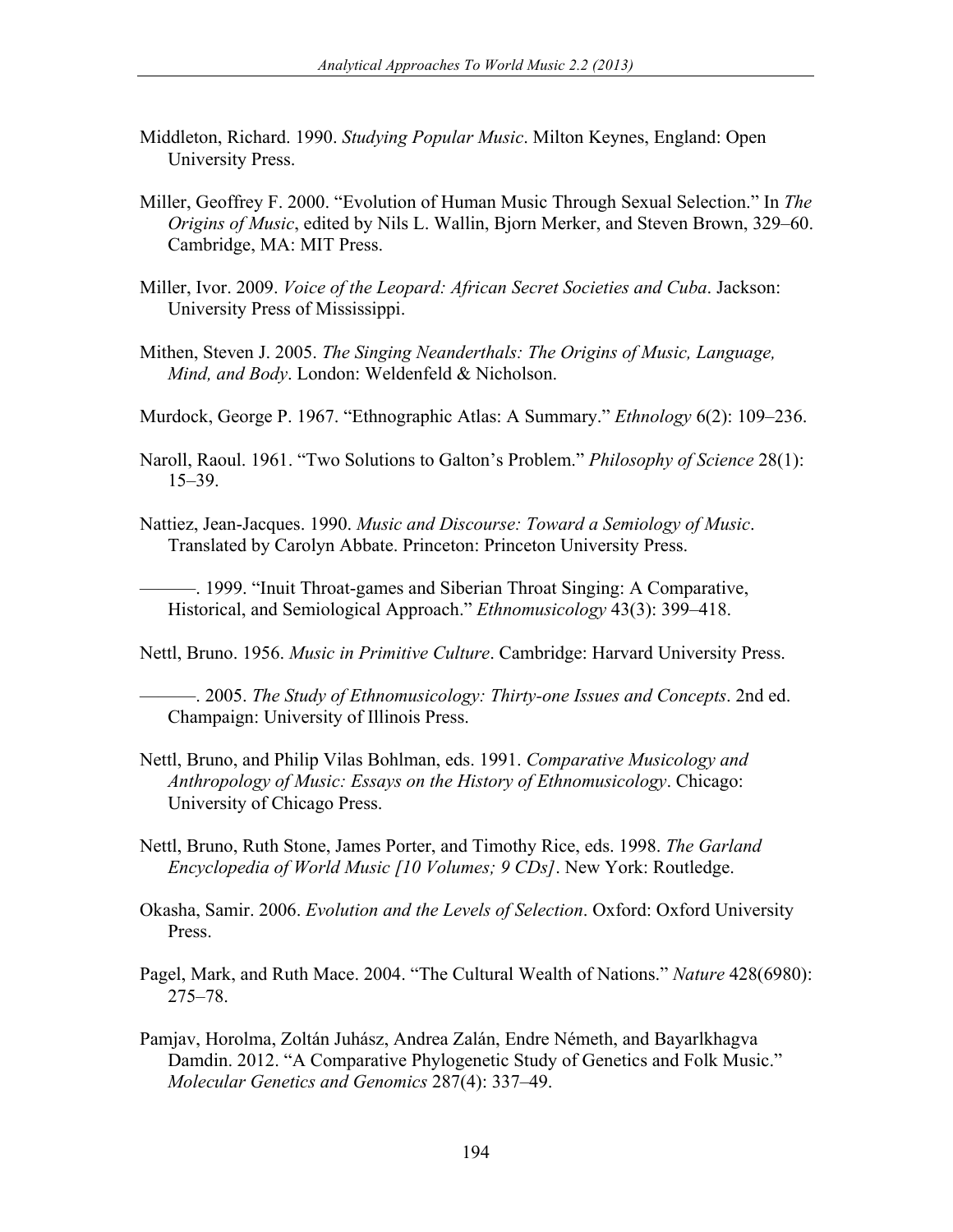- Patel, Aniruddh D. 2008. *Music, Language and the Brain*. Oxford: Oxford University Press.
- ———. 2010. "Music, Biological Evolution, and the Brain." In *Emerging Disciplines*, edited by M. Bailar, 91–144. Houston: Rice University Press.
- Patel, Aniruddh D., John R. Iversen, Micah R. Bregman, and Irena Schulz. 2009. "Experimental Evidence for Synchronization to a Musical Beat in a Nonhuman Animal." *Current Biology* 19: 827–830.
- Peretz, Isabelle, Julie Ayotte, Robert J. Zatorre, Jacques Mehler, Pierre Ahad, Virginia B. Penhune, and Benoît Jutras. 2002. "Congenital Amusia: A Disorder of Fine-grained Pitch Discrimination." *Neuron* 33(2): 185–91.
- Peretz, Isabelle, and Max Coltheart. 2003. "Modularity of Music Processing." *Nature Neuroscience* 6(7): 688–91.
- Perlman, Marc, and Carol L. Krumhansl. 1996. "An Experimental Study of Internal Interval Standards in Javanese and Western Musicians." *Music Perception* 14(2): 95– 116.
- Pinker, Steven. 1997. *How the Mind Works*. New York: Norton.
- Pritchard, Jonathan K., Matthew Stephens, and Peter Donnelly. 2000. "Inference of Population Structure Using Multilocus Genotype Data." *Genetics* 155: 945–59.
- Rehding, Alexander. 2000. "The Quest for the Origins of Music in Germany Circa 1900." *Journal of the American Musicological Society* 53(2): 345–85.
- Rice, Timothy. 2010. "Disciplining Ethnomusicology: A Call for a New Approach." *Ethnomusicology* 54(2): 318–25.
- Ross, Alex. 2007. *The Rest Is Noise: Listening to the Twentieth Century*. New York: Farrar, Straus and Giroux.
- Rousseau, Jean-Jacques. (1781) 1986. *Essay on the Origin of Languages*. Translated by J. H. Moran and A. Gode. Chicago: University of Chicago Press.
- Rzeszutek, Tom, Patrick E. Savage, and Steven Brown. 2012. "The Structure of Crosscultural Musical Diversity." *Proceedings of the Royal Society B: Biological Sciences* 279: 1606–12.
- Sachs, Curt. 1962. *The Wellsprings of Music*. Edited by Jaap Kunst. The Hague: M. Nijhoff.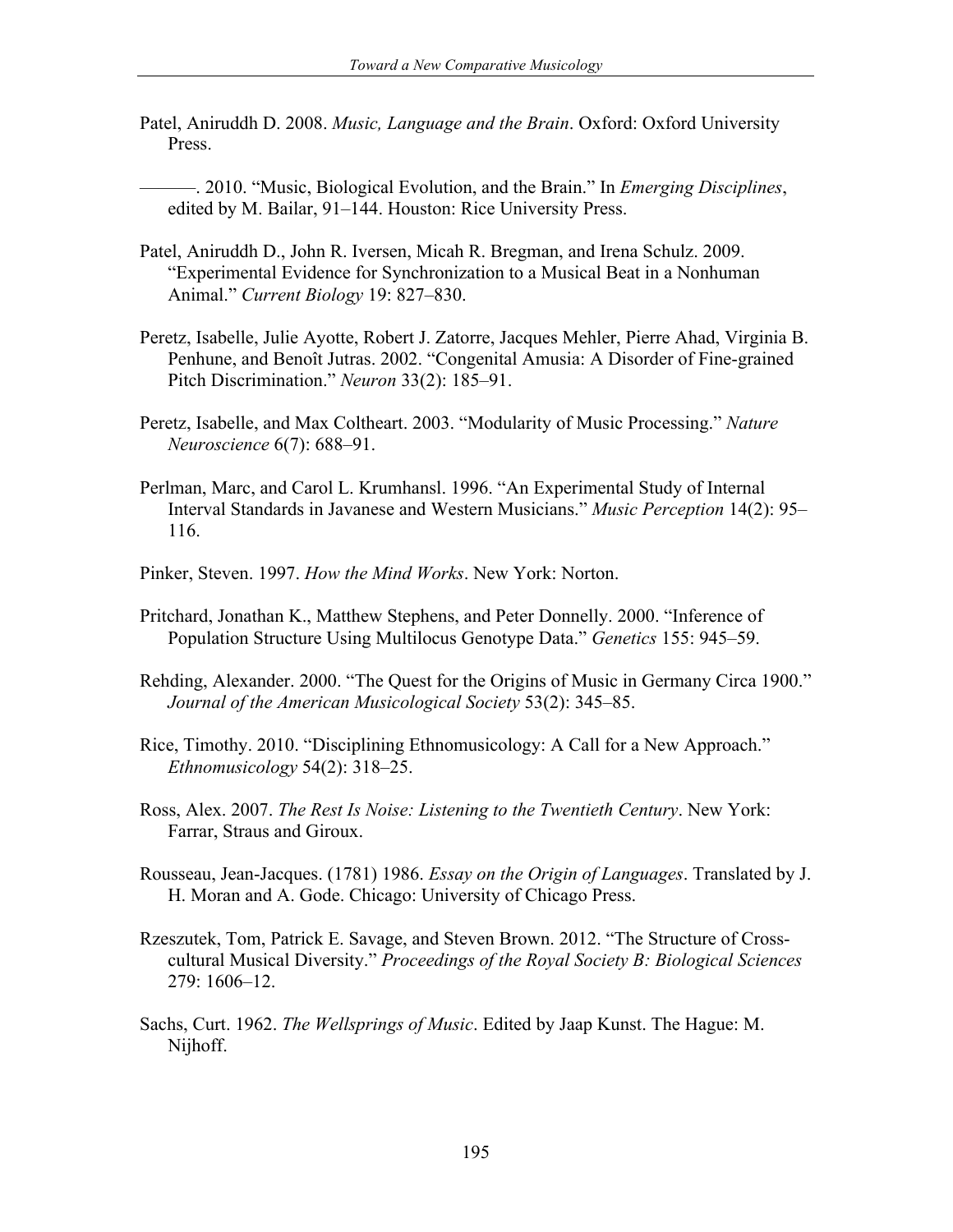Savage, Patrick E., and Steven Brown. Forthcoming. "Mapping Music: Cluster Analysis of Song-type Frequencies Within and Between Cultures." *Ethnomusicology* 58(1)*.*

———. In press. "Vers une nouvelle musicologie comparative: Cinq domaines et débats clés." *Anthropologie et Sociétés* 37(3).

- Savage, Patrick E., Emily Merritt, Tom Rzeszutek, and Steven Brown. 2012. "CantoCore: A New Cross-cultural Song Classification Scheme." *Analytical Approaches to World Music* 2(1): 87–137.
- Schachner, Adena, Timothy F. Brady, Irene M. Pepperberg, and Marc D. Hauser. 2009. "Spontaneous Motor Entrainment to Music in Multiple Vocal Mimicking Species." *Current Biology* 19: 831–36.
- Schneider, Albrecht, ed. 2008. *Systematic and Comparative Musicology: Concepts, Methods, Findings*. Frankfurt: Peter Lang.
- Seeger, Charles, ed. 1966. *Versions and Variants of the Tunes of Barbara Allen [1 Casette]*. Washington, DC: Archive of American Folk Song, Library of Congress. AFS L 54.
- Serrà, Joan, Álvaro Corral, Marián Boguñá, Martín Haro, and Josep Ll. Arcos. 2012. "Measuring the Evolution of Contemporary Western Popular Music." *Scientific Reports* 2(521): 1–6. doi:10.1038/srep00521.
- Sharp, Cecil J. 1932. *English Folk Songs from the Southern Appalachians*. London: Oxford University Press.
- Sheehy, Daniel. 1992. "A Few Notions About Philosophy and Strategy in Applied Ethnomusicology." *Ethnomusicology* 36(3): 323–36.
- Spencer, Herbert. 1857. "The Origin and Function of Music." *Fraser's Magazine* 56: 396–408.
	- ———. 1875. "Progress: Its Law and Cause." In *Illustrations of Universal Progress: A Series of Discussions*, edited by Herbert Spencer, 1–60. New York: D. Appleton & Company.

———. 1890. "The Origin of Music." *Mind* 15: 449–68.

Stevens, S. S. 1946. "On the Theory of Scales of Measurement." *Science* 103: 677–80.

Stock, Jonathan P.J. 2006. "Clues from Our Present Peers? A Response to Victor Grauer." *The World of Music* 48(2): 73–91.